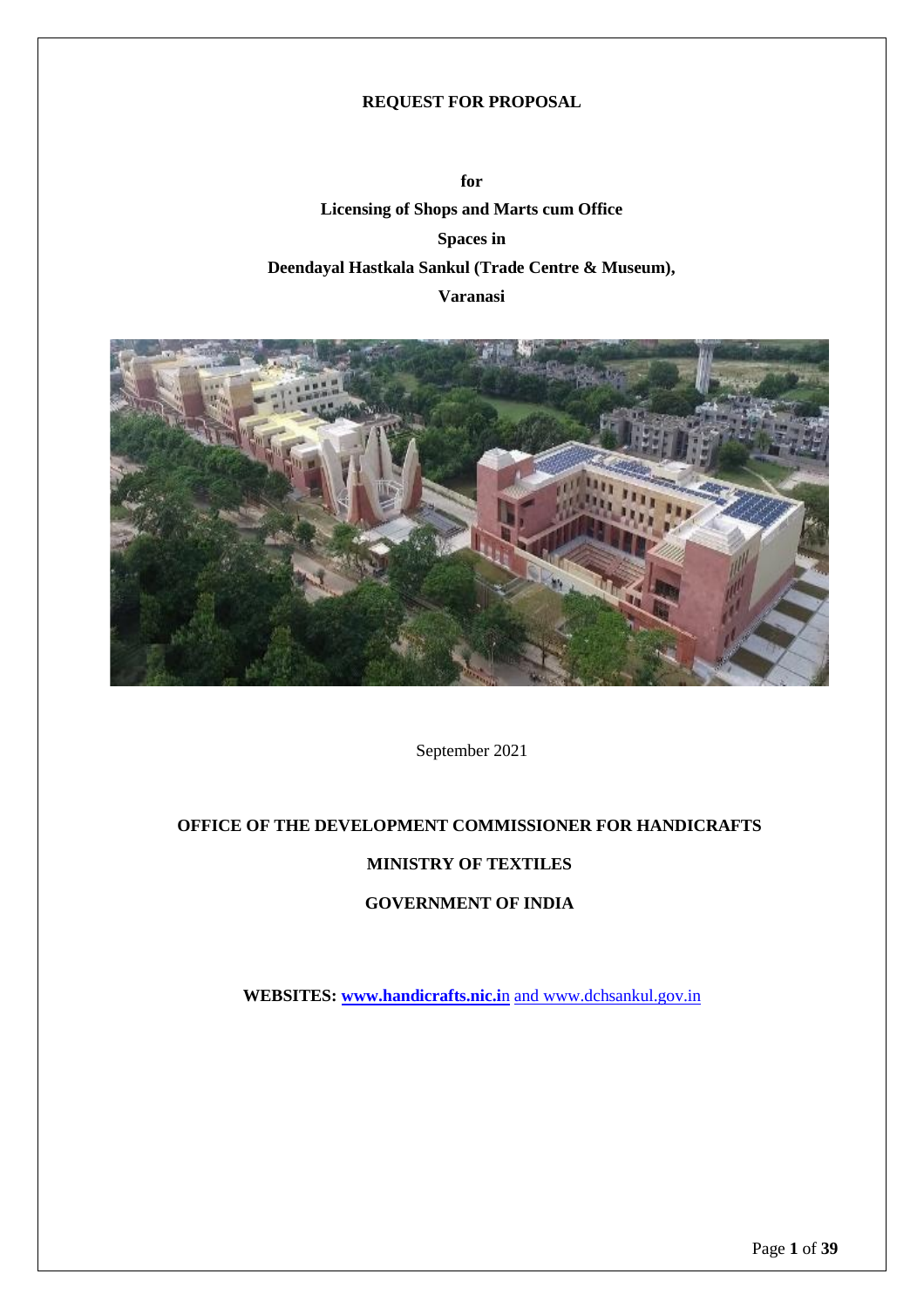#### **DISCLAIMER AND CONFIDENTIALITY**

<span id="page-1-0"></span>This document has been prepared by Office of the Development Commissioner for Handicrafts ("Authority") on behalf of Ministry of Textiles, solely for the purpose of providing information to potential Applicants. It is provided on a confidential basis and is not to be distributed or reproduced in whole or in part without the prior written consent of Office of the Development Commissioner for Handicrafts.

The information contained in this Request for Proposal document (the "RFP") or subsequently provided to Applicant(s)/Bidder(s), whether verbally or in documentary or any other form by or on behalf of Office of the Development Commissioner for Handicrafts or any of their employees or advisors, is provided to Applicant(s) on the terms and conditions set out in this RFP and such other terms and conditions subject to which such information is provided.

This RFP is not an agreement and is neither an offer nor invitation by Office of the Development Commissioner for Handicrafts to prospective Applicants. The purpose of this RFP is to provide interested parties with information that may be useful to them in preparing their proposal i.e. Eligibility/Technical Proposal, Documents and Financial Proposal (the "Bid") pursuant to this RFP. This RFP includes statements, which reflect various assumptions and assessments arrived at by Office of the Development Commissioner for Handicrafts or their advisors in relation to the Project. Such assumptions, assessments and statements do not purport to contain all the information that each Applicant may require. It is intended to be used as a guide only and does not constitute advice, including without limitation, investment or any other type of advice. This RFP may not be appropriate for all persons, and it is not possible for Office of the Development Commissioner for Handicrafts, its employees or advisors to consider the investment objectives, financial situation and particular needs of each party who reads or uses this RFP. The assumptions, assessments, statements and information contained in this RFP may notbe complete, accurate, adequate or correct. Each Applicant should, therefore, conduct its own investigations and analysis and should check the accuracy, adequacy, correctness, reliability and completeness of the assumptions, assessments, statements and information contained in this RFP and obtain independent advice from appropriate sources. Office of the Development Commissioner for Handicrafts and its advisors assume that any person who reads or uses this document is capable of evaluating the merits and risks of any investment or other decision with respect to a property transaction, operation, its suitability and its financial, taxation, accounting and legal implications without any reliance on this document.

Information provided in this RFP to the Applicants is on a wide range of matters, some of which depend upon interpretation of law. The information given is not an exhaustive account of statutory requirements and should not be regarded as a complete or authoritative statement of law.

This document may contain information prepared by third parties. Figures, calculations and other information contained in this document that has been provided to Office of the Development Commissioner for Handicrafts by third parties have not been independently verified by Office of the Development Commissioner for Handicrafts. Any projections or analyses represent best estimates only and may be based on assumptions, which, while reasonable, may not be correct. Past performance of any property, market information described in this document is not a reliable indication of future performance of such property. At all times, Office of the Development Commissioner for Handicrafts acts as an Authority only. Except where otherwise provided, all references to fee, rent, income or price are Tax/GST exclusive. Users should not rely on any information contained in this document as a statement or representation of fact and must make their own enquiries to verify and satisfy themselves of all aspects of such information, including without limitation, any income, fee/rentals, dimensions, areas, zoning and permits. While the information in this document has been prepared in good faith and with due care, no representations or warranties are made (express or implied) as to the accuracy, currency, completeness, suitability or otherwise of such information. Office of the Development Commissioner for Handicrafts, its advisors, officers, employees, subcontractors and agents shall not be liable (except to the extent that liability under statute or by operation of law cannot be excluded) to any person for any loss, liability, damage or expense arising directly or indirectly from or connected in any way with any use of or reliance on such information.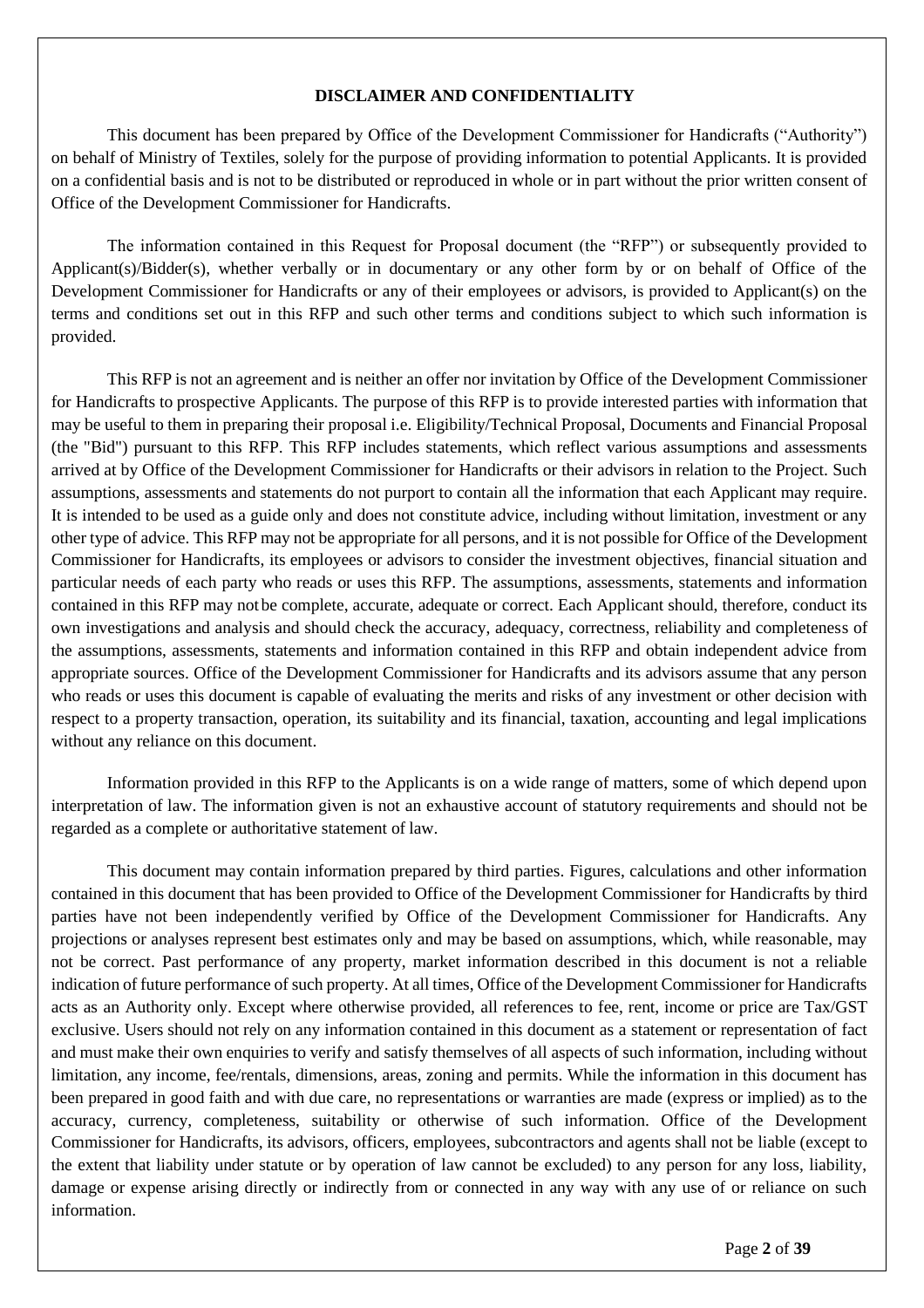Office of the Development Commissioner for Handicrafts accepts no responsibility for the accuracy or otherwise for any interpretation or opinion on law expressed herein. Office of the Development Commissioner for Handicrafts, its employees and advisors make no representation or warranty and shall have no liability to any person, including any Applicant or Applicant under any law, statute, rules or regulations or tort, principles of restitution or unjust enrichment or otherwise for any loss, damages, cost or expense which may arise from or be incurred or suffered on account of anything contained in this RFP or otherwise, including the accuracy, adequacy, correctness, completeness or reliability of the RFP and any assessment, assumption, statement or information contained therein or deemed to form part of this RFP or arising in any way during the Bidding Process.

Office of the Development Commissioner for Handicrafts also accepts no liability of any nature whether resulting from negligence or otherwise, howsoever caused arising from reliance of any Applicant upon the statements contained in this RFP.

Office of the Development Commissioner for Handicrafts may in its absolute discretion at any time, but without being under any obligation to do so, update, amend or supplement the information, assessment or assumptions contained in this RFP.

Office of the Development Commissioner for Handicrafts may also withdraw or cancel the RFP at any time without assigning any reasons thereof. Office of the Development Commissioner for Handicrafts reserves the right, without any obligation or liability, to accept or reject any or all applications, at any stage of the selection process, to cancel or modify the process or any part thereof, or to vary any or all the terms and conditions at any time, without assigning any reason whatsoever.

The issue of this RFP does not imply that Office of the Development Commissioner for Handicrafts is bound to select Applicant or to appoint the Successful Applicant, as the case may be. Office of the Development Commissioner for Handicrafts reserves the right to reject all or any of the Applicants or Bids without assigning any reason whatsoever.

The Applicant shall bear all its costs associated with or relating to the preparation and submission of its Bid including but not limited to preparation, copying, postage, delivery fees, expenses associated with any demonstrations or presentations which may be required by Office of the Development Commissioner for Handicrafts or any other costs incurred in connection with or relating to its Bid. All such costs and expenses will remain with the Applicant and Office of the Development Commissioner for Handicrafts shall not be liable in any manner whatsoever for the same or for any other costs or other expenses incurred by a Applicant in preparation or submission of the Bid, regardless of the conduct or outcome of the Bidding Process.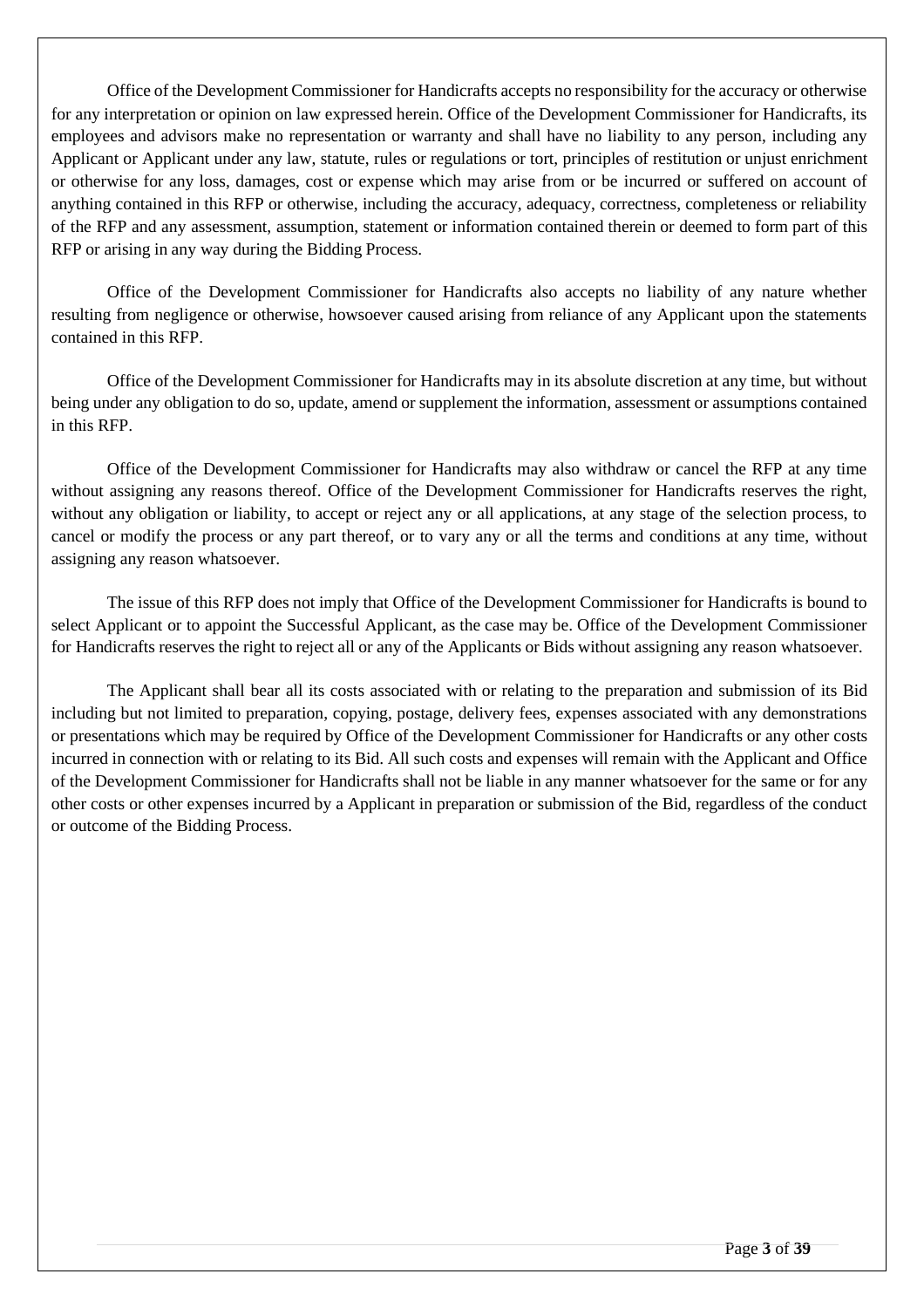|      | <b>TABLE OF CONTENTS</b> |  |
|------|--------------------------|--|
|      |                          |  |
|      |                          |  |
|      |                          |  |
|      |                          |  |
| 1.1  |                          |  |
| 1.2  |                          |  |
| 1.3  |                          |  |
| 1.4  |                          |  |
| 1.5  |                          |  |
| 1.6  |                          |  |
| 1.7  |                          |  |
| 1.8  |                          |  |
| 1.9  |                          |  |
| 1.10 |                          |  |
| 1.11 |                          |  |
| 1.12 |                          |  |
|      |                          |  |
| 2.1  |                          |  |
| 2.2  |                          |  |
| 2.3  |                          |  |
|      |                          |  |
| 3.1  |                          |  |
| 3.2  |                          |  |
| 3.3  |                          |  |
| 3.4  |                          |  |
|      |                          |  |
|      |                          |  |
|      |                          |  |
|      |                          |  |
|      |                          |  |
|      |                          |  |
|      |                          |  |
|      |                          |  |
|      |                          |  |
|      |                          |  |
|      |                          |  |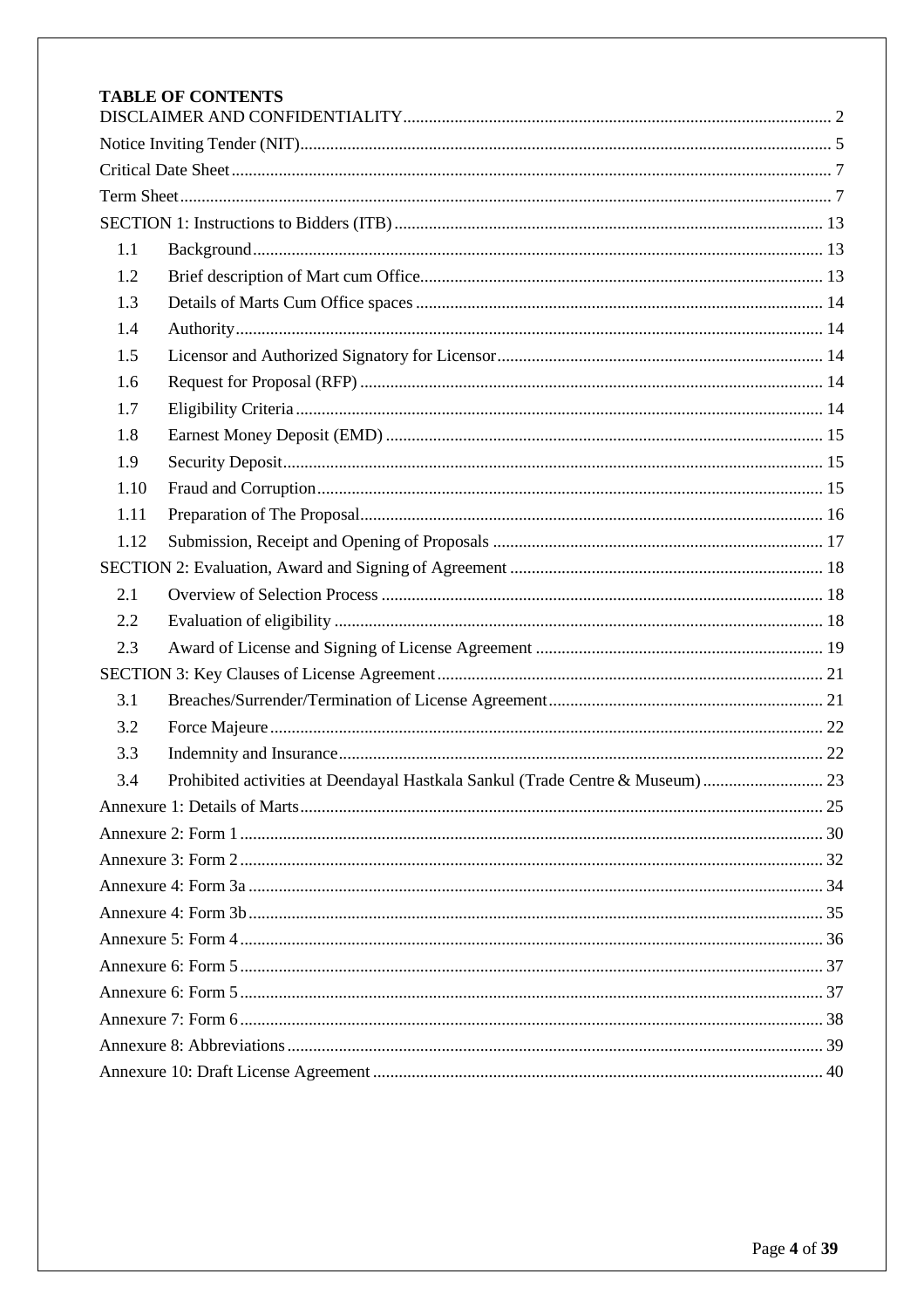### **Notice Inviting Tender (NIT)**

<span id="page-4-0"></span>**Office of the Development Commissioner for Handicrafts Ministry of Textiles, Government of India**, invites tenders from all interested applicants for **'Licensing of Marts Cum Office Spaces and Shops in Deendayal Hastkala Sankul (Trade Centre & Museum), Varanasi'** on behalf of Ministry of Textiles, Government of India.

#### **Schedule of Requirements:**

Licensing of **Eight (o8) Shops** and **Thirty two (32) Marts cum Office spaces** in Deendayal Hastkala Sankul (Trade Centre & Museum) at Varanasi for **five (05) year license period**.

#### **Eligibility:**

The following are eligible to participate in the bids:

- i) Handloom and Handicrafts Development Corporations/Apex & Cooperative Society of HC & HL/ Producers Companies of HC & HL.
- ii) Manufacturers of Handlooms and Handicrafts (For GI products, the applicant may be given Preferences over others).
- iii) Government Offices: Mart Block 3rd Floor
- iv) Salon: Mart Block 3<sup>rd</sup> Floor/2<sup>nd</sup> floor and Shopping Area First Floor
- v) GYM Space: Mart Block 2<sup>nd</sup> Floor/3<sup>rd</sup> Floor Exhibition hall
- vi) Space for yoga Class: Open spaces of TFC may be utilized
- vii) Decorative Home Furnishing: open for all shop and mart spaces
- viii) Travel agency/tour Operator: 2nd and 3rd floor
- ix) Handmade Furniture Shops:  $1<sup>st</sup>$  Floor and  $2<sup>nd</sup>$  floor
- x) Organization to promote Art and craft.
- xi) Dance Classes.
- xii) Photo studio:  $2<sup>nd</sup>$  and  $3<sup>rd</sup>$  floor
- xiii) Art Exhibitions /gallery
- xiv) Tailoring Shop / Boutique
- xv) Designers
- xvi) Training Centre for development of Skills.
- xvii) Any others for promotion & development of Art & Culture.

The bidders are required to submit the proof of the documents for which he/she wants to do the work. It may be ensured that the bidders should not be a defaulters of any bank, financial institutions and should not have any legal cases pending against them neither by Police nor any Courts.

The bidders should have the paying capacity of the rent of the shops/marts allotted to him/her and other charges.

The bidders must be an Indian citizen.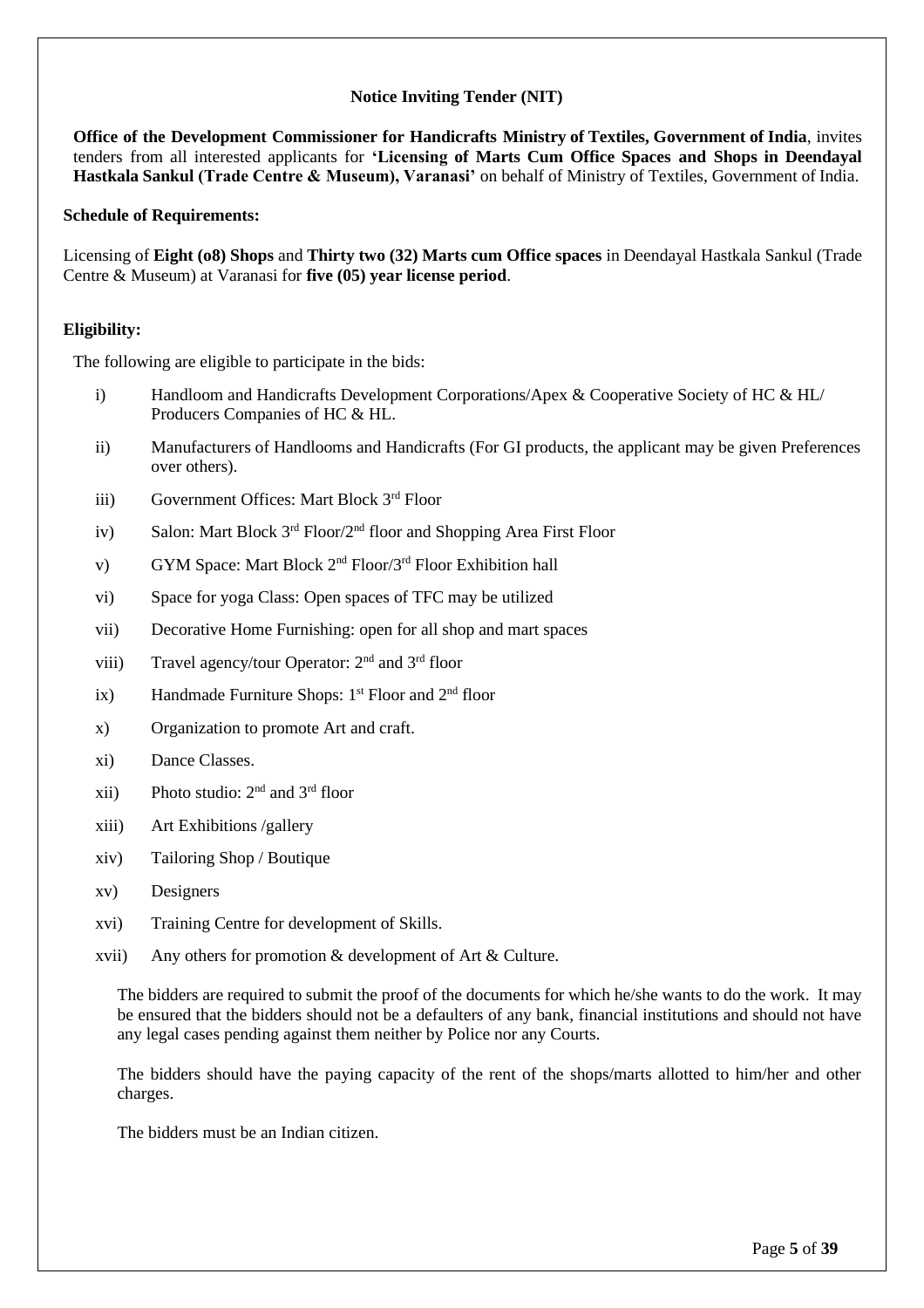#### **Instructions:**

#### **Instructions:**

1. The detailed Request for Proposal document can be downloaded from [www.handicrafts.nic.in](http://www.handicrafts.nic.in/) and [www.dchsankul.gov.in.](http://www.dchsankul.gov.in/)

2.To clarify the queries and take suggestions of the applicants, a pre- bid meeting is scheduled on Date and Time as indicated in the Critical Date Sheet provided below, at Convention Block at Deendayal Hastkala Sankul (Trade Centre & Museum), Varanasi.

3.Applicants must submit duly completed and sealed proposal along with other prerequisites/ documents in support of eligibility criteria etc. and information as per formats given in RFP, on or before the specified time at the address as specified in the term sheet.

4.Bidders are advised to follow the instructions as provided in the "Instructionsto the Bidders" in the RFP document.

5.Bidders shall not tamper/modify the tender form including downloaded financial bid format in any manner. In case if the same is found to be tempered/modified in any manner, tender will be completely rejected and EMD would be forfeited and bidder is liable to be banned from doing business with the Authority / Ministry of Textiles.

6.Intending tenderers are advised to visit [www.handicrafts.nic.in](http://www.handicrafts.nic.in/) and [www.dchsankul.gov.in](http://www.dchsankul.gov.in/) till closing date of submission of tender for any corrigendum / addendum/ amendment.

#### **Submission address:**

Bids shall be submitted/dropped in proposal Drop box at the following address Ministry's Office as mentioned at para 1.11 in this document

**Assistant Director (Handicrafts), Office of the Development Commissioner for Handicrafts, Ministry of Textiles, First Floor, Convention Block, DeendayalHastkala Sankul (Trade Centre & Museum), Bada Lalpur, Varanasi.**

#### **Contact:**

- 1. Senior Director (Handicrafts), O/o Development Commissioner (Handicrafts), Ministry of Textiles, West Block No.: 7, R.K. Puram, Sector 1, New Delhi - 110066 E-mail: [sohanjha1989@gmail.com;](mailto:sohanjha1989@gmail.com) Ph: 011-26178640 / 26108985
- <span id="page-5-0"></span>2. Assistant Director (Handicrafts), Office of the Development Commissioner for Handicrafts, Ministry of Textiles, First Floor, Convention Block, Deendayal Hastkala Sankul (Trade Centre & Museum), Bada Lalpur, Varanasi, Uttar Pradesh. E-mail: [dhs.tfc.dch@gmail.com](mailto:dhs.tfc.dch@gmail.com) Mobile No. 9634499471; 9696181559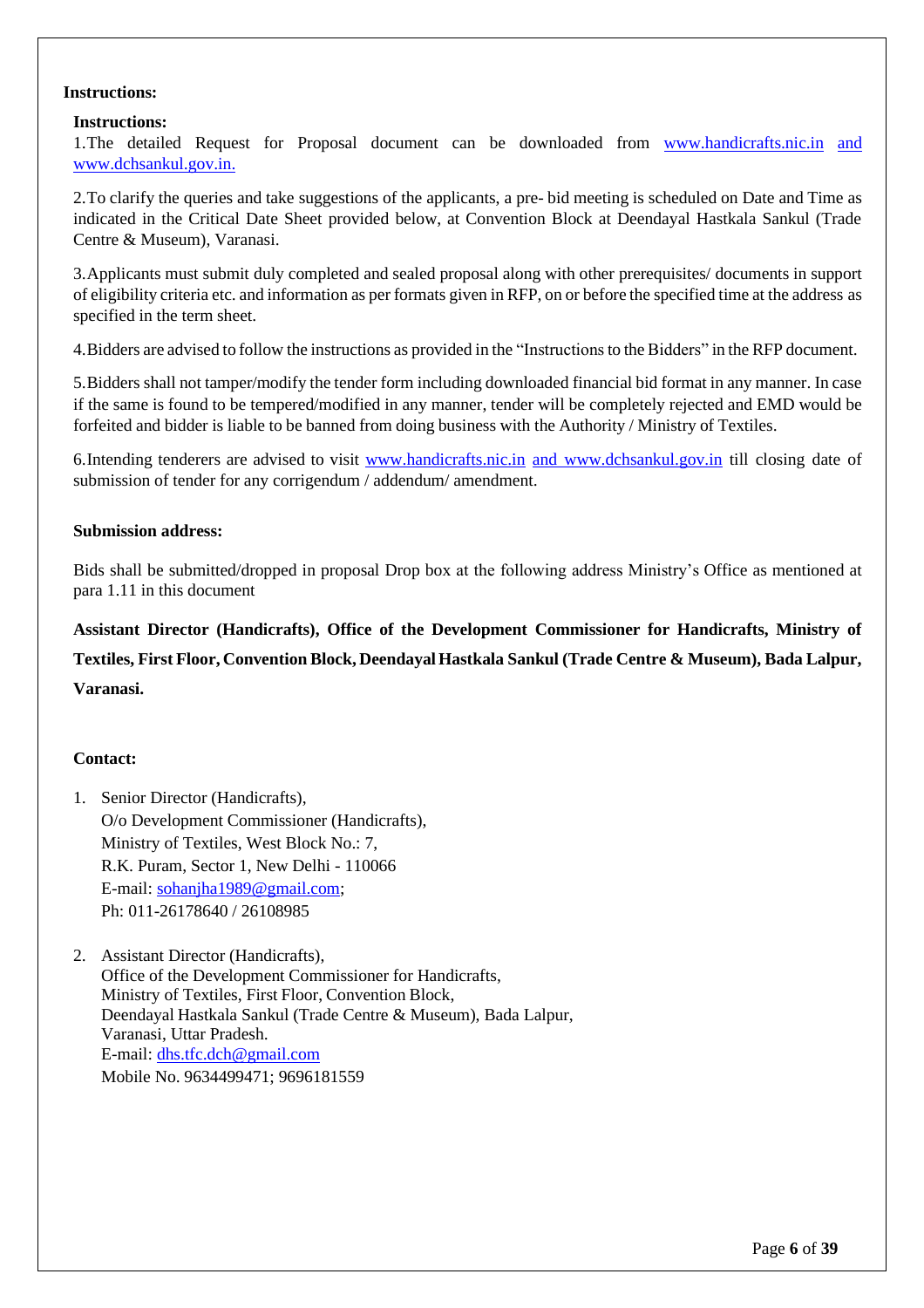# **Term Sheet**

| <b>S. N.</b>     | <b>Description</b>                         |                                                                                                                                                                                                                                                                                                                                  |  |  |  |  |  |  |  |
|------------------|--------------------------------------------|----------------------------------------------------------------------------------------------------------------------------------------------------------------------------------------------------------------------------------------------------------------------------------------------------------------------------------|--|--|--|--|--|--|--|
| 1.               | Cost of Bid document                       | NIL                                                                                                                                                                                                                                                                                                                              |  |  |  |  |  |  |  |
| 2.               | Sale/availability<br>of<br>tender document | Applicants can download the Notice Inviting Tender (NIT) and Request for<br>Proposal (RFP) document from www.handicrafts.nic.in and<br>www.dchsankul.gov.in                                                                                                                                                                      |  |  |  |  |  |  |  |
|                  |                                            | Copy of RFP is also available on www.handicrafts.nic.in and<br>www.dchsankul.gov.in                                                                                                                                                                                                                                              |  |  |  |  |  |  |  |
| 3.               | Total units available for                  | <b>Total 08 Vacant Shops:</b>                                                                                                                                                                                                                                                                                                    |  |  |  |  |  |  |  |
|                  | bidding                                    | Ground Floor (02): SG-6 and SG-8                                                                                                                                                                                                                                                                                                 |  |  |  |  |  |  |  |
|                  |                                            | <b>First Floor (06 Nos): SF-5, SF-6, SF-7, SF-8, SF-9 and SF-10</b>                                                                                                                                                                                                                                                              |  |  |  |  |  |  |  |
|                  |                                            | <b>Total 32 Vacant Marts cum Office spaces:</b>                                                                                                                                                                                                                                                                                  |  |  |  |  |  |  |  |
|                  |                                            | Ground Floor (01 No): MG-04, in Marts cum Office Block.                                                                                                                                                                                                                                                                          |  |  |  |  |  |  |  |
|                  |                                            | First Floor (16 Nos): MF-02, MF-03, MF-04, MF-05, MF-06, MF-07, MF-08,<br>MF-09, MF-10, MF-11, MF-12, MF-13, MF-14, MF-15, MF-16 and MF-17, in<br>Marts cum Office Block and in Convention Centre Block.                                                                                                                         |  |  |  |  |  |  |  |
|                  |                                            | Second Floor (13 Nos): MS-1 to MS-13 in Marts cum Office Block.                                                                                                                                                                                                                                                                  |  |  |  |  |  |  |  |
|                  |                                            | <b>Third Floor <math>(02)</math>:</b> MT-05 and MT-06                                                                                                                                                                                                                                                                            |  |  |  |  |  |  |  |
| $\overline{4}$ . | <b>License Period</b>                      | The License period shall be for five $(05)$ years term from commencement date.                                                                                                                                                                                                                                                   |  |  |  |  |  |  |  |
|                  |                                            | Post completion of five (05) years, the Authority shall call for a fresh tender for<br>respective marts, however the existing licensees who bid in the fresh tender and<br>are not selected as the H1 bidder, shall be given the first right of refusal to match<br>the financial proposal of H1 bidder of that Shops and Marts. |  |  |  |  |  |  |  |
|                  |                                            | An annual escalation of 5% on License Fee shall be applicable every year.                                                                                                                                                                                                                                                        |  |  |  |  |  |  |  |
|                  |                                            | Bidders are instructed to review point 30 for details.                                                                                                                                                                                                                                                                           |  |  |  |  |  |  |  |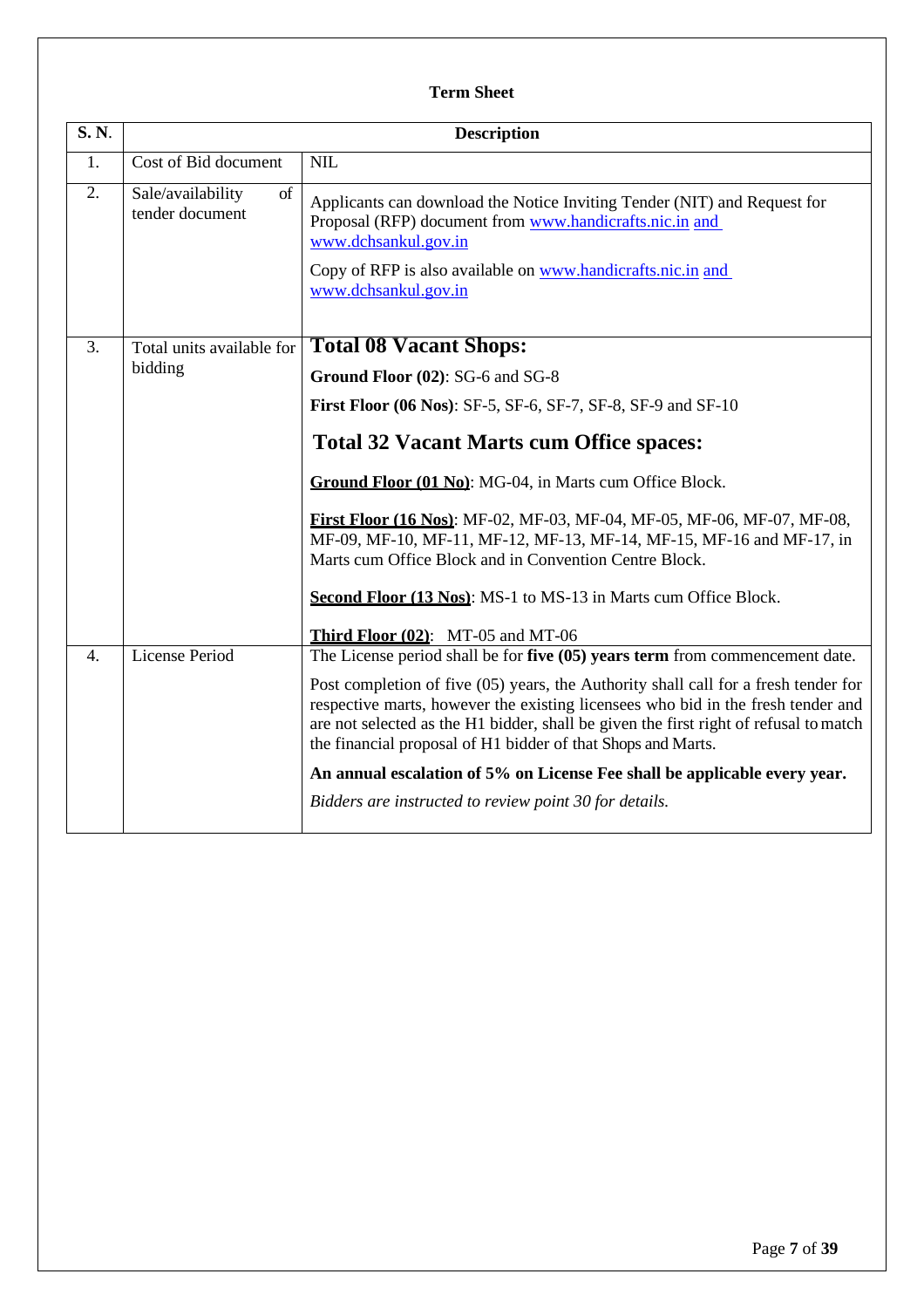| <b>S. N.</b>     |                                                 |               | <b>Description</b>                                                                                                                                   |
|------------------|-------------------------------------------------|---------------|------------------------------------------------------------------------------------------------------------------------------------------------------|
| $\overline{5}$ . | Allowable merchandise<br>categories<br>for      |               | In the licensed of Shops/Marts cum Office spaces, business is permissible for<br>Handlooms and Handicraft products including following activities: - |
|                  | trade/sale/ display in<br>Mart<br>Office<br>cum | $\mathbf{i}$  | Government Offices: Mart Block 3rd Floor                                                                                                             |
|                  | spaces.                                         | $\mathbf{ii}$ | Post Office: Mart block ground Floor / first Floor                                                                                                   |
|                  |                                                 | iii)          | Salon: Mart Block 3 <sup>rd</sup> Floor/2 <sup>nd</sup> floor and Shopping Area<br><b>First Floor</b>                                                |
|                  |                                                 | iv)           | GYM Space: Mart Block 2 <sup>nd</sup> Floor/3 <sup>rd</sup> Floor Exhibition<br>hall                                                                 |
|                  |                                                 | V)            | Space for yoga Class: Open spaces of TFC may be utilized                                                                                             |
|                  |                                                 | vi)           | Decorative Home Furnishing: open for all shop and mart<br>spaces                                                                                     |
|                  |                                                 | vii)          | Travel agency/tour Operator: 2 <sup>nd</sup> and 3 <sup>rd</sup> floor                                                                               |
|                  |                                                 | viii)         | Handmade Furniture Shops: 1 <sup>st</sup> Floor and 2 <sup>nd</sup> floor                                                                            |
|                  |                                                 | ix)           | Organization to promote Art and craft.                                                                                                               |
|                  |                                                 | $\mathbf{x})$ | Dance Classes.                                                                                                                                       |
|                  |                                                 | xi)           | Photo studio: 2 <sup>nd</sup> and 3 <sup>rd</sup> floor                                                                                              |
|                  |                                                 | xii)          | Art Exhibitions /gallery                                                                                                                             |
|                  |                                                 | xiii)         | Tailoring Shop / Boutique                                                                                                                            |
|                  |                                                 | xiv)          | Designers                                                                                                                                            |
|                  |                                                 | XV)           | Training Centre for development of Skills.                                                                                                           |
|                  |                                                 | xvi)          | Any others for promotion $\&$ development of Art $\&$<br>Culture.                                                                                    |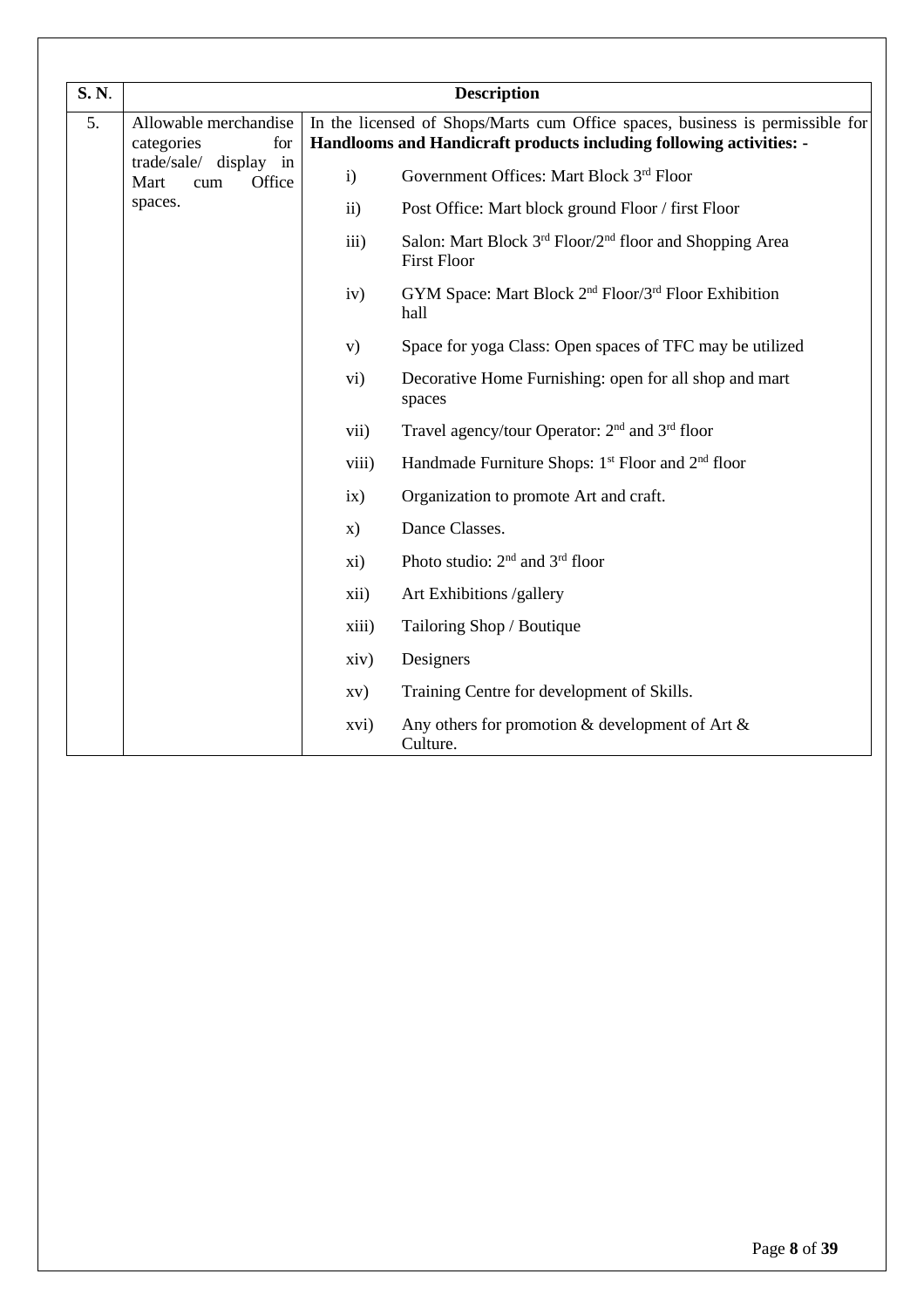| 6.  | Eligibility Criteria                                                                                                     |                                                                                                                                                                                                                                                                                                                                                                  |  |  |  |  |  |  |  |  |  |
|-----|--------------------------------------------------------------------------------------------------------------------------|------------------------------------------------------------------------------------------------------------------------------------------------------------------------------------------------------------------------------------------------------------------------------------------------------------------------------------------------------------------|--|--|--|--|--|--|--|--|--|
|     |                                                                                                                          | The bidders are required to submit the proof of the documents for which he/she<br>wants to do the business in the Shops/Marts. It may be ensured that the bidders<br>should not be a defaulter of any bank, financial institutions and should not have<br>any legal cases pending against them neither by Police nor any Courts.                                 |  |  |  |  |  |  |  |  |  |
|     |                                                                                                                          | The bidders should have the paying capacity of the rent of the shops/marts to be<br>allotted to him/her and other charges.                                                                                                                                                                                                                                       |  |  |  |  |  |  |  |  |  |
| 7.  | Maximum number of<br>Marts<br>Shops/<br>cum<br>Office space which can<br>allotted to<br>be<br>an<br>individual Applicant | One applicant may apply for multiple shops/Mart cum Office space, however, one<br>successful applicant shall be allotted only one Shops/Mart cum Office space.                                                                                                                                                                                                   |  |  |  |  |  |  |  |  |  |
| 8.  | <b>Bid System</b>                                                                                                        | Single Stage Two Envelops System                                                                                                                                                                                                                                                                                                                                 |  |  |  |  |  |  |  |  |  |
| 9.  | Method of Selection                                                                                                      | <b>Highest Financial Proposal</b> (above reserve price)                                                                                                                                                                                                                                                                                                          |  |  |  |  |  |  |  |  |  |
|     |                                                                                                                          | Applicants are advised to refer Point No 12 of term sheet for published reserve<br>price.                                                                                                                                                                                                                                                                        |  |  |  |  |  |  |  |  |  |
| 10. | <b>Allotment Process</b>                                                                                                 | Bidders may attend bid opening of marts of respective categories.                                                                                                                                                                                                                                                                                                |  |  |  |  |  |  |  |  |  |
|     |                                                                                                                          | Bids will be opened in ascending order of Shops/Marts among spaces for which<br>bids are received.                                                                                                                                                                                                                                                               |  |  |  |  |  |  |  |  |  |
|     |                                                                                                                          | Once an applicant is identified as successful applicant for one Shop/Mart cum<br>Office space, bids/proposals for all other Shops/Mart cum Office space(s) submitted<br>by him/her shall stand cancelled.                                                                                                                                                        |  |  |  |  |  |  |  |  |  |
|     |                                                                                                                          | Authority reserves the right that, in the event there is not enough representation<br>from any of the categories in bidding process, then remaining marts under such<br>category may be allotted, as per the discretion of the Authority, to the highest<br>bidder in descending order of the financial bids of waitlisted participants under<br>all categories. |  |  |  |  |  |  |  |  |  |
| 11. | Minimum<br>Reserved<br>Price for License Fee                                                                             | Applicants are advised to refer Annexure $-1$ of RFP, for Minimum Reserve<br>Price (MRP) for license fee against respective identification number of Shops/Mart-<br>cum- Office space.                                                                                                                                                                           |  |  |  |  |  |  |  |  |  |
|     |                                                                                                                          | Authority reserves the rights to accept only those bids which are above this<br>minimum reserve price.                                                                                                                                                                                                                                                           |  |  |  |  |  |  |  |  |  |
| 12. | Common Area                                                                                                              | The common area maintenance charges are kept fixed at Rs. 6,000 /- per month                                                                                                                                                                                                                                                                                     |  |  |  |  |  |  |  |  |  |
|     | Maintenance (CAM)<br>and Electricity charges                                                                             | per licensed space for 1 <sup>st</sup> year.                                                                                                                                                                                                                                                                                                                     |  |  |  |  |  |  |  |  |  |
|     |                                                                                                                          | An annual escalation of 5% every year shall be applicable in common area<br>maintenance charges.                                                                                                                                                                                                                                                                 |  |  |  |  |  |  |  |  |  |
| 13. | Site Visit                                                                                                               | Electricity charges to be payable as per actual consumption of individual licensee.<br>Applicants are advised to submit their respective Bids only after visiting the site.                                                                                                                                                                                      |  |  |  |  |  |  |  |  |  |
|     |                                                                                                                          |                                                                                                                                                                                                                                                                                                                                                                  |  |  |  |  |  |  |  |  |  |
| 14. | Pre Bid Conference                                                                                                       | 7.10.2021                                                                                                                                                                                                                                                                                                                                                        |  |  |  |  |  |  |  |  |  |
|     |                                                                                                                          | Venue:<br>Ministry's office at first floor of Convention Block,<br>Deendayal Hastkala Sankul (Trade Centre & Museum), Bada Lalpur,<br>Varanasi                                                                                                                                                                                                                   |  |  |  |  |  |  |  |  |  |
| 15. | Last date of sending<br>queries                                                                                          | 11.10.2021                                                                                                                                                                                                                                                                                                                                                       |  |  |  |  |  |  |  |  |  |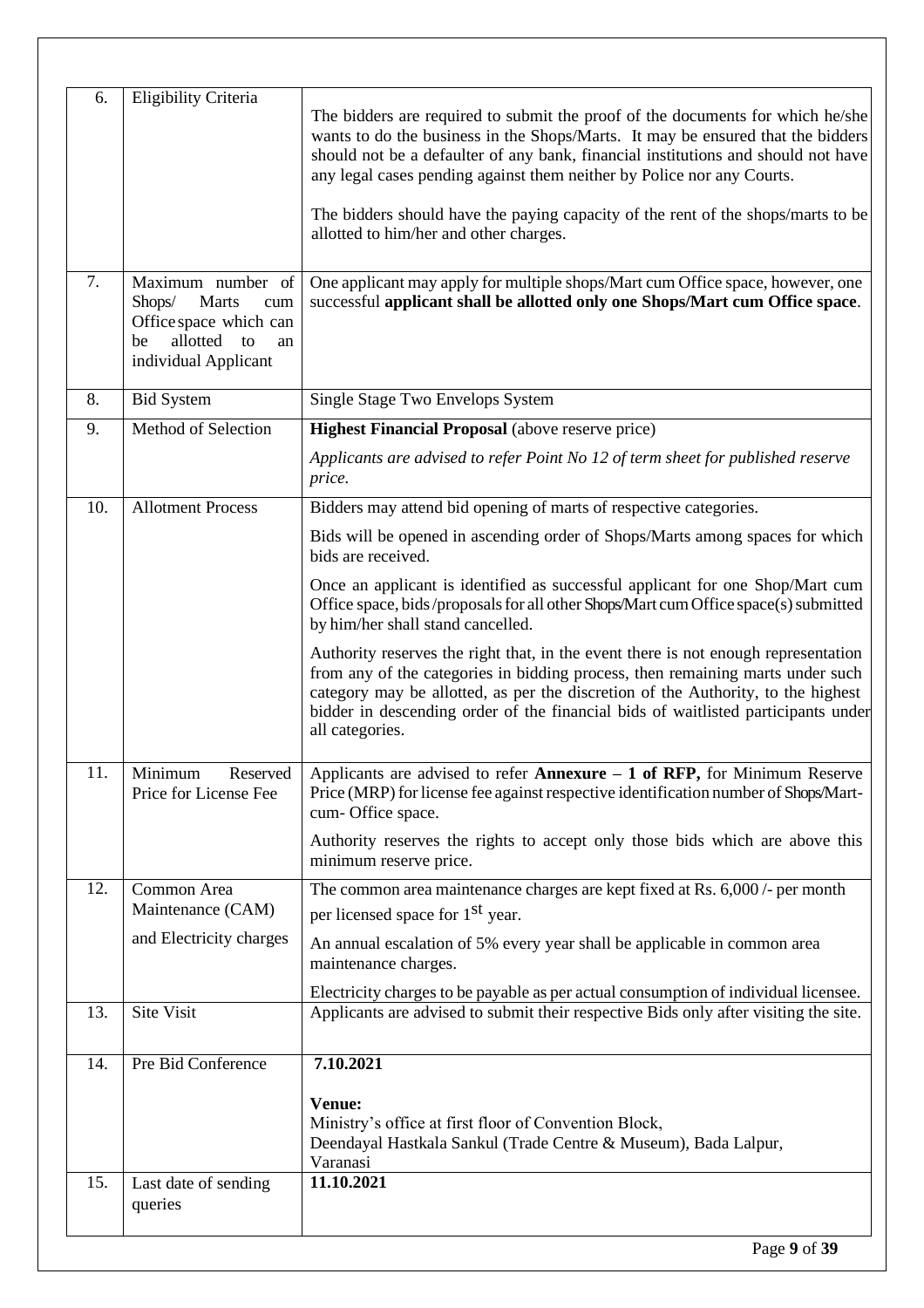| 16. | Address<br>Name<br>and<br>where<br>queries/correspondence | Applicants if, require any clarification on the tender may send their queries to<br>Authority by writing an email at dhs.tfc.dch@gmail.com;<br>or in writing to:                                                                                                                                                                                                                            |
|-----|-----------------------------------------------------------|---------------------------------------------------------------------------------------------------------------------------------------------------------------------------------------------------------------------------------------------------------------------------------------------------------------------------------------------------------------------------------------------|
|     | concerning<br>this                                        |                                                                                                                                                                                                                                                                                                                                                                                             |
|     | Request for proposal is                                   | Assistant Director (Handicrafts),                                                                                                                                                                                                                                                                                                                                                           |
|     | to be sent.                                               | Office of the Development Commissioner for Handicrafts,                                                                                                                                                                                                                                                                                                                                     |
|     |                                                           | Ministry of Textiles, First Floor, Convention Block,                                                                                                                                                                                                                                                                                                                                        |
|     |                                                           | Deendayal Hastkala Sankul (Trade Centre & Museum), Bada Lalpur,<br>Varanasi, Uttar Pradesh.                                                                                                                                                                                                                                                                                                 |
|     |                                                           | E-mail: dhs.tfc.dch@gmail.com                                                                                                                                                                                                                                                                                                                                                               |
|     |                                                           | Mobile No. 9634499471; 9696181559                                                                                                                                                                                                                                                                                                                                                           |
| 17. | Authority's response to                                   | 18.10.2021                                                                                                                                                                                                                                                                                                                                                                                  |
|     | queries by                                                |                                                                                                                                                                                                                                                                                                                                                                                             |
| 18. | <b>Earnest Money Deposit</b><br>(EMD)                     | All Applicants shall submit EMD of Rs.20,000/- (Indian Rupees Twenty<br>Thousand<br>only)<br>through<br>Account<br>Demand<br>Draft/Banker's<br>Payee<br>Cheque/RTGS/NEFT to the bank account as per bank details provided in the term<br>sheet.                                                                                                                                             |
|     |                                                           | EMD to be submitted along with proposal submission, and shall remain valid for<br>a period of forty-five days beyond the final proposal/bid validity period.                                                                                                                                                                                                                                |
|     |                                                           | EMD will not bear any interest payable by the Authority to the successful<br>Applicant/licensee.                                                                                                                                                                                                                                                                                            |
|     |                                                           | In case of DD, Applicant shall clearly write Name of Applicant and Contact<br>details at the back side of DD. In case of RTGS/NEFT, Applicant shall indicate<br>account details including account number, name of account holder, IFSC code,<br>Bank Name and branch from where EMD amount has been transferred at the back<br>side of acknowledgement receipt submitted with the Proposal. |
|     |                                                           | Exemption of EMD will only be given to MSME/NSIC registered bidders.                                                                                                                                                                                                                                                                                                                        |
|     |                                                           | Applicants are requested to refer clause 1.8 for details and instructions.                                                                                                                                                                                                                                                                                                                  |
| 19. | Address<br>where                                          | Addressed to:                                                                                                                                                                                                                                                                                                                                                                               |
|     | Applicants must submit                                    | Assistant Director (Handicrafts),                                                                                                                                                                                                                                                                                                                                                           |
|     | <b>Sealed Proposal</b>                                    | Office of the Development Commissioner for Handicrafts,                                                                                                                                                                                                                                                                                                                                     |
|     |                                                           | Ministry of Textiles, First Floor, Convention Block,                                                                                                                                                                                                                                                                                                                                        |
|     |                                                           | Deendayal Hastkala Sankul (Trade Centre & Museum), Bada Lalpur,<br>Varanasi, Uttar Pradesh.                                                                                                                                                                                                                                                                                                 |
|     |                                                           |                                                                                                                                                                                                                                                                                                                                                                                             |
|     |                                                           | To be dropped in the <b>Proposal Drop Box</b> placed in Ministry's office at first floor<br>of Convention Block, Deendayal Hastkala Sankul (Trade Centre & Museum),<br>Bada Lalpur, Varanasi.                                                                                                                                                                                               |
| 20. | Last date and time of                                     | 26.10.2021 at 4.00 P.M.                                                                                                                                                                                                                                                                                                                                                                     |
|     | Submission of Sealed<br>Proposals                         |                                                                                                                                                                                                                                                                                                                                                                                             |
|     | (Proposal Due Date)                                       |                                                                                                                                                                                                                                                                                                                                                                                             |
| 21. | Date of opening of                                        | 29.11.2021                                                                                                                                                                                                                                                                                                                                                                                  |
|     | by<br>proposal<br>Bid                                     | Venue:                                                                                                                                                                                                                                                                                                                                                                                      |
|     | opening committee                                         |                                                                                                                                                                                                                                                                                                                                                                                             |
|     |                                                           | Convention Block, Deendayal Hastkala Sankul (Trade Centre & Museum), Bada                                                                                                                                                                                                                                                                                                                   |
|     |                                                           | Lalpur, Varanasi.                                                                                                                                                                                                                                                                                                                                                                           |
| 22. | Validity of proposal                                      | 60 days from due date of Submission of Proposal.                                                                                                                                                                                                                                                                                                                                            |
|     |                                                           |                                                                                                                                                                                                                                                                                                                                                                                             |
|     |                                                           |                                                                                                                                                                                                                                                                                                                                                                                             |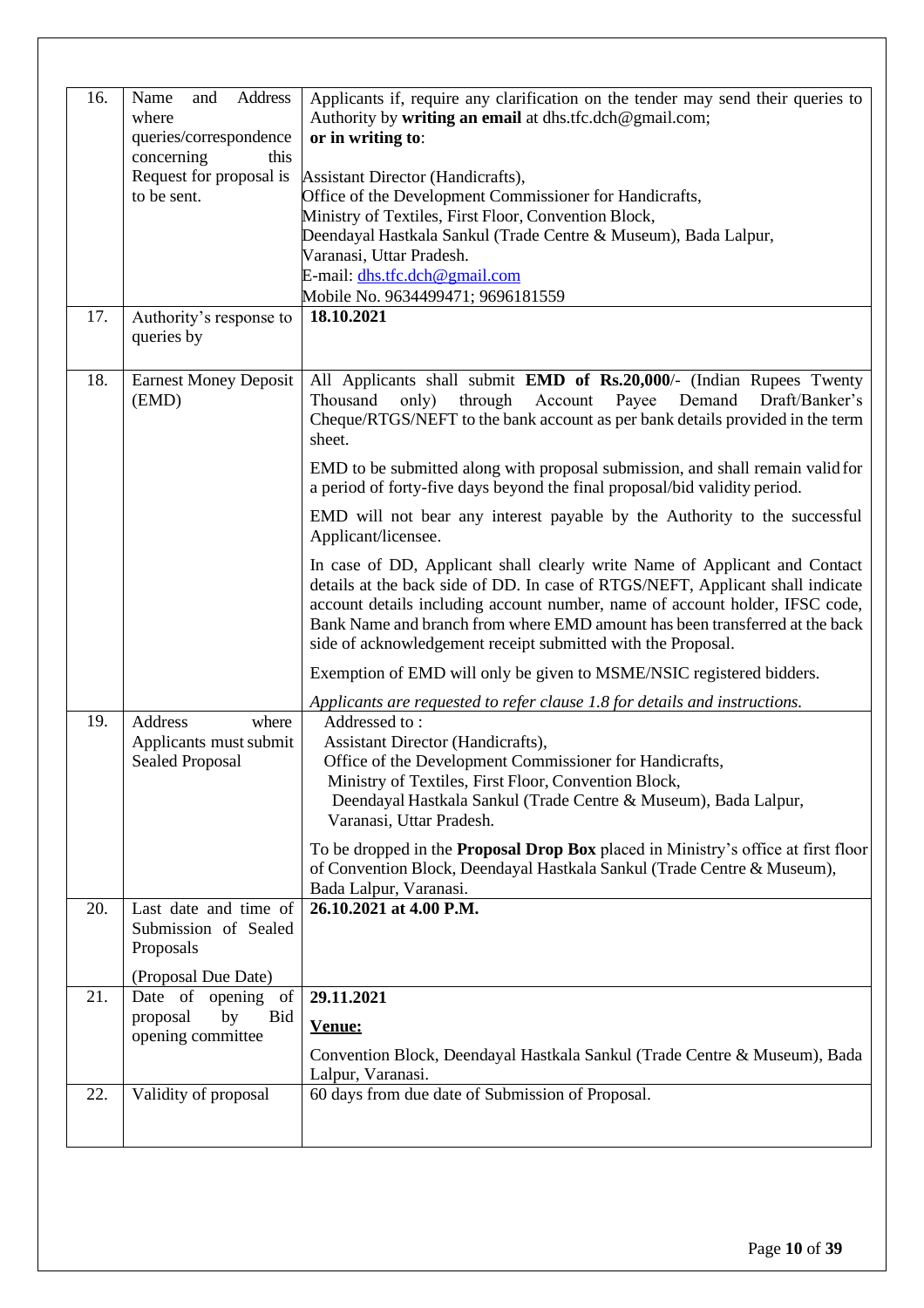| 23. | Letter of Intent (LoI) to<br>successful applicants | To be communicated later                                                                                                                                                                                                                                                                                                                                                                                                                       |
|-----|----------------------------------------------------|------------------------------------------------------------------------------------------------------------------------------------------------------------------------------------------------------------------------------------------------------------------------------------------------------------------------------------------------------------------------------------------------------------------------------------------------|
|     |                                                    |                                                                                                                                                                                                                                                                                                                                                                                                                                                |
| 24. | Security Deposit (SD)                              | Preferred Bidder shall submit Security Deposit (SD) equivalent to Two (02)<br>months of License Fee.                                                                                                                                                                                                                                                                                                                                           |
|     |                                                    | SD shall be submitted through Demand Draft/Banker's Cheque/Bank Guarantee<br>in the name of Licensor as per details provided in the term sheet.                                                                                                                                                                                                                                                                                                |
|     |                                                    | Security Deposit should remain valid for a period of sixty days beyond the date of<br>expiry of License period.                                                                                                                                                                                                                                                                                                                                |
|     |                                                    | SD to be submitted by the Applicant before signing of License agreement.                                                                                                                                                                                                                                                                                                                                                                       |
|     |                                                    | SD shall not bear any interest payable by the Authority/Licensor to the<br>Applicant/licensee.                                                                                                                                                                                                                                                                                                                                                 |
|     |                                                    | Applicants are requested to refer clause 1.9 for details and instructions.                                                                                                                                                                                                                                                                                                                                                                     |
| 25. | Signing<br>of<br>License                           | Within 7 working days from date of receipt of full payment of Advanced License                                                                                                                                                                                                                                                                                                                                                                 |
|     | Agreement                                          | Fee and Common Area Maintenance Charge for 1 <sup>st</sup> Month along with applicable<br>taxes, charges and receipt of interest free Security Deposit (SD) by the Licensing<br>Authority or as stipulated in the Letter of Intent (LOI).                                                                                                                                                                                                      |
|     |                                                    | Any deposits or advance paid by the licensee shall not bear any interest payable<br>to the licensee by the Licensor.                                                                                                                                                                                                                                                                                                                           |
| 26. | <b>Mobilization Period</b>                         | The licensee shall be allowed sixty (60) days of license fee free mobilization<br>period for completion of fit-out works.                                                                                                                                                                                                                                                                                                                      |
|     |                                                    | Mobilization period shall commence from the date of takeover of possession of<br>Licensed space by the licensee or date as specified in the Letter of Intent (LOI).                                                                                                                                                                                                                                                                            |
| 27. | Commencement<br>Date<br>(of License Period)        | The commencement date of License Period shall be $60^{th}$ (sixtieth) day from<br>date of signing of License Agreement.                                                                                                                                                                                                                                                                                                                        |
| 28. | <b>License Period</b>                              | The License period shall be for five $(05)$ years term from commencement date.                                                                                                                                                                                                                                                                                                                                                                 |
|     |                                                    | Post completion of five (05) years, the Authority shall call for a fresh tender for<br>respective marts, however the existing licensees who bid in the fresh tender and<br>are not selected as the H1 bidder, shall be given the first right of refusal to match<br>the financial proposal of H1 bidder of that Mart.                                                                                                                          |
|     |                                                    | An annual escalation of 5% on License Fee shall be applicable every year.                                                                                                                                                                                                                                                                                                                                                                      |
|     |                                                    | Post completion of License Period the Interest free Security Deposit will be<br>refundable after deduction of applicable dues/arrears/damages etc, and as per<br>agreement conditions.                                                                                                                                                                                                                                                         |
|     |                                                    | Post completion of License Period or upon termination, the Licensee shall not<br>reserve any rights to the allotted licensed space. The Licensor shall have right to<br>call for fresh proposal for the Licensed space.                                                                                                                                                                                                                        |
|     |                                                    | Licensee shall not be allowed to undertake any permanent construction in<br>Licensed premises unless same is approved by the Licensor based on the need.<br>Licensee can undertake temporary fit-outs appropriate to its business strategy on<br>its own cost.                                                                                                                                                                                 |
|     |                                                    | On expiry of License period or on termination, the licensee shall hand over the<br>vacant possession of Licensed space peacefully, free from any encumbrances, to<br>the licensor. The licensee shall be free to remove any materials he may have kept<br>in the licensed space, however, any fit-outs and semi-permanent structures such<br>as false ceiling etc. installed by licensee in the Licensed space will vest with the<br>licensor. |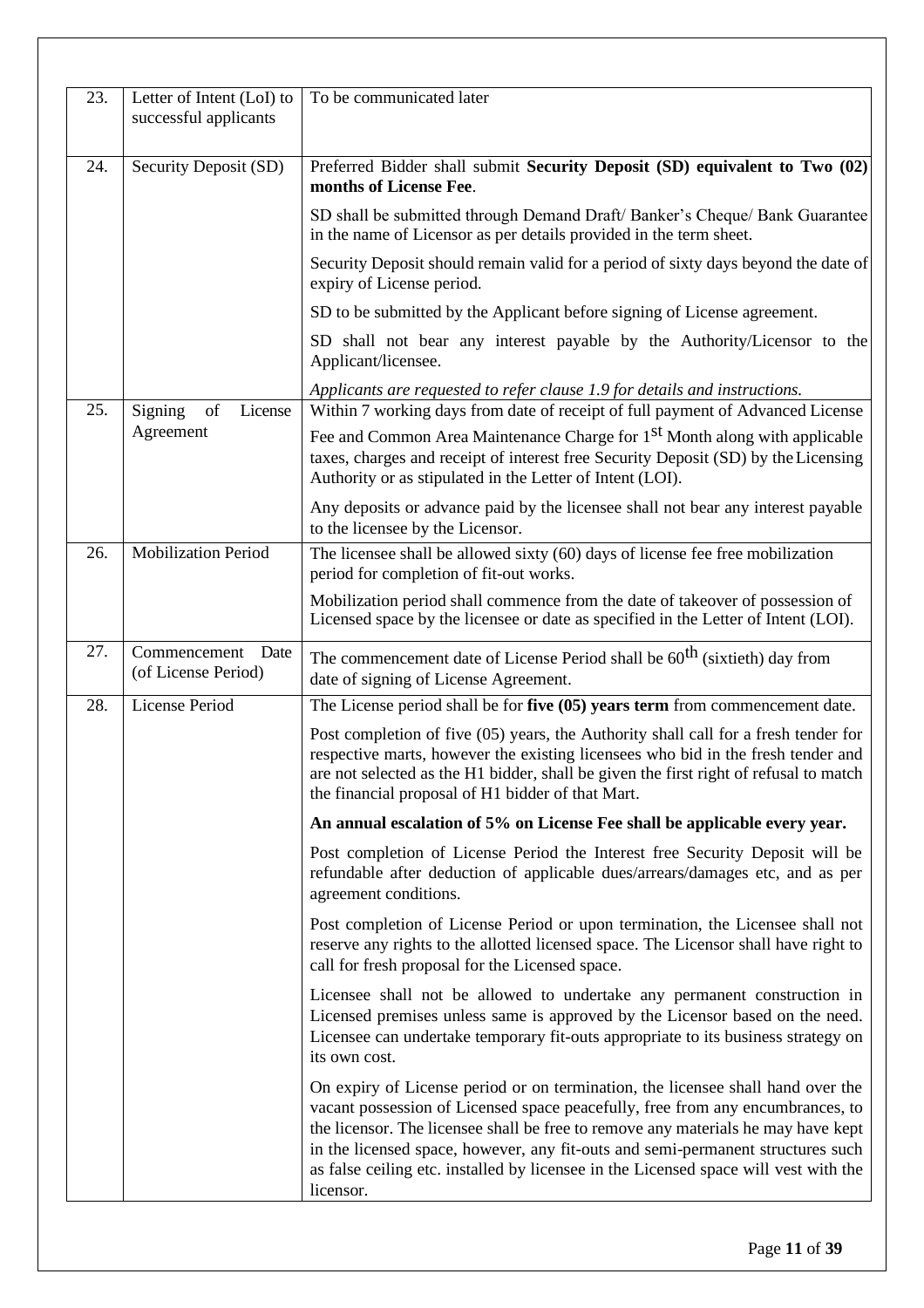| 29. | Sub-licensing/sub-<br>letting                                          | No sub-licensing/sub-letting is allowed                                                                                                                                                                                                                                                                                                                                                                                                                            |
|-----|------------------------------------------------------------------------|--------------------------------------------------------------------------------------------------------------------------------------------------------------------------------------------------------------------------------------------------------------------------------------------------------------------------------------------------------------------------------------------------------------------------------------------------------------------|
| 30. | <b>Payment Terms</b>                                                   | License fee and common area maintenance charges shall be paid in advance on<br>monthly basis.                                                                                                                                                                                                                                                                                                                                                                      |
|     |                                                                        | License fee and common area maintenance charges along with applicable Taxes                                                                                                                                                                                                                                                                                                                                                                                        |
| 31. | Modes of Payment                                                       | for each month shall be paid in advance before $25th$ day of preceding month.<br>Payments can be made through Demand Draft/Banker's Cheque as per details<br>provided in the term sheet.                                                                                                                                                                                                                                                                           |
| 32. | $\sigma$<br>Commencement<br>License fee                                | From Commencement Date as defined in point 27 of the term sheet.                                                                                                                                                                                                                                                                                                                                                                                                   |
| 33. | Statutory<br>documents<br>and approvals.                               | Licensee shall obtain all due permits, necessary approvals, clearances and<br>sanctions from the competent authorities for all activities before Commencement<br>of Operation.                                                                                                                                                                                                                                                                                     |
| 34. | Commencement<br>of<br>Operations                                       | The licensee shall commence operation from "Commencement Date" as defined<br>in point 27 of the Term Sheet.                                                                                                                                                                                                                                                                                                                                                        |
| 35. | Exit by Licensee                                                       | The Licensee cannot terminate or Exit from the License Agreement for one (1)<br>year (i.e twelve month) from the date signing of the agreement.                                                                                                                                                                                                                                                                                                                    |
|     |                                                                        | In case of breach of this commitment by the licensee, complete advance rental<br>paid by the licensee and interest free Security Deposit submitted by licensee shall<br>be forfeited.                                                                                                                                                                                                                                                                              |
|     |                                                                        | Post completion of one (1) year of license term from the date of signing of the<br>license agreement, the Licensee may terminate or exit the license agreement by<br>giving advance 90-day notice during the License period, subject to fulfilling all<br>conditions of License agreement; in such case the interest free performance<br>guarantee will be refundable after deduction of applicable dues/arrears/damages<br>etc., subject to agreement conditions. |
| 36. | Pre-mature<br>License<br>Termination or Breach<br>of License Agreement | In case the Licensee abandons the licensed space or terminates/exits License<br>agreement without giving 90 day notice period to the Licensor or cancellation of<br>License Agreement due to breach of agreement terms and conditions by licensee,<br>complete advance rental and security deposit paid by the licensee shall be<br>forfeited.                                                                                                                     |
| 37. | <b>License Termination</b>                                             | In case of premature termination of License by the licensee or cancellation of<br>License due to breach of contract terms and conditions by licensee, the Security<br>Deposit and advance License fee paid by the licensee for the respective month,<br>shall be forfeited.                                                                                                                                                                                        |
| 38. | Clauses on fraud and<br>corruption<br>the<br>in<br>Contract:           | Applicants are requested to refer clause 1.10                                                                                                                                                                                                                                                                                                                                                                                                                      |
| 39. | Public Premise                                                         | Deendayal Hastkala Sankul (Trade Centre & Museum), Varanasi is property of<br>O/o Development Commissioner of Handicrafts, Ministry of Textiles, Union of<br>India, and is Public Premise under The Public Premises (Eviction of Unauthorised<br>Occupants) Act, 1971, as amended from time to time                                                                                                                                                                |
| 40. | <b>Prohibited Activities</b>                                           | Applicants are requested to refer clause 3.4.                                                                                                                                                                                                                                                                                                                                                                                                                      |
| 41. | Conversion factor for<br>Licensed area                                 | Conversion factor considered for area conversion between square meter (sqm)<br>and square feet (sqft) shall be as under:                                                                                                                                                                                                                                                                                                                                           |
|     |                                                                        | $1 \text{ sqm} = 10.76 \text{ sqft or } 1 \text{ sqft} = 0.093 \text{ sqm}$                                                                                                                                                                                                                                                                                                                                                                                        |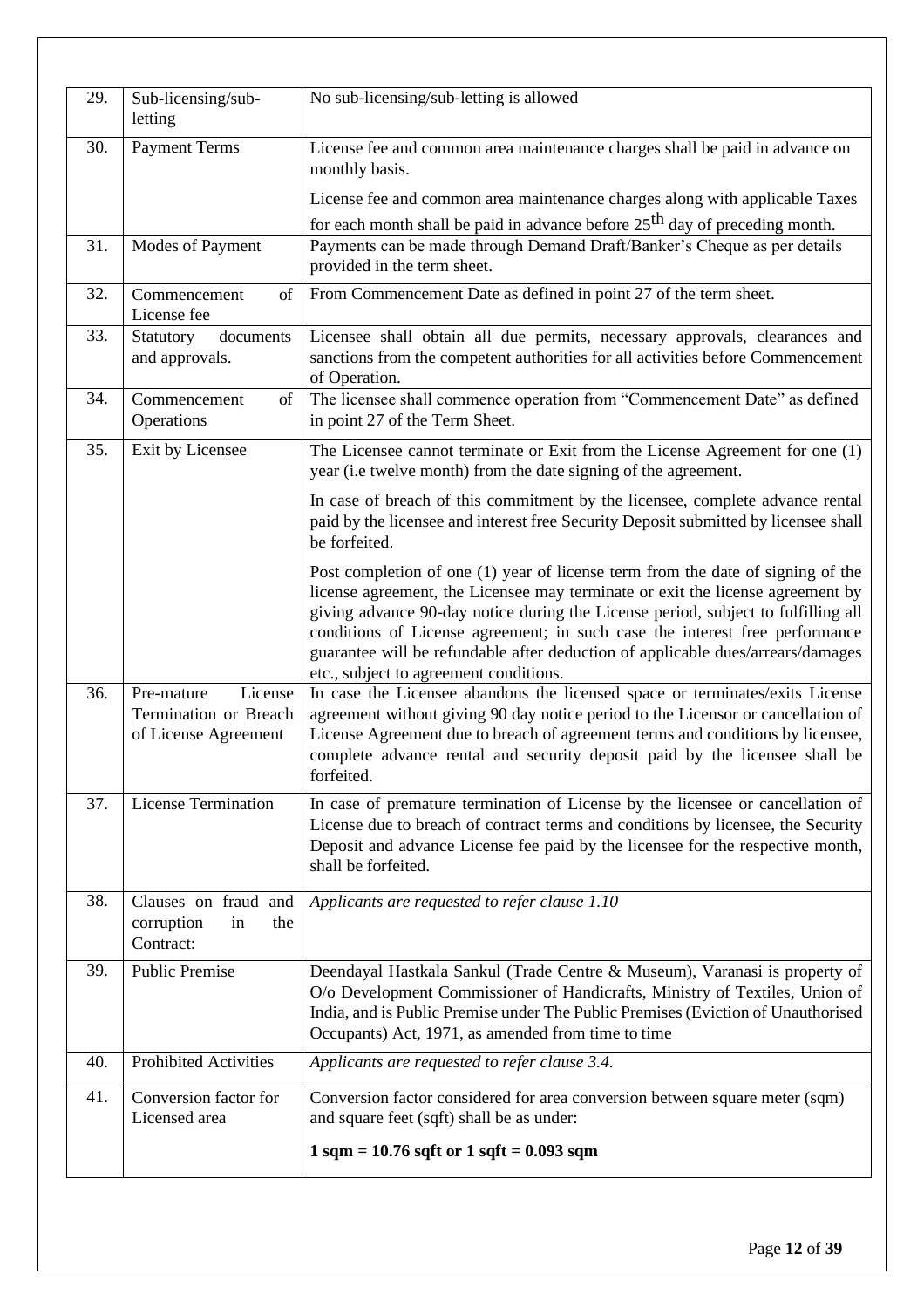| 42. | Details for Demand<br>Draft           | Demand draft shall be made in favour of <b>Deendayal Hastkala Sankul, Varanasi</b><br>issued by one of the natioinalised/Scheduled Banks of India, payable at<br>Varanasi.                                                          |
|-----|---------------------------------------|-------------------------------------------------------------------------------------------------------------------------------------------------------------------------------------------------------------------------------------|
| 43. | Authority's<br>Representative details | <b>Assistant Director (Handicrafts),</b><br>Deendayal Hastkala Sankul (Trade Centre & Museum), Badalalpur, Chandmari,<br>Varanasi $-221003$<br>Telephone: 0542 2290642<br>Mobile No. 09634499471<br>Email id: dhs.tfc.dch@gmail.com |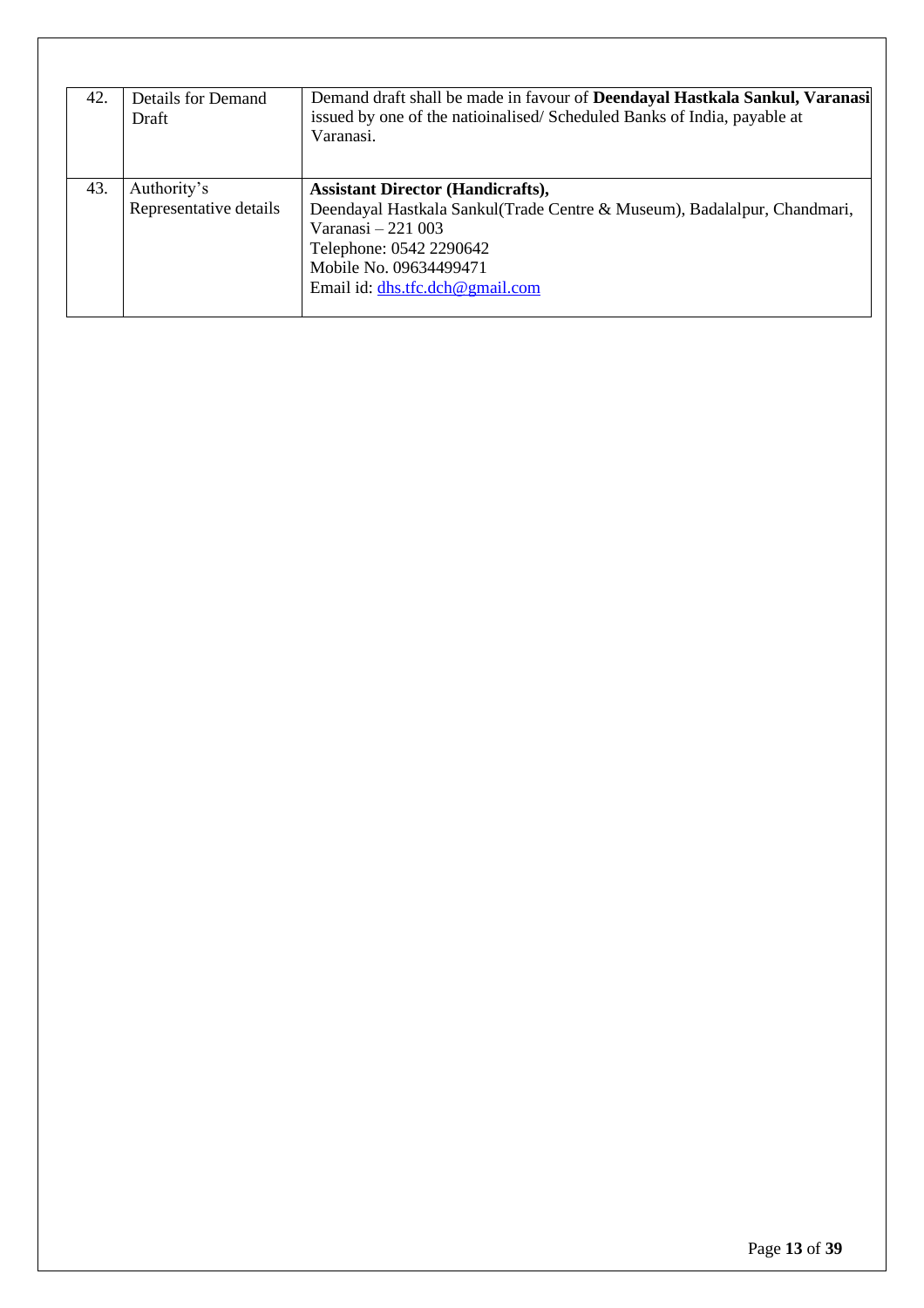# <span id="page-13-0"></span>**SECTION 1: Instructions to Bidders (ITB)**

# <span id="page-13-1"></span>**1.1 Background**

- **1.1.1.** Deendayal Hastkala Sankul (Trade Centre & Museum) is a modern and integrated facility developed by Ministry of Textiles, Govt. of India to support Handloom and Handicraft sector of Varanasi and nearby areas, by providing platform for trade enhancement, facilitation to both domestic and international buyers and carry forward the rich traditions of Handloom and Handicrafts of Varanasi region.
- **1.1.2.** The complex has been developed over a contiguous land of approx. 7.93 acres, at Bada Lalpur, Varanasi. The project encompasses a developed area of approx. 43,450 square meter, with subcomponents including Shops, Food Kiosks, Restaurants, Marts / Offices, Bank and ATM, Foreign Currency Exchange Office, Guest Rooms, Dormitories, Stalls/ Kiosks, parking facility for more than 500 cars, space for cultural and social functions, Handloom and Handicraft exhibitions, Craft Museum along with Amphitheatre and Souvenir Shop.
- **1.1.3.** The state of the art facilities offered at Deendayal Hastkala Sankul (Trade Centre & Museum), are equipped with automated Building Management Systems (BMS), central air conditioning and ventilation systems, power backup, fire protection and public address systems, lifts/escalators for ease of public movement on all levels and centrally monitored CCTV system for safety and security. Supporting infrastructure includes surface and basement parking facilities.



# <span id="page-13-2"></span>**1.2 Brief description of Mart cum Office:**

- 1.2.1 In order to promote trade of Varanasi region products, art, crafts, handloom and handicrafts, Marts spaces are provided in Marts cum Office and Convention Centre Blocks, to offer one stop shop for domestic enterprise and foreign buyers for products from Varanasi and nearby areas.
- 1.2.2 The complex comprises of 62 Nos of Marts cum Office spaces, which are proposed to accommodate Marts, Offices and Bank. Presently 3 Marts on ground floor has been earmarked for Bank and 8 Marts are earmarked for Govt. office spaces.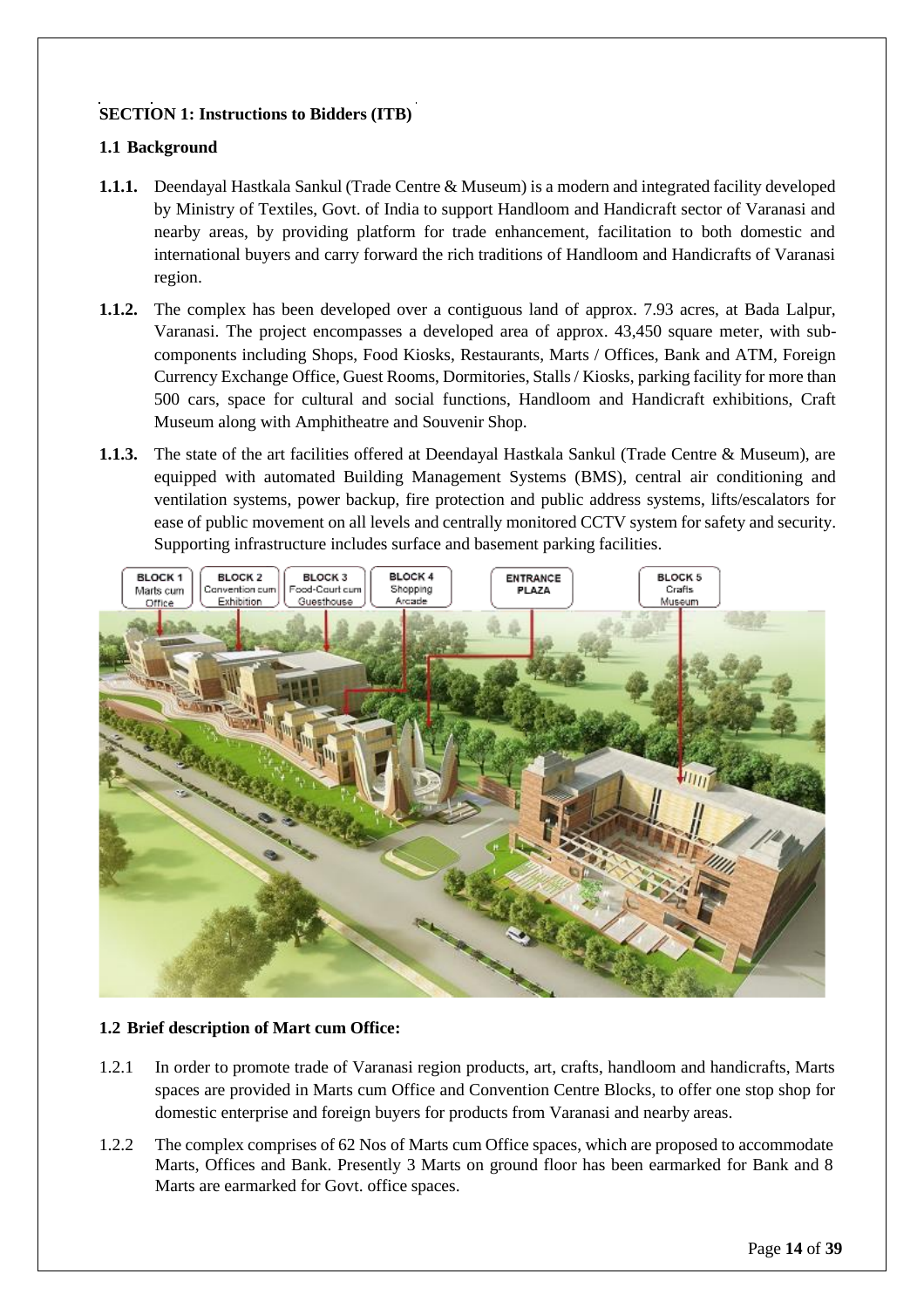- 1.2.3 The remaining marts (51 Nos) are located on Ground Floor (08 Nos), First Floor (17 Nos), Second Floor (13 Nos), Third Floor (13 Nos) of Marts cum Office and Convention Centre Blocks. Please refer Annexure1 for detailed information.
- 1.2.4 Competent authority may reserve few marts for Govt. Offices, if required. In such scenario, the above numbers shall be revised before Licensing.
- 1.2.5 Marts have been provided with all basic amenities installed such as flooring, false ceiling, aluminium glazed door, light fixtures and electrical connections. Any temporary fit out additions/ modifications for Mart cum Office space interiors shall be in the scope of the Licensee and shall be executed only after approval of authorized representative of the Licensor.
- 1.2.6 Marts bearing identification number from MS-07 to MS-13 (Second Floor of Martscum-Office Block) are not equipped with central air conditioning and are fitted with split Air Conditioning system controllable individually operational expenses for which are to be borne by individual Licensees of these Marts. Bidder shall take this into account while bidding for these Marts.

#### **1.3 Brief description of Shops in Shopping Arcade:**

- 1.3.1 In order to promote Varanasi region products, art, crafts, handloom and handicrafts, Shops are provided in Shopping Arcade block, to offer one stop shop for domestic enterprise and foreign buyers for products from Varanasi region and nearby areas.
- 1.3.2 The Deendayal Hastkala Sankul (Trade Centre & Museum), Varanasi has total **28 Shops** (14 each on Ground and First floor) in Shopping Arcade.
- 1.3.3 Shops will be provided with all basic amenities installed such as flooring, false ceiling, aluminium glazed door, light fixtures and electrical connections. Any temporary fit out additions/ modifications for shop interiors shall be in the scope of the Licensee and shall be executed only after approval of authorized representative of the Licensor. Licensee shall adhere to the electrical loading allowable for Licensed space.

#### **1.4 Details of Marts Cum Office spaces and Shops.**

1.4.1 Detailed information of available **Marts and shops** with respective identification number, Minimum Reserve Price, carpet area is provided in '**Annexure 1**'

# **1.5 Authority**

1.4.1 Authority shall mean Office of Development Commissioner (Handicrafts), Ministry of Textiles, Govt. of India, New Delhi ("The Authority").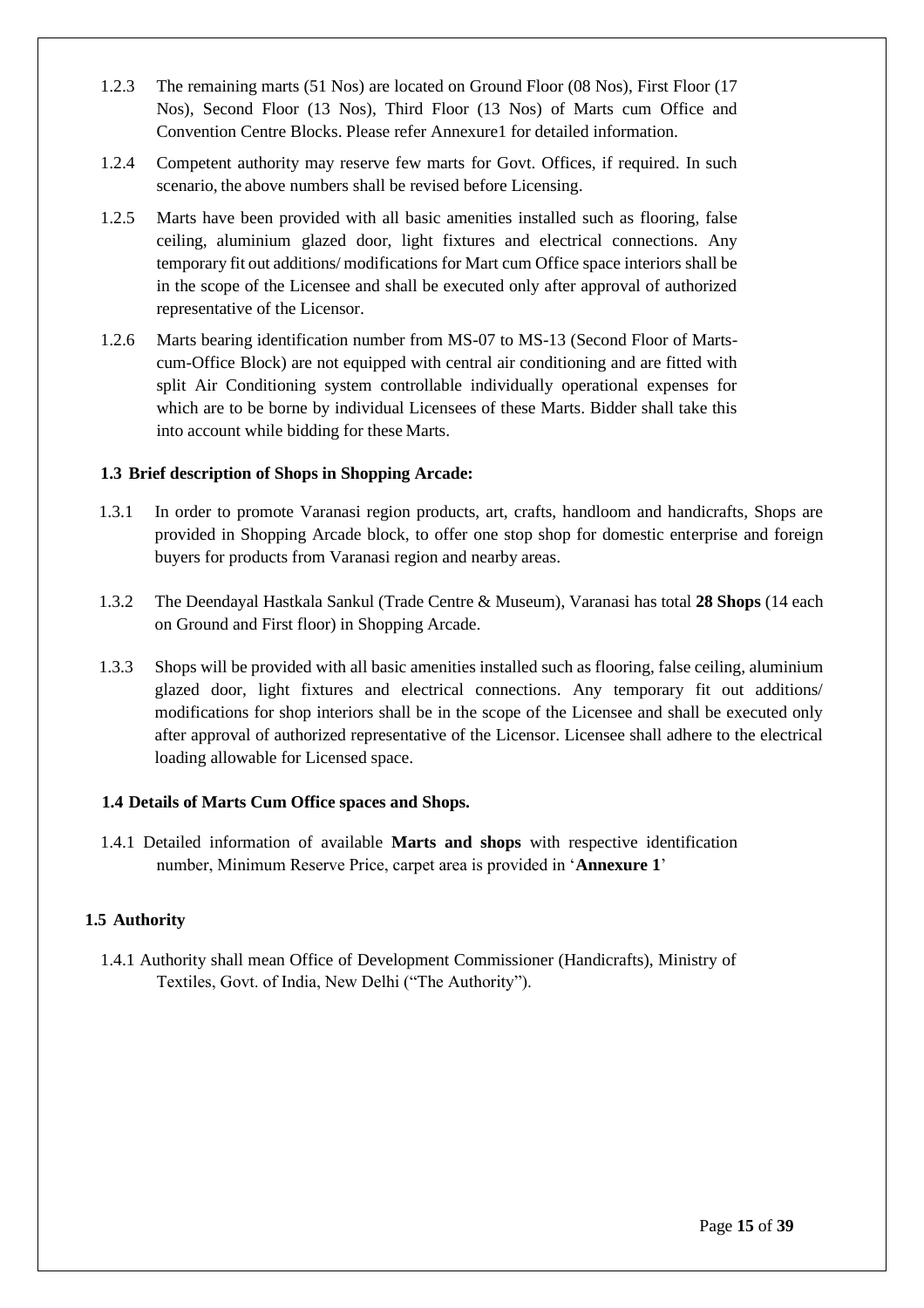#### <span id="page-15-0"></span>**1.6 Licensor and Authorized Signatory for Licensor**

- 1.5.1 "**The Licensor**" means President of India, through Development Commissioner (Handicrafts), Ministry of Textiles, Government of India.
- 1.5.2 Assistant Director (Handicrafts), Deendayal Hastkala Sankul (DHS), Varanasi or any other officer Authorized by Development Commissioner for Handicrafts, Ministry of Textiles shall be appointed as Estate Officer of Deendayal Hastkala Sankul, Varanasi.

## <span id="page-15-1"></span>**1.7 Request for Proposal (RFP)**

1.6.1 The Authority invites sealed proposal in prescribed formats from eligible Applicants ("Applicants") for "Licensing of Marts Cum Office Spaces in Deendayal Hastkala Sankul (Trade Centre & Museum), Varanasi".

#### <span id="page-15-2"></span>**1.8 Earnest Money Deposit (EMD)**

- 1.8.1 Proposal should necessarily be accompanied by an **Earnest Money Deposit for an amount of Rs. 20,000/-** (Indian Rupees Twenty Thousand only) through through Account Payee Demand Draft/Banker's Cheque as per details provided in the term sheet. EMD shall remain valid for a period of forty-five days beyond the final proposal/bid validity period.
- 1.8.1 Exemption of EMD will only be given to MSME/NSIC registered bidders.
- 1.8.2 EMD of preferred bidder shall be retained by the Authority till Security Deposit is submitted by the preferred bidder. EMD of unsuccessful Applicants will be returned after expiry of the final proposal/bid validity and latest on or before the 30th day after the award of the contract.
- 1.8.3 EMD shall be forfeited and proposal of Applicant shall be cancelled in the following cases:
	- a) if any information or document furnished by the Applicant turns out to be misleading or untrue in any material respect; and
	- b) if the successful Applicant fails to execute the License Agreement within the stipulated time.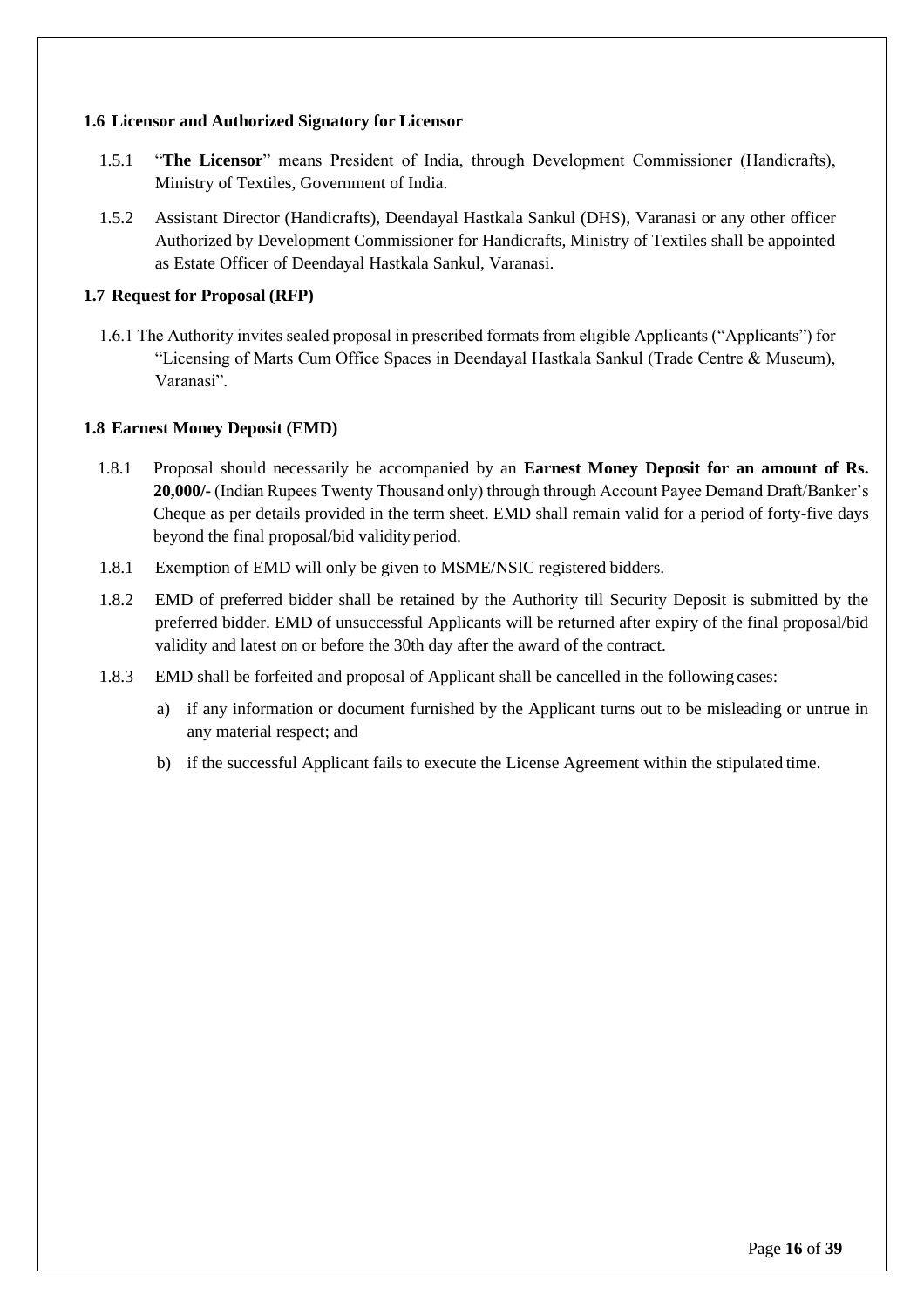# <span id="page-16-1"></span><span id="page-16-0"></span>**1.9 Security Deposit**

- 1.9.1 Preferred bidder shall submit **Security Deposit (SD) Equivalent to Two (02) months of License Fee** payable by preferred bidder for the license term. SD shall be submitted through Demand Draft/ Banker's Cheque/ Bank Guarantee in the name of Licensor / RTGS/NEFT to the bank account as per bank details provided in the term sheet. Security Deposit should remain valid for a period of sixty (60) days beyond the date of expiry of License period.
- 1.9.2 SD to be submitted by the Applicant before signing of License agreement. SD shall not bear any interest payable by the Licensor to the successful Applicant/licensee. EMD will be refunded to the successful bidder on signing of License Agreement.
- 1.9.3 Exiting from License agreement after payment of Security Deposit even without taking possession of Shops/Mart cum Office space shall lead to forfeiture of Security Deposit and all other payments made.
- 1.9.4 In case the licensee causes any physical damages to the property of the Licensor or has any undue payments, the Licensor shall have discretionary rights to execute the repair of damages and recover the amount from the licensee or adjust the equivalent amount from the submitted Security Deposit.
- 1.9.5 In case of death of licensee, legal heir shall be responsible for the Licensed space. On expiry of the License the unadjusted balance of Security Deposit and advance deposits shall be returned / refunded to the legal heir of the licensee after adjustment of dues, if any.

# <span id="page-16-2"></span>**1.10 Fraud and Corruption**

- 1.10.1 Client requires that applicants to observe the highest standard of ethics during the selection process and in execution of contracts. In pursuance of this policy, the Authority defines, for the purposes of this provision, the terms set forth below as follows:
	- a) "corrupt practice" means the offering, giving, receiving, or soliciting, directly or indirectly, of anything of value to influence the action of any party in the applicant selection process or in contract execution;
	- b) "fraudulent practice" means a representation or omission of factsin order to influence a selection process or the execution of a contract;
	- c) "collusive practices" means a scheme or arrangement between two or more applicants, designed to influence the action of any party in License agreement.
	- d) "coercive practices" means harming orthreatening to harm, directly orindirectly, persons ortheir property to influence their participation in the applicant selection process, or affect the execution of a contract; and
- 1.10.2 Authority shall reject a proposal for award if it determines that the applicant recommended for award has directly, or through an agent, engaged in corrupt, fraudulent, collusive, or coercive practices in competing for the contract in question;
- 1.10.3 Authority shall sanction a party or its successor, including declaring ineligible, either indefinitely or for a stated period of time, such party or successor from participation in Authority-financed activities if it at any time determines that the applicant has, directly or through an agent, engaged in corrupt, fraudulent, collusive or coercive practices in competing for, or in executing, a client-financed contract; and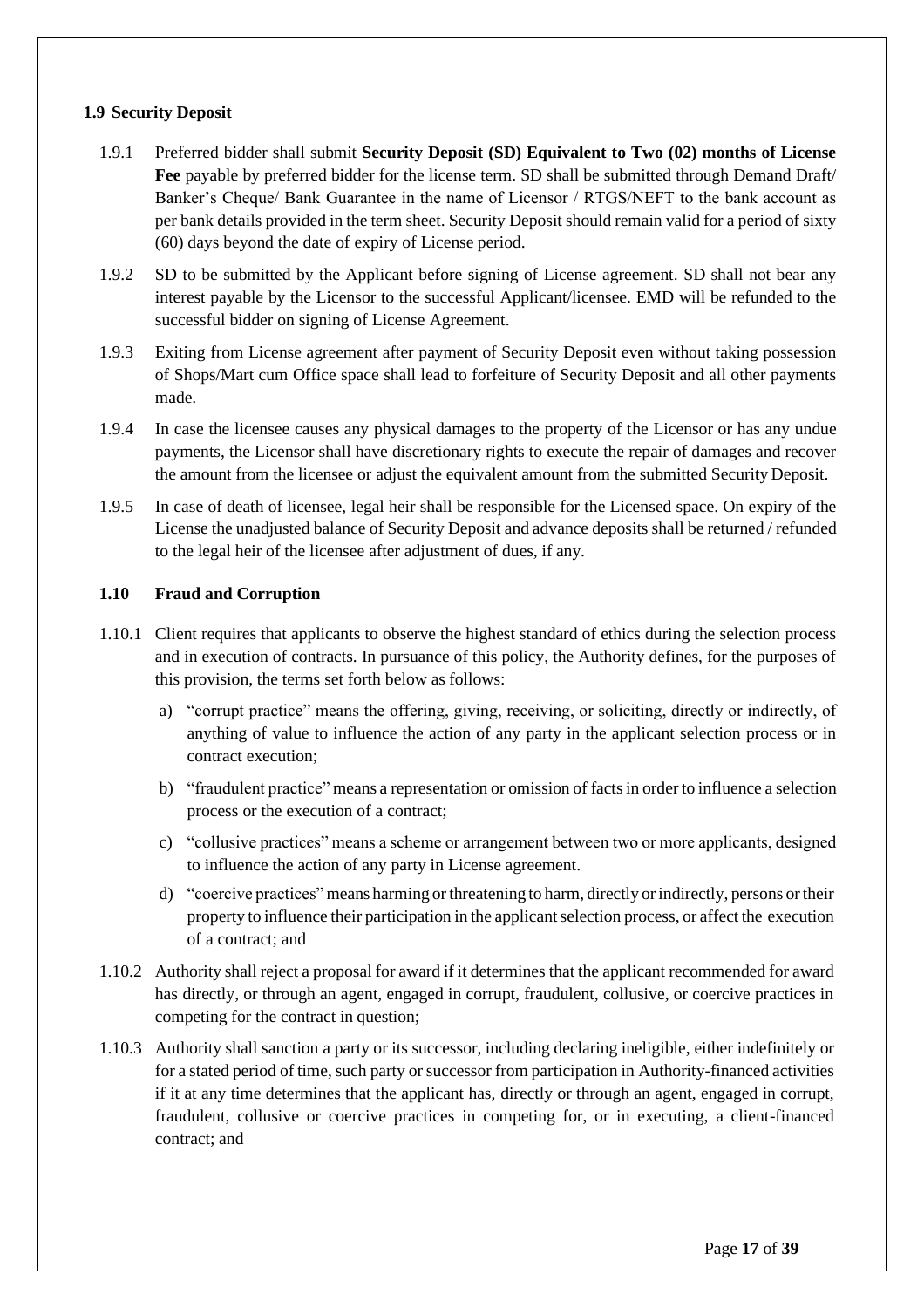1.10.4 Client shall have the right to require that, in applicant selection documentation and in contracts financed by the Authority, a provision be included requiring applicants to permit the Authority or its representative to inspect their accounts and records and other documents relating to applicant selection and to the performance of the contract and to have them audited by auditors appointed by the Authority.

# <span id="page-17-0"></span>**1.11 Preparation of The Proposal**

- 1.11.1 Applicant can submit only one proposal for one Shops/Mart cum Office space, clearly mentioning the Mart identification number (refer Annexure1) on Outer and Inner envelopes. In case applicant is applying for multiple Mart cum Office spaces, separate proposal (with separate supporting documents) alongwith separate EMD shall be submitted for each Shop/Mart cum Office space he/she is applying for.
- 1.11.2 The proposal shall be in **Hindi** or **English** language. The original proposal shall contain no interlineations or overwriting, except as necessary to correct errors made by applicants themselves. Any such corrections, interlineations or overwriting must be initialled by the person(s) who had signed the proposal. The authorized representative of the applicant shall initial all pages of the original hard copy of the Key Submissions along with proposal documents.
	- a) Applicant's proposal shall consist of following 2 (Two) separate sealed envelopes –

|            | Details to be mention on envelop:                                                                                                     |  |  |  |  |  |  |  |
|------------|---------------------------------------------------------------------------------------------------------------------------------------|--|--|--|--|--|--|--|
|            | <b>Eligibility Documents</b><br>1.                                                                                                    |  |  |  |  |  |  |  |
|            | 2. RFP Title: 'RFP for Licensing of Shops/Mart-cum-Office<br>Space in Deendayal Hastkala Sankul (Trade Centre &<br>Museum), Varanasi' |  |  |  |  |  |  |  |
| Envelope-1 | Name of Applicant:<br>3.                                                                                                              |  |  |  |  |  |  |  |
|            | Applicable Category: (Category - I or Category - II)<br>4.                                                                            |  |  |  |  |  |  |  |
|            | Mart identification number:<br>5.                                                                                                     |  |  |  |  |  |  |  |
|            | Enclosures:                                                                                                                           |  |  |  |  |  |  |  |
|            | Original Form 1, Form 2, Form 3 $(a/b)$ , Form 5, Form 6 and EMD                                                                      |  |  |  |  |  |  |  |
|            | 1. Financial Proposal                                                                                                                 |  |  |  |  |  |  |  |
|            | RFP Title 'RFP for Licensing of Shops/Mart-cum-Office<br>2.                                                                           |  |  |  |  |  |  |  |
|            | Space in Deendayal Hastkala Sankul (Trade Centre &                                                                                    |  |  |  |  |  |  |  |
|            | Museum), Varanasi'                                                                                                                    |  |  |  |  |  |  |  |
| Envelope-2 | 3. Name of Applicant:<br>4. Mart identification number:                                                                               |  |  |  |  |  |  |  |
|            |                                                                                                                                       |  |  |  |  |  |  |  |
|            | Enclosures:                                                                                                                           |  |  |  |  |  |  |  |
|            | Original Form 4 (Financial Proposal) only.                                                                                            |  |  |  |  |  |  |  |
|            |                                                                                                                                       |  |  |  |  |  |  |  |

- b) The applicant shall submit Original bound document in the envelope.
- c) EMD shall be submitted in the form of Account Payee Demand Draft/Banker's Cheque/RTGS/NEFT. In case of RTGS/NEFT, Applicant shall enclose attested copy of transaction acknowledgement indicating transaction ID as proof of EMD deposited. In case of DD, Applicant shall clearly write Name of Applicant and Contact details at the back side of DD. In case of RTGS/NEFT, Applicant shall indicate account details including account number, name of account holder, IFSC code, Bank Name and branch from where EMD amount has been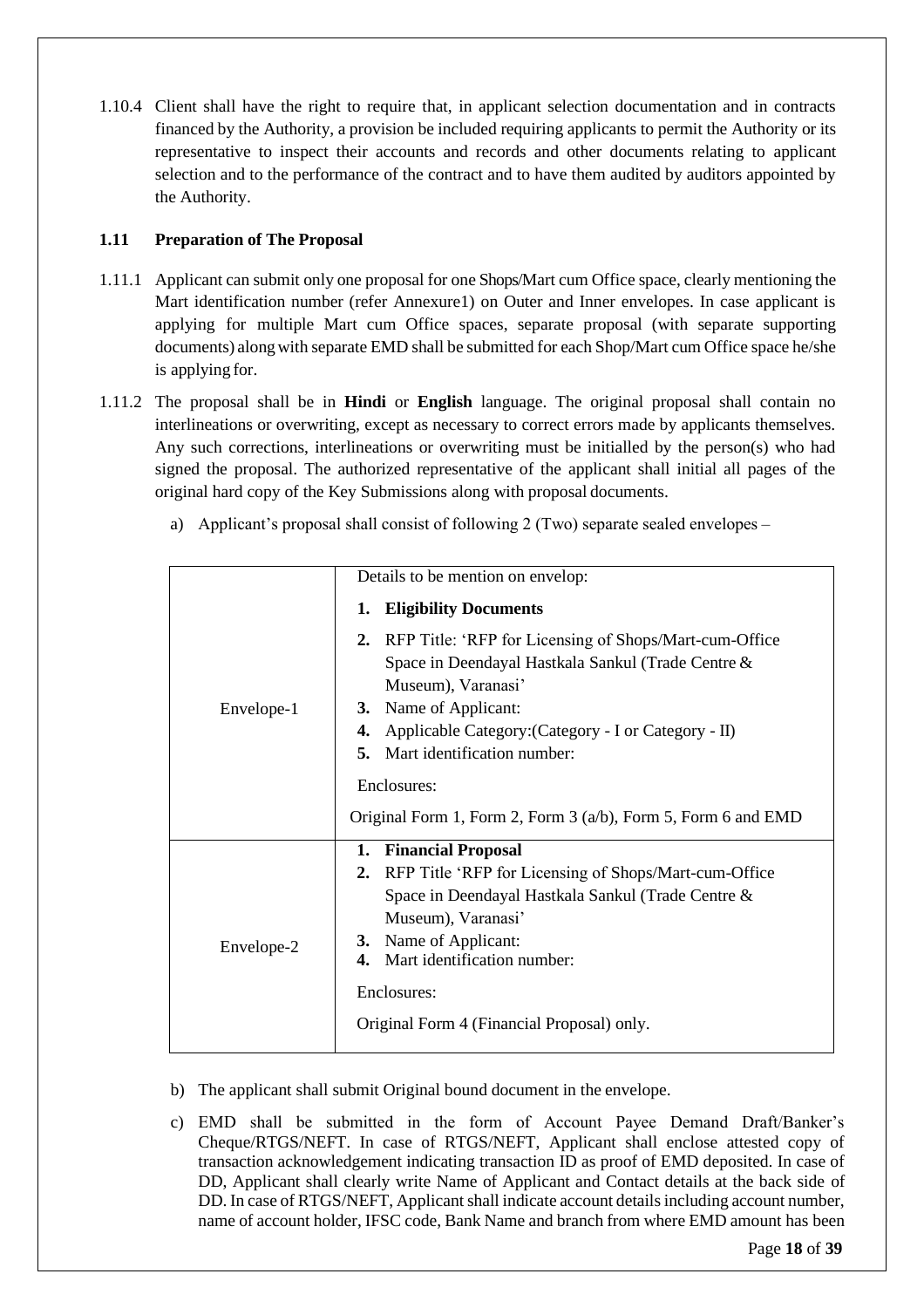transferred at the back side of acknowledgement receipt submitted with the Proposal.

| Main Outer Envelope | 1. RFP Title 'RFP for Licensing of Shops/Mart-cum-Office      |  |  |  |  |  |  |  |  |
|---------------------|---------------------------------------------------------------|--|--|--|--|--|--|--|--|
|                     | Space in Deendayal Hastkala Sankul (Trade Centre &            |  |  |  |  |  |  |  |  |
|                     | Museum), Varanasi', which is applicable is to be written      |  |  |  |  |  |  |  |  |
|                     | in the envelops.                                              |  |  |  |  |  |  |  |  |
|                     | Shop/Mart identification number:<br>2.                        |  |  |  |  |  |  |  |  |
|                     | Name and contact of Applicant:                                |  |  |  |  |  |  |  |  |
|                     | Applicable Category: (Category - I or Category - II)          |  |  |  |  |  |  |  |  |
|                     | Addressed to Senior Director, Office of the Development       |  |  |  |  |  |  |  |  |
|                     | Commissioner for Handicrafts, Ministry of Textiles            |  |  |  |  |  |  |  |  |
|                     |                                                               |  |  |  |  |  |  |  |  |
|                     | Ministry's office, First floor of Convention Block, Deendayal |  |  |  |  |  |  |  |  |
|                     | Hastkala Sankul (Trade Centre & Museum), Bada Lalpur,         |  |  |  |  |  |  |  |  |
|                     | Varanasi.                                                     |  |  |  |  |  |  |  |  |

d) Both the envelops shall be sealed in a single outer envelope mentioning following:

- 1.11.3 The Applicant is expected to examine carefully the contents of all the documents provided. Failure to comply with the requirements of RFP shall be at the Applicant's own risk.
- 1.11.4 It shall be deemed that prior to the submission of the Proposal, the Applicant has:
	- a) made a complete and careful examination of terms and conditions / requirements, and other information as set forth in this RFP document;
	- b) received all such relevant information as it has requested from Authority; and
	- c) made a complete and careful examination of the various aspects of the Project.
- 1.11.5 Authority shall not be liable for any mistake or error or neglect by Applicant in respect of the above.

# <span id="page-18-0"></span>**1.12 Submission, Receipt and Opening of Proposals**

1.12.1 Proposals must be submitted at the indicated addresses on or before the time and date stated in this RFP, or any new date extended by Authority. Proposals would be opened as per schedule mentioned in Term Sheet.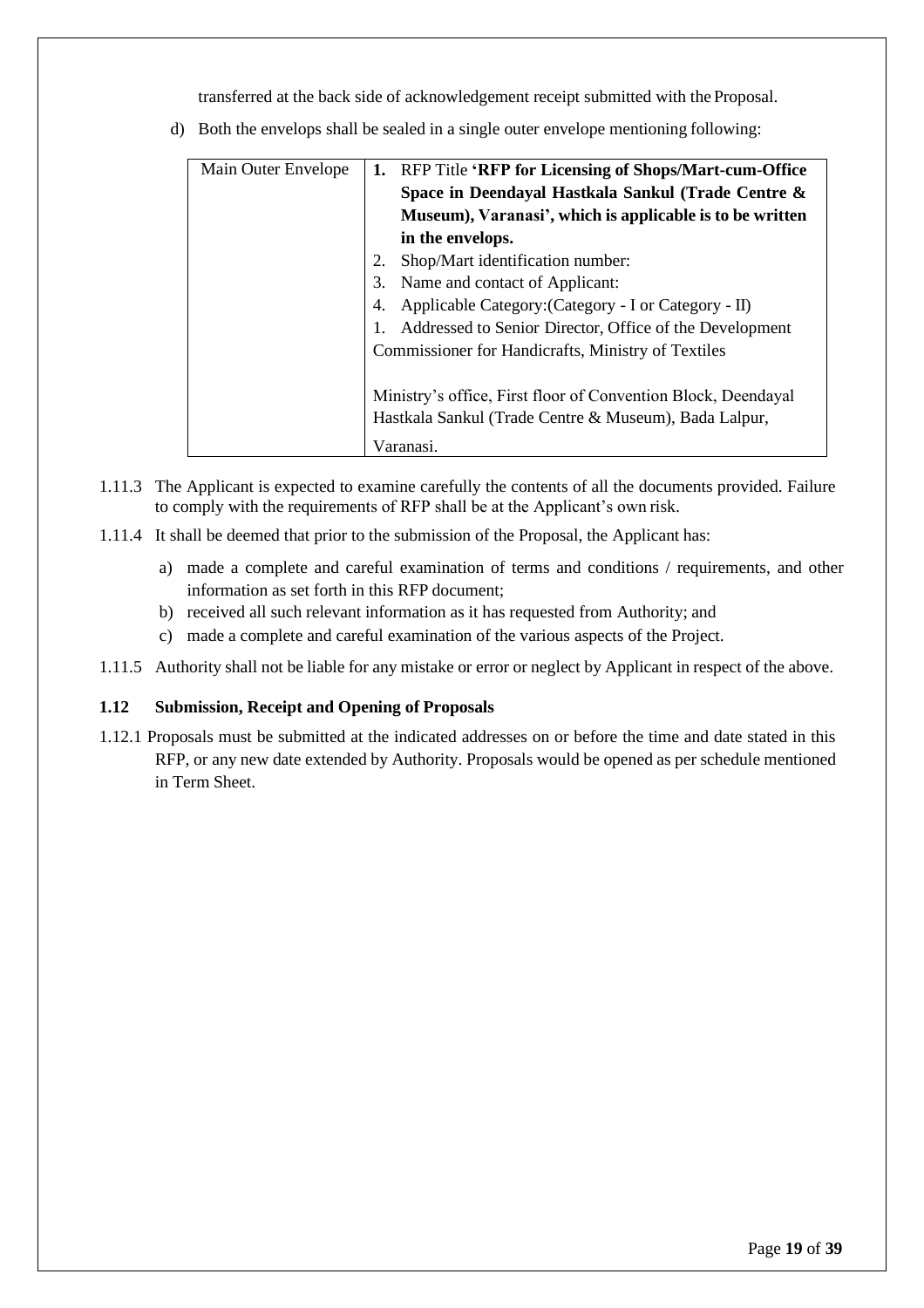### <span id="page-19-0"></span>**SECTION 2: Evaluation, Award and Signing of Agreement**

#### <span id="page-19-1"></span>**2.1 Overview of Selection Process**

- 2.1.1 The invitation for proposal for Shop/Mart cum Office shall be evaluated according to eligibility criteria and financial proposal of eligible Applicant; and the space shall be allotted to eligible Applicants solely on the basis of highest ranking as per financial proposals of eligible applicants.
- 2.1.2 Applicants need to clearly indicated the Shop/Mart identification number, on Outer Envelope and Inner Envelops of proposal as per details in '**Annexure 1**' and clause 1.11.
- 2.1.3 Authority reserves the rights to accept only those bids which are above this minimum reserve price.
- 2.1.4 Applicants may attend the technical proposal opening on the date mentioned in the term sheet. Bids will be opened for Shop/Mart-cum-Office spaces available under this RFP among spaces for which bids are received.
- 2.1.5 **Envelop-1** will be opened on scheduled date for bid opening and shortlisting of eligible Applicants will be done based on receipt of requisite forms, documents and EMD. Proposals not enclosed with requisite details, forms, documents or EMD shall be rejected.
- 2.1.6 Enclosures of Envelop-1 should not include the financial proposal, in case the financial proposal is included in Envelop 1, the proposals of such applicant shall be declared non responsive and shall stand cancelled.
- 2.1.7 **Envelop-2** (Financial Proposal) of eligible Applicants shall be opened. Eligible Applicants shall be ranked as per highest License fee quoted **(as per Form-4)** above the reserve price.
- 2.1.8 Applicant having highest financial proposal (License fee quoted as per Form-4) for respective Shop/Mart cum Office space shall be identified as preferred bidder for the respective Shop/Mart cum Office space.
- 2.1.9 Once an applicant is identified as preferred bidder for one Shop/Mart cum Office space, bids / proposals for all other Shop/Mart cum Office space(s) submitted by him/her shall stand cancelled.

For instance, if an applicant has submitted proposals for Mart no. MG-04, MG-05 and MF-03 and is his/her Financial Proposal is highest among proposals received for Mart no. MG-04, he/she will be declared as Preferred Bidder for Mart no. MG-01 and his/her proposals submitted for all other Marts (i.e. MG-05 and MF-03) shall stand cancelled. Similarly in the case of Shop also.

- 2.1.10 From the time the proposal is opened till the time Applicant is invited for allocation / allotment of Shops/Mart cum Office space, the applicant should not contact Authority on any matter. Any effort by the applicant to influence in examination, evaluation, ranking of proposals or recommendation for award of contract/license may result in rejection of the applicant's proposal.
- 2.1.11 No request for alteration, modification, substitution or withdrawal shall be entertained by Authority in respect of proposal already submitted by the applicant.

# <span id="page-19-2"></span>**2.2 Evaluation of eligibility**

- 2.2.1 Evaluation of Eligibility of the Applicant
	- a) Documents would be checked for adherence with the prescribed criteria.
	- b) By submission of the proposal it is deemed that the applicant has accepted all terms and conditions as prescribed in this RFP.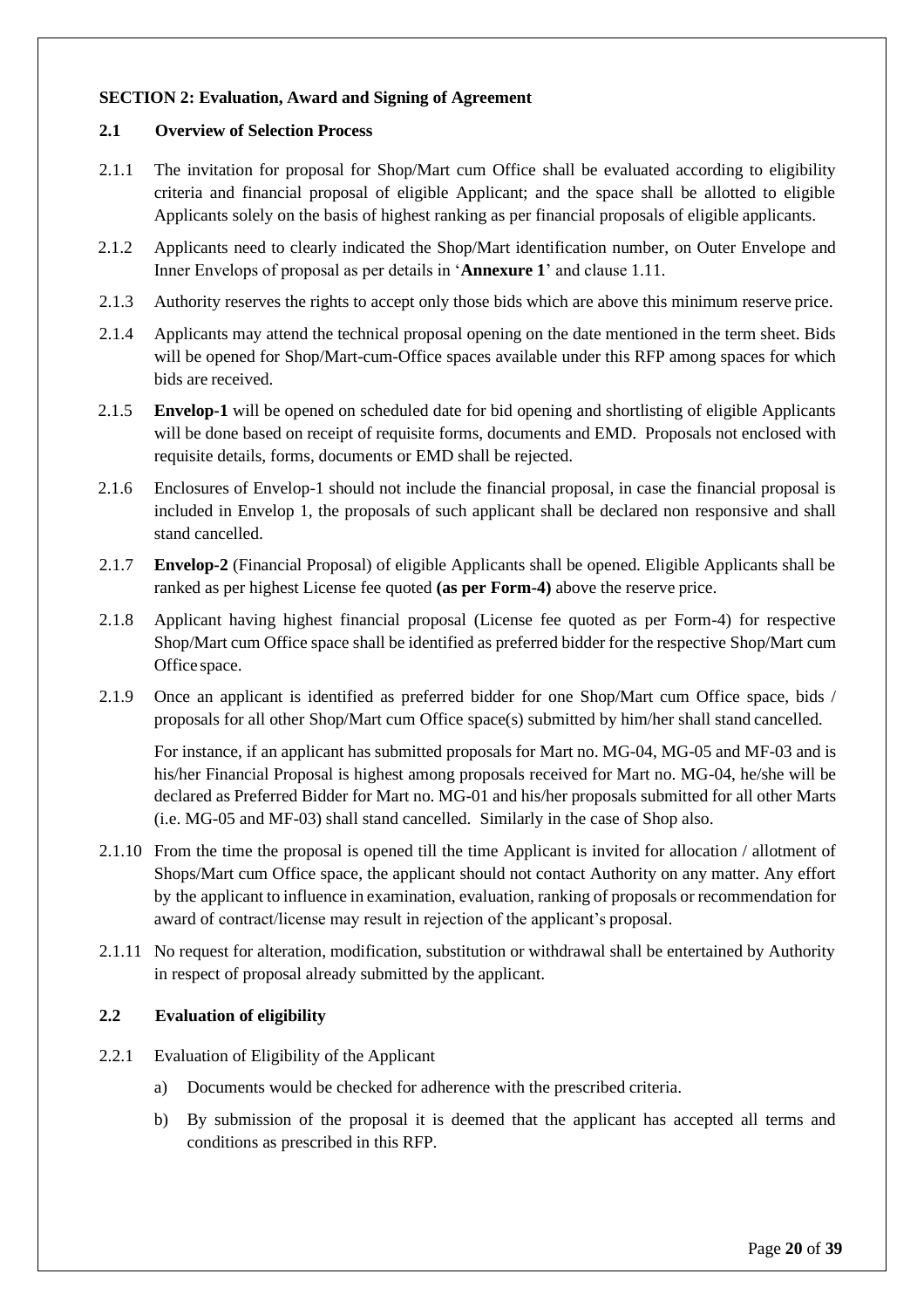- 2.2.2 Prior to evaluation of proposals, the Authority shall determine whether each proposal is responsive to the requirements of the RFP by opening the Envelop-1. A proposal shall be considered responsive only if
	- a) It is received by the proposal Due Date including any extension thereof;
	- b) It is accompanied by the EMD in accordance with the proposal document;
	- c) It is signed, sealed, bound and marked (tender title, name of applicant, applicable category etc.) as stipulated in this RFP document;
	- d) It is accompanied by separately sealed financial proposal;
	- e) It contains all the information (complete in all respects) as requested in the RFP;
	- f) It does not contain any condition or qualification;
- 2.2.3 The Authority reserves the right to reject any proposal which is non responsive.
- 2.2.4 The Authority shall evaluate the responsive proposals on the basis of the eligibility criteria and ranking system defined in this RFP.
- 2.2.5 Notwithstanding anything contained in this RFP, The Authority reserves the right to accept or reject any Proposal, or to annul the bidding process or reject all Proposals, at any time without any liability or any obligation for such rejection or annulment.

#### <span id="page-20-0"></span>**2.3 Award of License and Signing of License Agreement**

- 2.3.1 The Authority shall notify the Preferred Bidder through a Letter of Intent (LoI).
- 2.3.2 Preferred bidder shall execute the License Agreement within one week of the issue of LoI or within such further time as the Authority may agree in its sole discretion. Agreement shall be signed after receipt of advance License fee by the Authority/Licensor and Security Deposit in the manner prescribed herein.
- 2.3.3 Failure of the Preferred Bidder to execute the contract agreement and submit Security Deposit within specified period shall constitute sufficient grounds for the annulment of the LoI issued and forfeiture of the EMD.
- 2.3.4 The licensee shall operate the Licensed space as per the designated merchandise category for the respective Mart cum Office space and Shops in accordance with point 5 of term sheet.
- 2.3.5 The licensee shall bear All stamp duties for registration of Shops/Marts cum Office space required for the execution of License agreement in pursuance of this Bid.
- 2.3.6 The licensee shall indemnify the Licensor from all claimsthat may arise from the statutory authorities in connection with the Licence Agreement.
- 2.3.7 The licensee shall have to furnish manage, operate, maintain its Licensed space at its own cost.
- 2.3.8 The licensee shall procure and maintain requisite insurance for its Licensed space at its own cost.
- 2.3.9 The licensee shall not store/ sell any illegal/ prohibited products/ items.
- 2.3.10 The licensee shall operate the Licensed space as per applicable laws and obtain required clearances.
- 2.3.11 The licensee shall bear cost to any loss or damage caused to the property by the licensee.
- 2.3.12 In the event of failure by the licensee in adhering one or more mandatory requirements by the applicable laws, RFP  $\&$  its corrigendum if any, Letter of Intent and the License agreement, the License agreement may be decided for termination after providing licensee to represent its case.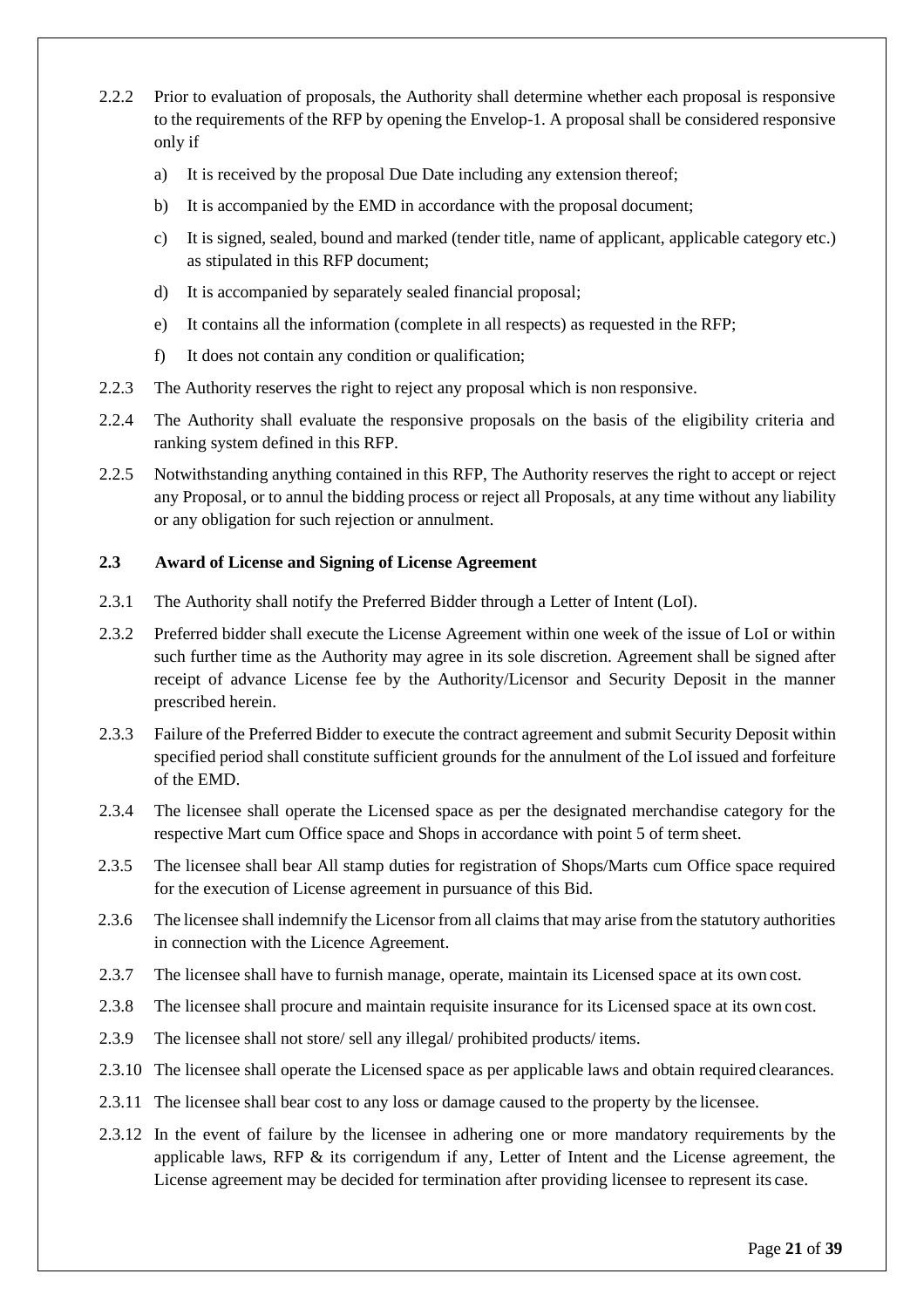- 2.3.13 Authority, in its sole discretion and without incurring any obligation or liability, reserves the right, at any time, to;
	- a) suspend and/ or cancel the Bidding/Selection/Allotment Process and/ or amend and/ or supplement the Bidding/Selection/Allotment Process or modify the dates or other terms and conditions relating thereto;
	- b) consult with any Applicant in order to receive clarification or further information;
	- c) retain any information and/ or evidence submitted to Authority by, on behalf of, and/ or in relation to any Applicant; and/ or independently verify, disqualify, reject and/ or accept any and all submissions or other information and/ or evidence submitted by or on behalf of any Applicant.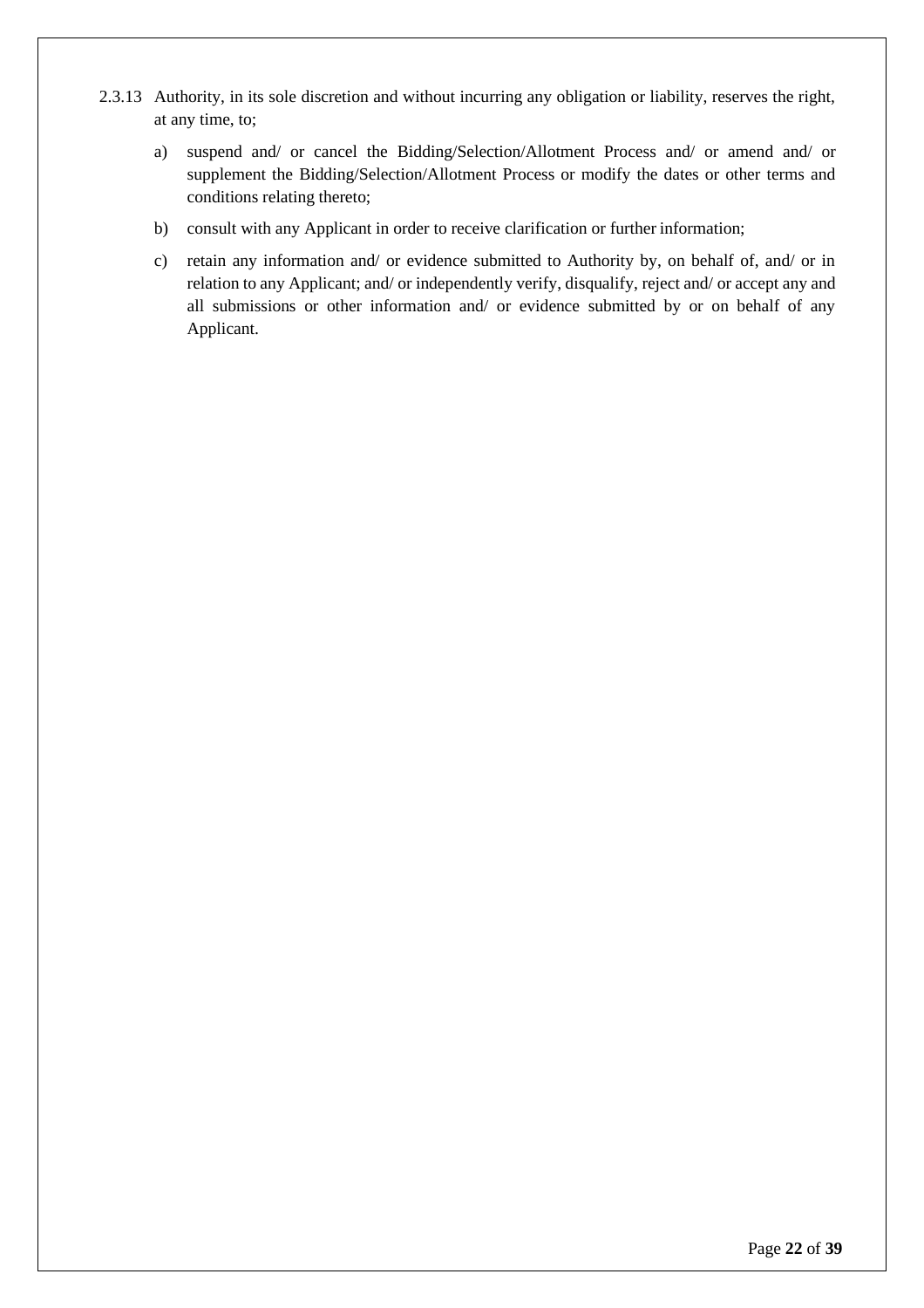### <span id="page-22-0"></span>**SECTION 3: Key Clauses of License Agreement**

Following are the key clauses of license agreement, and Authority/Licensor may appropriately add/ modify terms in draft license agreement.

#### <span id="page-22-1"></span>**3.1 Breaches/Surrender/Termination of License Agreement**

- 3.1.1 **Surrender of License Agreement and Termination be the Authority:** Detailed in Draft Agreement.
- 3.1.2 **Breach of License Agreement/ Licensee's Events of Default:** Following shall be considered as Material Breach of the License Agreement by Licensee resulting in Licensee's Events ofDefault:
	- **(a)** If the Licensee has failed to perform or discharge any of its obligations in accordance with the provisions of License Agreement, unless such event has occurred because of a Force Majeure Event, or due to reasons solely attributable to the Licensor without any contributory factor of the Licensee**.**
	- (b) If the Licensee fails to pay License Fee, utility charges, penalty or damage herein specified or any other due to be paid by the Licensee to the Licensor by the stipulated date.
	- (c) If the Licensee makes any change in ownership of License by sale, merger or acquisition.
	- (d) If the Licensee during pendency of the License Agreement becomes insolvent or is put under receivership by a competent court.
	- (e) If the Licensee is in persistent non-compliant of the written instructions of officials authorized by the Licensor.
	- (f) If the Licensee or any of its representatives cause an incident or accident that results in injury or death to employees/ tourists/ other occupants/ visitors or loss to property of the Licensor.
	- (g) If the Licensee is in violation of any of the other clauses of License Agreement and after three written notice (unless otherwise specifically mentioned therein) from the Licensor fails to cure the Default to the satisfaction of the Licensor.
	- (h) If any representation made or warranties given by the Licensee under this Agreement is found to be false or misleading.
	- (i) If the Licensee engaging or knowingly has allowed any of its employees, agents, or contractors to engage in any activity prohibited by law or which constitutes a breach of or an offence under any law, in the course of any activity undertaken pursuant to this Agreement.
	- (j) If the Licensee has created any encumbrance, charges or lien in favour of any person or agency, over the Licensed Shops/Mart cum Office, save and except as otherwise expressly permitted under this Agreement.
	- (k) If a resolution for voluntary winding up has been passed by the shareholders of the Licensee.
	- (l) If any petition for winding up of the Licensee has been admitted and liquidator or provisional liquidator has been appointed or the Licensee has been ordered to be wound up by Court of competent jurisdiction, except for the purpose of amalgamation or reconstruction with the prior consent of the Licensor, provided that, as part of such amalgamation or reconstruction and the amalgamated or reconstructed entity has unconditionally assumed all surviving obligations of the License under this Agreement.
	- (m) If the Licensee has abandoned the Licensed Shops/Marts cum Office for more than 30 days without written approval from the Licensor or his/her appointed representative.
	- (n) If the Licensee is found to be violating the list of banned usage as per clause 3.4.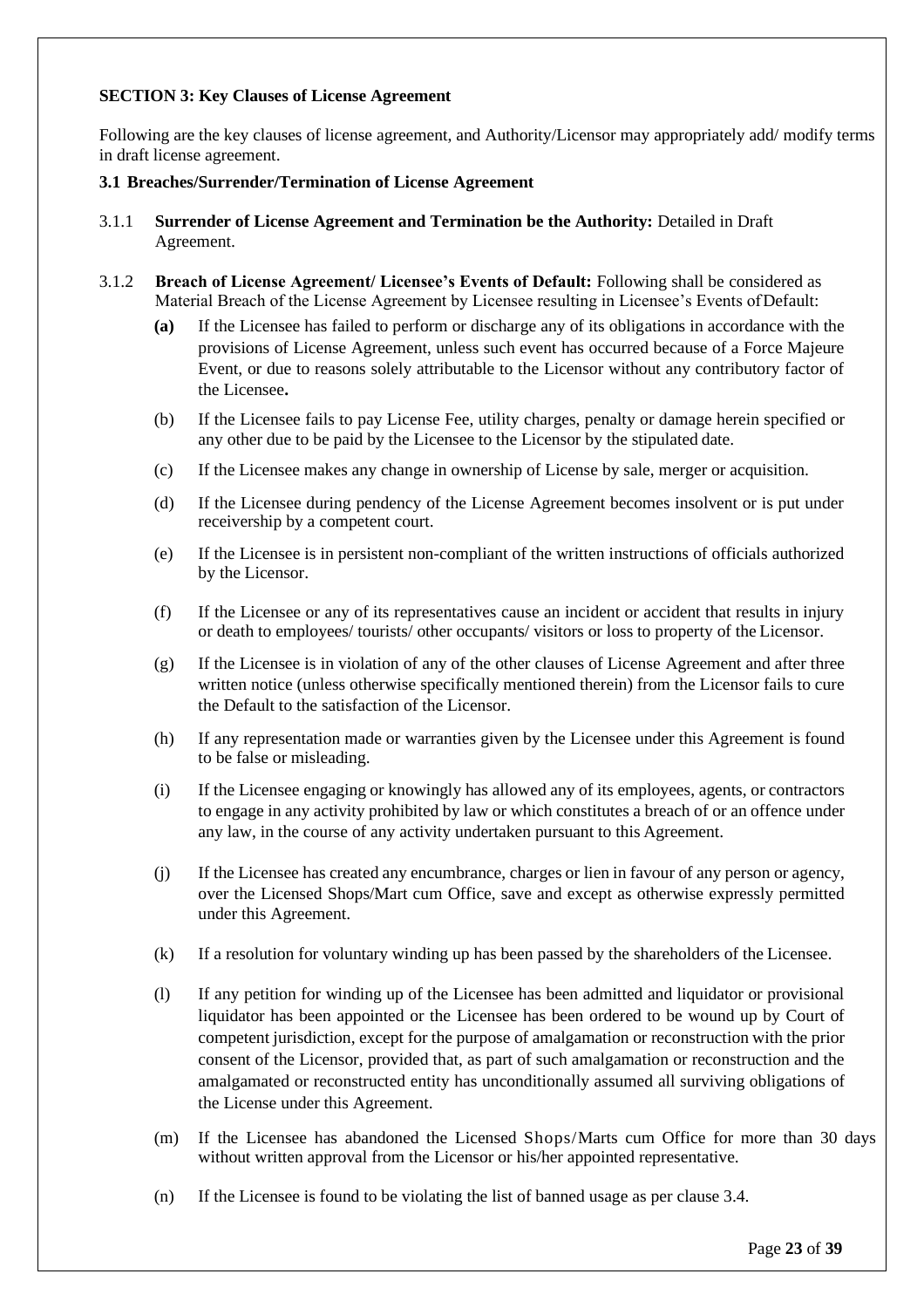# <span id="page-23-0"></span>**3.2 Force Majeure**

- 3.2.1. Neither the Licensor nor Licensee shall be liable for any inability to fulfill their commitments and obligations hereunder occasioned in whole or in part by Force Majeure, any of the following events resulting in material adverse effect, shall constitute force majeure events:
	- (a) Earthquake, Flood, Inundation, Landslide.
	- (b) Storm, Tempest, Hurricane, Cyclone, Lighting, Thunder or other extreme atmospheric disturbances.
	- (c) Fire caused by reasons not attributable to the Licensor.
	- (d) Acts of terrorism.
	- (e) War, hostilities (Whether war be declared or not), invasion, act of foreign enemy, rebellion, riots, weapon conflict or military action or civil war.
	- (f) Strikes or boycotts, other than those involving the Licensor, its contractors, or their employees, agents etc., and
	- (g) Any other similar things beyond the control of the party, except court order/ court judgment.
- 3.2.2. Occurrence of any Force Majeure shall be notified to the other party within 15 days of such. If any Force Majeure continues for a period of three months, the party notifying the Force Majeure condition may be entitled to, though not being obliged, to terminate this agreement by giving a notice of one week to the other party and interest free security deposit shall be refunded by the Licensor to the Licensee after adjusting outstanding dues, if any.

#### <span id="page-23-1"></span>**3.3 Indemnity and Insurance**

- 3.3.1 The Licensee hereby undertakes to indemnify and hold the Licensor harmless against all costs, damages, liabilities, expenses arising out of any third party claims relating to non-completion of the fit-out; quality of the fit-out and the construction/ construction activities.
- 3.3.2 The Licensee hereby undertakes to indemnify the Licensor against all losses and claims in respect of death or injury to any person or loss or damage to any property which may arise out of or in consequence of the execution and completion of works and remedying defects therein and against all claims, proceedings, damages, costs charges and expenses whatsoever in respect thereof or in relation thereto.
- 3.3.3 The Licensee hereby undertakes that the Licensor shall not be liable for or in respect of any damages or compensation payable to any workman or other person in the employment of Licensee or any of his/her contractors/ sub-contractors. The Licensee shall indemnify and keep indemnified the Licensor against all such damages and compensation; all claims proceedings, damages, costs, charges and expenses whatsoever in respect thereof or in relation thereto.
- 3.3.4 The Licensee shall comply with all the provisions of Labour Laws & regulation in force including but not limited to the Contract Labour (Regulation & Abolition) Act-1976 including any subsequent amendment thereof and the rules made there under. Licensee shall indemnify the Licensor for any loss and damages suffered due to violation of its provision.
- 3.3.5 The Licensee hereby indemnifies the Licensor against any loss, damage or liabilities arising as a result of any act of omission or commission on part of Licensee or on part of its personnel or in respect of non-observance of any statutory requirements or legal dues of any nature.
- 3.3.6 The Licensee hereby undertakes to discharge all statutory obligations and liabilities in connection with employment of its personnel in the said premises. Licensee hereby indemnifies the Licensor against any liability arising in connection with the employment of its personnel in the said premises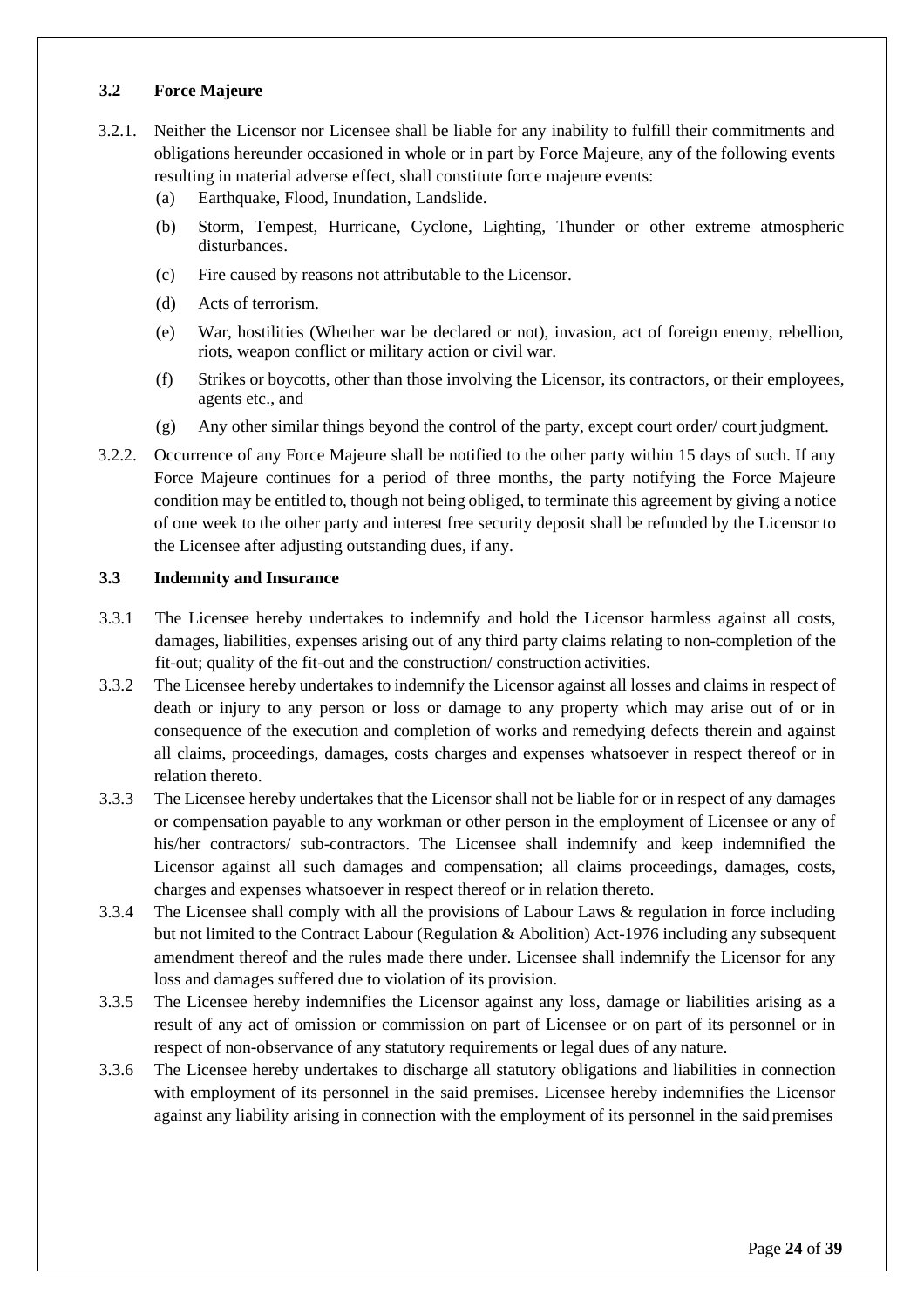by Licensor. Licensee hereby undertakes to carry out police verification of its employees and submit the copy of same to O&M Administration of Licensor, in accordance with the Licensor's policies regulations prevalent at that time.

- 3.3.7 The Licensee shall indemnify the Licensor from any claims that may arise from the statutory authorities against any statutory taxes, statutory dues, local levies, etc. in connection with this License.
- 3.3.8 The Licensee shall indemnify the Licensor from any damage charges to be incurred if the Licensed Mart cum Office has not been handed over to the Licensor in good condition as required under this agreement.
- 3.3.9 The Licensee shall indemnify the Licensor from any serious accident caused due to negligence of the Licensee, resulting in injury, death to commuters or the Licensor employees or loss to property of the Licensor.
- 3.3.10 The Licensee shall be liable for and shall indemnify, protect, defend and hold harmless the Licensor, officers of the Licensor, employees and agents from and against any and all demands, claims, suits and causes of action and any and all liability, costs, expenses, settlements and judgments arising out of the failure of the Licensee to discharge its obligations under this clause and to comply with the provisions of Applicable laws and Applicable Permits.
- 3.3.11 The Licensee shall indemnify and keep indemnified the Licensor for any losses/ penalties on this account levied by any judicial/statutory authorities/courts, in case, the Licensee misused all liabilities for mis-user charges and mis-user proceedings.
- 3.3.12 Insurance and Waiver of Liability: The Licensee shall bear the cost, throughout the term of the License, for a comprehensive general liability insurance covering injury to or death of any person(s) while working in premises of the Licensor, including death or injury caused by the sole negligence of the Licensee or the Licensee's failure to perform its obligations under the agreement. Upon the Licensor's request, the Licensee shall submit to the Licensor, suitable evidence that the foregoing policy or policies are in effect. In the event of the default i.e. avoiding the insurance cover, the Licensee agrees and undertakes to indemnify and hold the Licensor harmless against any and all liabilities. Losses, damages, claims, expenses suffered by the Licensor as a result of such default by the Licensor.

# <span id="page-24-0"></span>**3.4 Prohibited activities at Deendayal Hastkala Sankul (Trade Centre & Museum):**

- a) Any product/Service, sale of which is unlawful/ illegal or deemed unlawful under any Act.
- b) Any product, storage and sale of which may lead to or be considered as a fire hazard; such as fire crackers, industrial explosives, chemicals, etc.
- c) Sale of open liquor
- d) Sale of tobacco and tobacco products.
- e) Defacement of the building structure or facade or boundary.
- f) Use of loud speakers
- g) Use of musical instruments and band etc. without requisite permissions/approvals from concerned/ Competent Authority.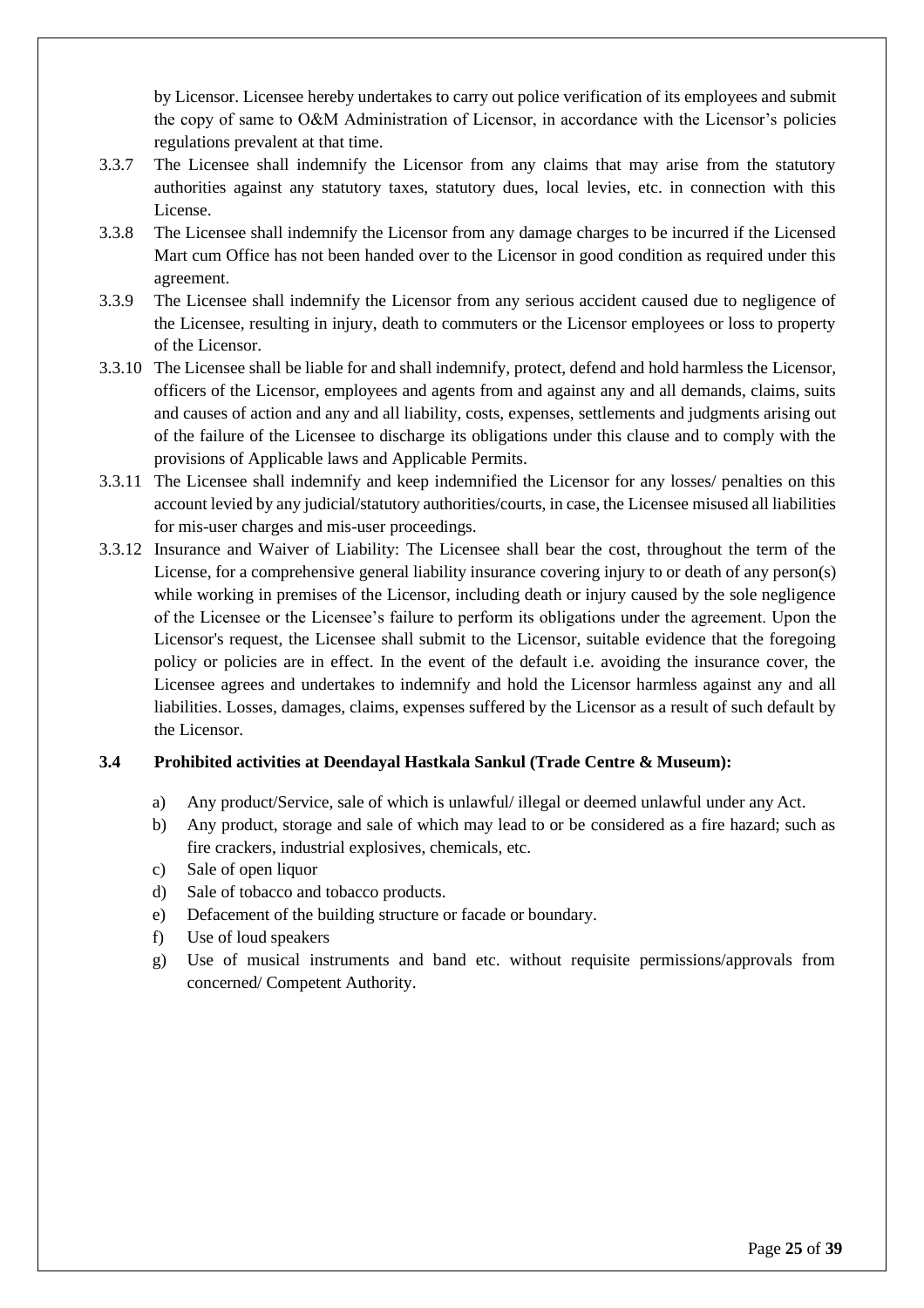**Bid Application Forms (BAF)**

**for Licensing of Shops/Marts Cum Office Space At Deendayal Hastkala Sankul (Trade Centre & Museum), Varanasi, Uttar Pradesh**

**(Bid Application Form - Annexures)**

Name and address of the Applicant: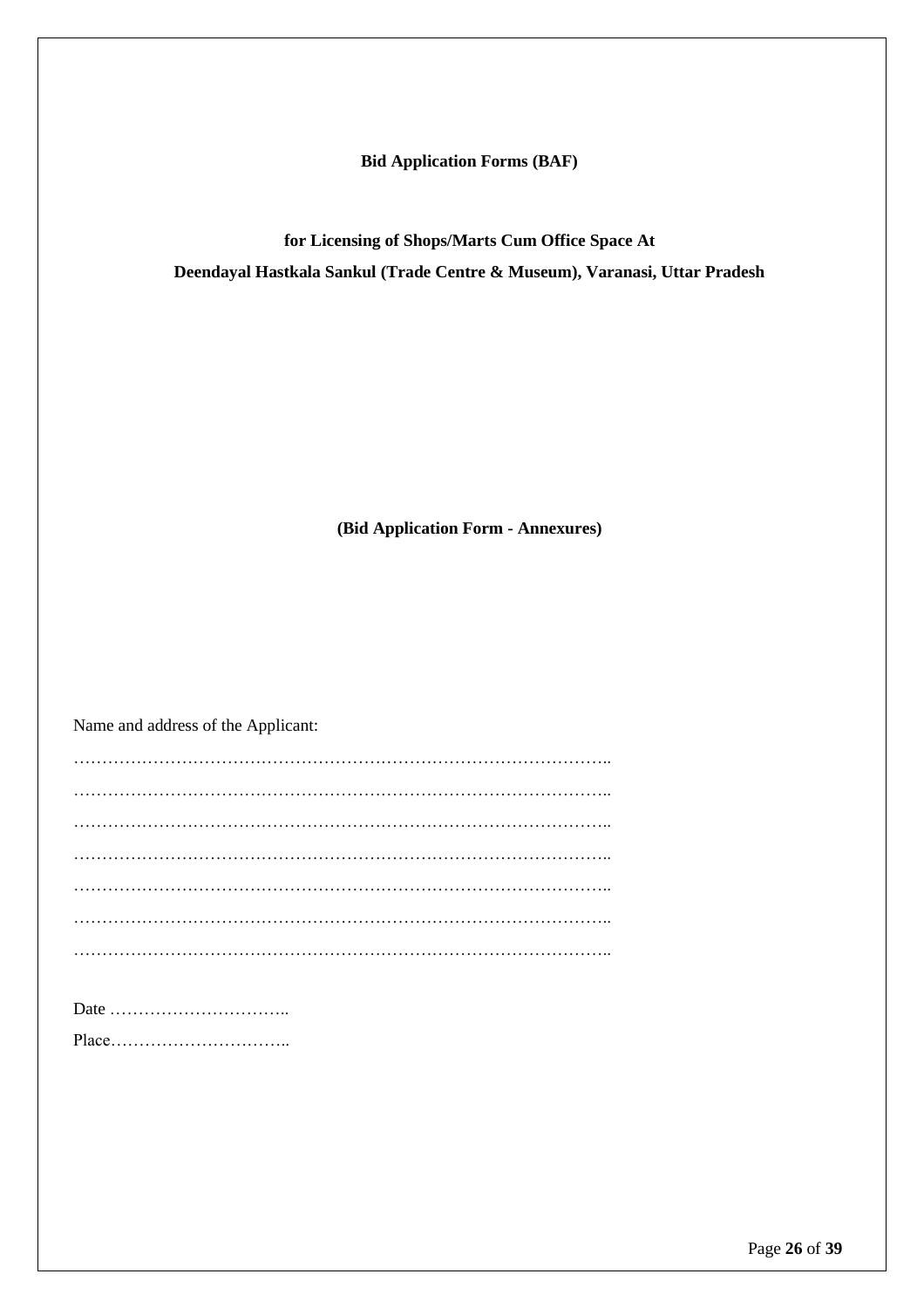<span id="page-26-0"></span>Allowable merchandise categories in Mart cum Office are mentioned in the Term Sheet. Floor-wise, details of **Vacant space available** for **Shops and Marts cum Office** at Deendayal Hastkala Sankul (Trade Centre & Museum), Varanasi, Uttar Pradesh for license:

# **1. Details of Vacant Shops:**

| <b>Shop Identification</b><br><b>Number</b> | Length    | <b>Breadth</b>      | <b>Carpet Area</b> | <b>Minimum Reserve</b><br><b>Price for Monthly</b> |
|---------------------------------------------|-----------|---------------------|--------------------|----------------------------------------------------|
|                                             |           |                     |                    | <b>Licensee Fee</b>                                |
|                                             | <b>MM</b> | <b>MM</b>           | <b>SQM</b>         | <b>INR/Month</b>                                   |
|                                             |           | <b>GROUND FLOOR</b> |                    |                                                    |
| $SG-6$                                      | 4105      | 8070                | 33.13              | 8705.69                                            |
| $SG-8$                                      | 3735      | 8070                | 30.14              | 7920.00                                            |
|                                             |           | <b>FIRST FLOOR</b>  |                    |                                                    |
| $SF-5$                                      | 3735      | 8070                | 30.14              | 6,930.00                                           |
| $SF-6$                                      | 4105      | 8070                | 33.13              | 7,618.00                                           |
| $SF-7$                                      | 3735      | 8070                | 30.14              | 6,930.00                                           |
| $SF-8$                                      | 3735      | 8070                | 30.14              | 6,930.00                                           |
| $SF-9$                                      | 3735      | 8070                | 30.14              | 6,930.00                                           |
| $SF-10$                                     | 3735      | 8070                | 30.14              | 6,930.00                                           |

# **2. Details of Vacant Mart-cum-Office**

| <b>MARTS/OFFICE (block-a)</b> |        |                    |                |                                                                 |  |
|-------------------------------|--------|--------------------|----------------|-----------------------------------------------------------------|--|
| <b>GROUND FLOOR</b>           |        |                    |                |                                                                 |  |
| <b>Mart</b><br>Identificatio  | Length | <b>Bread</b><br>th | Carpet<br>Area | <b>Minimum Reserve Price for Monthly</b><br><b>Licensee Fee</b> |  |
| n Number                      | MМ     | MМ                 | SQ.M           | <b>INR/Month</b>                                                |  |
| $MG-4$                        | 8185   | 3920               | 32.09          | 8432.41                                                         |  |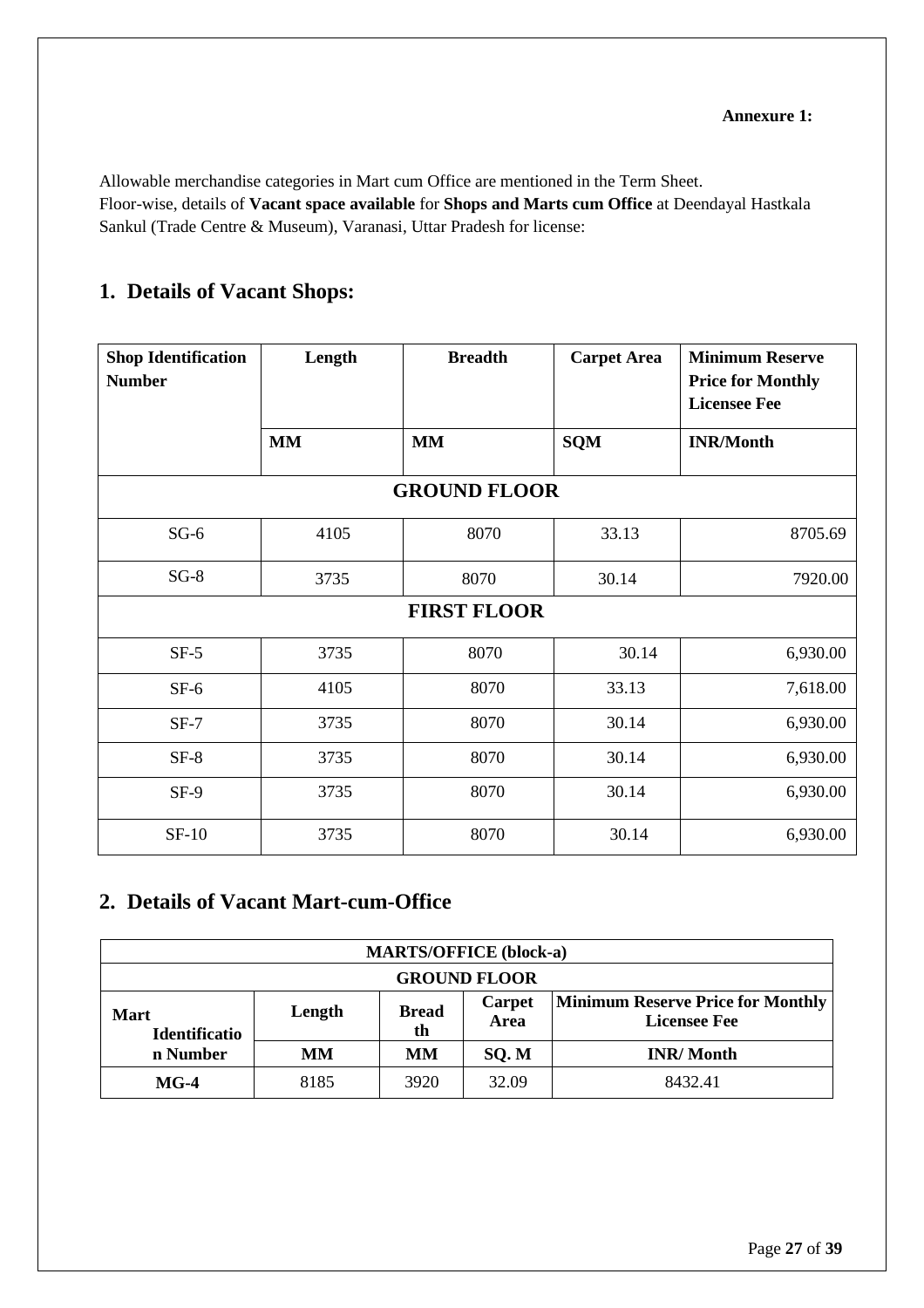| <b>MARTS/OFFICE (block-a)</b>       |           |                |                |                                                                    |  |
|-------------------------------------|-----------|----------------|----------------|--------------------------------------------------------------------|--|
| <b>FIRST FLOOR</b>                  |           |                |                |                                                                    |  |
| <b>Mart</b><br><b>Identificatio</b> | Length    | <b>Breadth</b> | Carpet<br>Area | <b>Minimum Reserve Price for</b><br><b>Monthly Licensee</b><br>Fee |  |
| n Number                            | <b>MM</b> | <b>MM</b>      | SQ.M           | INR/<br><b>Month</b>                                               |  |
| $MF-2$                              | 8185      | 3935           | 32.20          | 7,758.61                                                           |  |
| $MF-3$                              | 8185      | 3905           | 31.96          | 7,698.39                                                           |  |
| $MF-4$                              | 8185      | 3920           | 32.09          | 7,729.71                                                           |  |
| $MF-5$                              | 8185      | 3920           | 32.09          | 7,729.71                                                           |  |
| $MF-6$                              | 8185      | 3735           | 30.57          | 7,363.58                                                           |  |
| $MF-7$                              | 4655      | 8185           | 38.10          | 8,343.07                                                           |  |
| $MF-8$                              | 3920      | 8185           | 32.09          | 7,027.01                                                           |  |
| <b>MF-9</b>                         | 3920      | 8185           | 32.09          | 7,027.01                                                           |  |
| $MF-10$                             | 3920      | 8185           | 32.09          | 7,027.01                                                           |  |
| <b>MF-11</b>                        | 3920      | 8185           | 32.09          | 7,378.36                                                           |  |
| $MF-12$                             | 3920      | 8185           | 32.09          | 7,378.36                                                           |  |
| <b>MF-13</b>                        | 3735      | 8185           | 30.57          | 7,028.87                                                           |  |

| <b>CONVENTION BLOCK</b>                                                                                                      |                    |           |       |                  |  |  |
|------------------------------------------------------------------------------------------------------------------------------|--------------------|-----------|-------|------------------|--|--|
|                                                                                                                              | <b>FIRST FLOOR</b> |           |       |                  |  |  |
| <b>Minimum Reserve Price for</b><br>Carpet<br><b>Breadth</b><br>Length<br><b>Mart</b><br><b>Monthly Licensee Fee</b><br>Area |                    |           |       |                  |  |  |
| <b>Identificati</b><br>on Number                                                                                             | <b>MM</b>          | <b>MM</b> | SQ.M  | <b>INR/Month</b> |  |  |
| $MF-14$                                                                                                                      | 10420              | 3920      | 40.85 | 8,945.26         |  |  |
| $MF-15$                                                                                                                      | 10420              | 3920      | 40.85 | 8,945.26         |  |  |
| <b>MF-16</b>                                                                                                                 | 10420              | 3920      | 40.85 | 8,945.26         |  |  |
| $MF-17$                                                                                                                      | 10420              | 3735      | 38.92 | 8,522.63         |  |  |

| <b>MARTS/OFFICE (block-a)</b>               |           |                     |                    |                                                                    |
|---------------------------------------------|-----------|---------------------|--------------------|--------------------------------------------------------------------|
|                                             |           | <b>SECOND FLOOR</b> |                    |                                                                    |
| <b>Mart Identification</b><br><b>Number</b> | Length    | <b>Breadth</b>      | <b>Carpet Area</b> | <b>Minimum Reserve Price</b><br>for Monthly<br><b>Licensee Fee</b> |
|                                             | <b>MM</b> | <b>MM</b>           | SQ.M               | INR/<br><b>Month</b>                                               |
| $MS-1$                                      | 8185      | 3735                | 30.57              | 6,709.37                                                           |
| $MS-2$                                      | 8185      | 3935                | 32.21              | 7,069.31                                                           |
| $MS-3$                                      | 8185      | 3905                | 31.96              | 7,014.45                                                           |
| $MS-4$                                      | 8185      | 3920                | 32.09              | 6,875.29                                                           |
| $MS-5$                                      | 8185      | 3920                | 32.09              | 6,875.29                                                           |
| $MS-6$                                      | 8185      | 3735                | 30.57              | 6,549.63                                                           |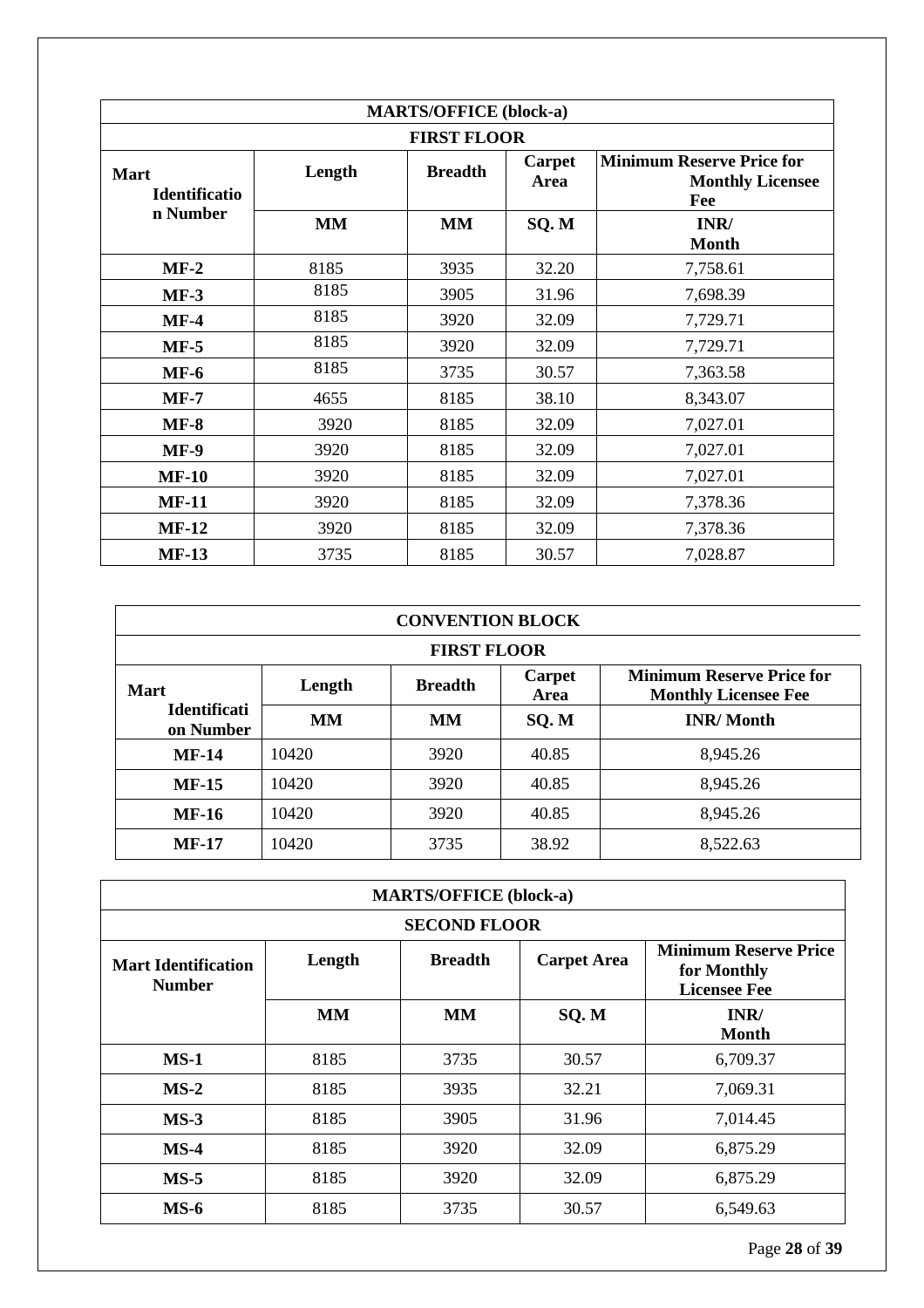| <b>MARTS/OFFICE (block-a)</b>        |           |                     |                    |                                                                    |  |
|--------------------------------------|-----------|---------------------|--------------------|--------------------------------------------------------------------|--|
|                                      |           | <b>SECOND FLOOR</b> |                    |                                                                    |  |
| Mart Identification<br><b>Number</b> | Length    | <b>Breadth</b>      | <b>Carpet Area</b> | <b>Minimum Reserve Price</b><br>for Monthly<br><b>Licensee Fee</b> |  |
|                                      | <b>MM</b> | <b>MM</b>           | SQ.M               | INR/<br><b>Month</b>                                               |  |
| $MS-7$                               | 4655      | 8185                | 38.10              | 7,963.84                                                           |  |
| $MS-8$                               | 3920      | 8185                | 32.09              | 6,707.60                                                           |  |
| $MS-9$                               | 3920      | 8185                | 32.09              | 6,707.60                                                           |  |
| $MS-10$                              | 3920      | 8185                | 32.09              | 6,707.60                                                           |  |
| <b>MS-11</b>                         | 3920      | 8185                | 32.09              | 6,875.29                                                           |  |
| $MS-12$                              | 3920      | 8185                | 32.09              | 6,875.29                                                           |  |
| <b>MS-13</b>                         | 3735      | 8185                | 30.57              | 6549.62                                                            |  |

| <b>MARTS/OFFICE (block-a)</b>               |                                                   |      |                                                                 |                  |  |
|---------------------------------------------|---------------------------------------------------|------|-----------------------------------------------------------------|------------------|--|
| <b>THIRD FLOOR</b>                          |                                                   |      |                                                                 |                  |  |
| <b>Mart Identification</b><br><b>Number</b> | <b>Breadth</b><br><b>Carpet</b><br>Length<br>Area |      | <b>Minimum Reserve Price for</b><br><b>Monthly Licensee Fee</b> |                  |  |
|                                             | <b>MM</b>                                         | MМ   | SQ.M                                                            | <b>INR/Month</b> |  |
| $MT-5$                                      | 8185                                              | 3920 | 32.09                                                           | 6547.89          |  |
| $MT-6$                                      | 8185                                              | 3735 | 30.57                                                           | 6237.74          |  |

Note-1: Applicant shall submit proposal in prescribed format along with requisite information and documents.

Note-2: One Applicant shall be allotted one Mart cum Office space only.

Note-3: In addition to License fees, applicable electricity and common area maintenance (CAM) charges shall be paid by Licensee,

Note-4: The selection shall be done based on highest price quoted by the Applicants for respective Mart cum Office space, in a transparent bidding process, provided that the Authority reserves the rights to accept only those bids which are above this minimum reserve price.

Note-5: License shall be provided on carpet area.

Note-6: In case of any concerns or difference of opinion regarding area calculation/ allocation, decision of Estate Officer or person authorized by Authority / Ministry of Textile GOI, shall be final and binding.

Note-7: All Mart cum Office spaces offered on License basis are on "as is where is basis". On this area the successful Applicants/Licensees are expected to carry out all works, as needed for use with respect to Category as allocated for the Mart cum Office space on their own cost.

Note-8: Interest free Security Deposit as stipulated in the RFP and advanced License Fee along with Common Area Maintenance Charge for 1st Month shall be deposited as per the schedule indicated in LoI, before signing of License Agreement.

Note-9: All services for connectivity like lease lines / broad band / internet / telephone lines to be procured by the Licensee.

Note-10: Parking- parking facilities are available as part of overall parking for Deendayal Hastkala Sankul (Trade Centre & Museum).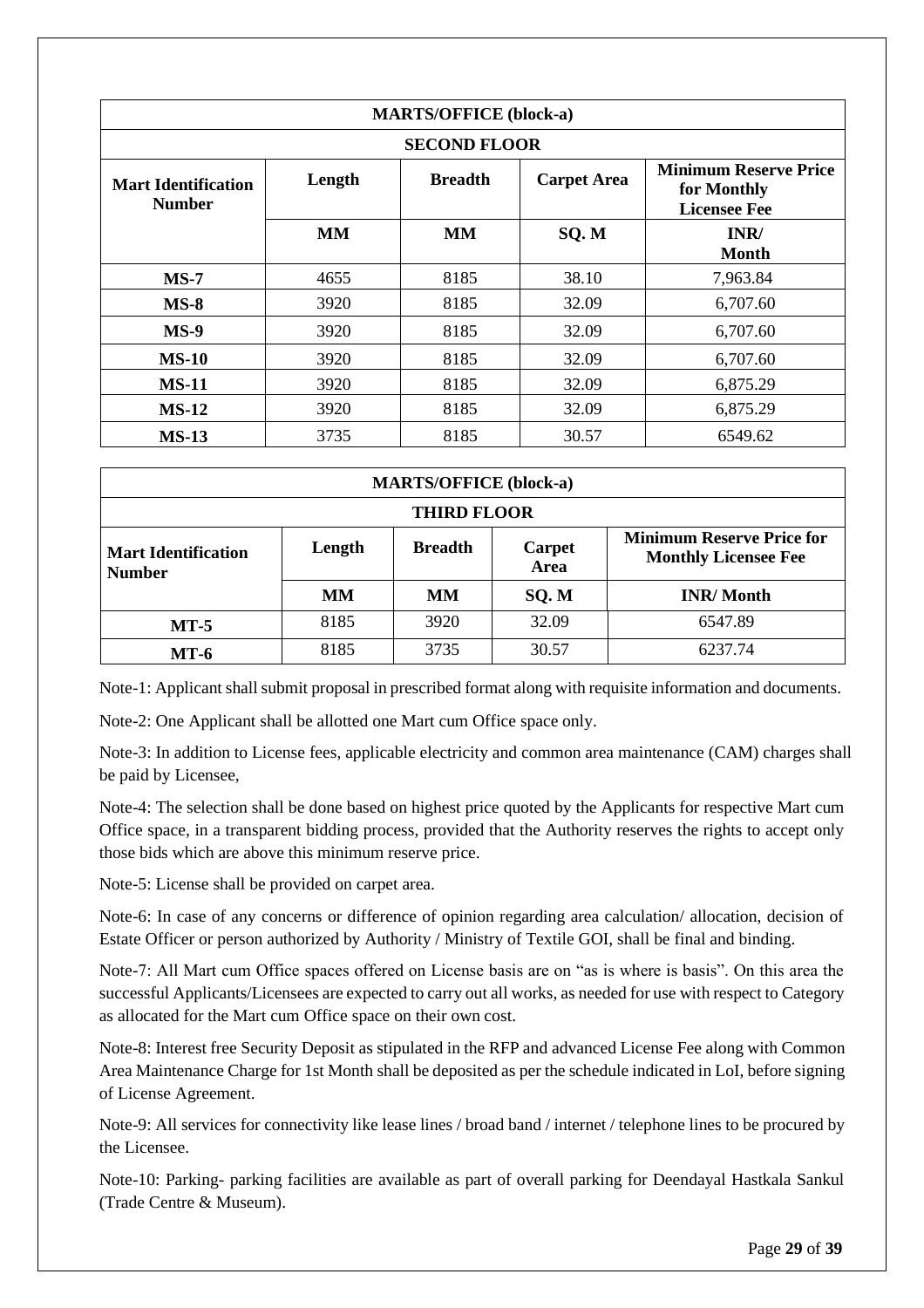#### **Annexure 2: Form 1**

#### **Form - 1**

# <span id="page-29-0"></span>**Bid Application Form for Licensing of Shops/ Marts cum Office at Deendayal Hastkala Sankul (Trade Centre & Museum), Varanasi, Uttar Pradesh**

*(On Official letterhead of the Applicant)*

No: Dated:

**To,**

**Sub: Bid for License rights in Shops/Marts cum Office space at Deendayal Hastkala Sankul (Trade Centre & Museum), Varanasi, Uttar Pradesh**

Sir,

With reference to above subject, I/we, having examined the Bid Document and understood their contents, hereby submit my/our Proposal for the aforesaid License Rights for **Shops/Marts cum Office with Identification Number** for sale of allowable merchandise **under (Category –I or Category – II) on License Fee basis at Deendayal Hastkala Sankul (Trade Centre**) & Museum) as per terms of RFP and selection process. The Bid is unconditional and unqualified.

1. I/ We acknowledge that Authority shall be relying on the information provided in the Proposal and the documents accompanying the Bid for selection of the Licensee for the aforesaid subject, and we certify that all information provided therein is true and correct; nothing has been omitted which renders such information misleading; and all documents accompanying the Bid are true copies of their respective originals.

2. This statement is made for the express purpose of our selection as Licensee for the aforesaid subject. I/ We shall make available to Authority any additional information it may find necessary or require to supplement or authenticate the Bid.

3. I/ We acknowledge the right of the Authority to reject our Bid without assigning any reason or otherwise and hereby waive, to the fullest extent permitted by applicable law, our right to challenge the same on any account whatsoever.

4. I/ We declare that:

- (a) I/ We have examined and have no reservations to the Bid Document, including Addendum / Corrigendum, if any, issued by Authority; and
- (b) I/ We do not have any conflict of interest in accordance with provisions of the Bid document; and
- (c) I/ We have not directly or indirectly or through an agent engaged or indulged in any corrupt practice, fraudulent practice, coercive practice, undesirable practice or restrictive practice, as stipulated in the bid document, in respect of any Bid or request for proposal issued by or any agreement entered into with Licensor; and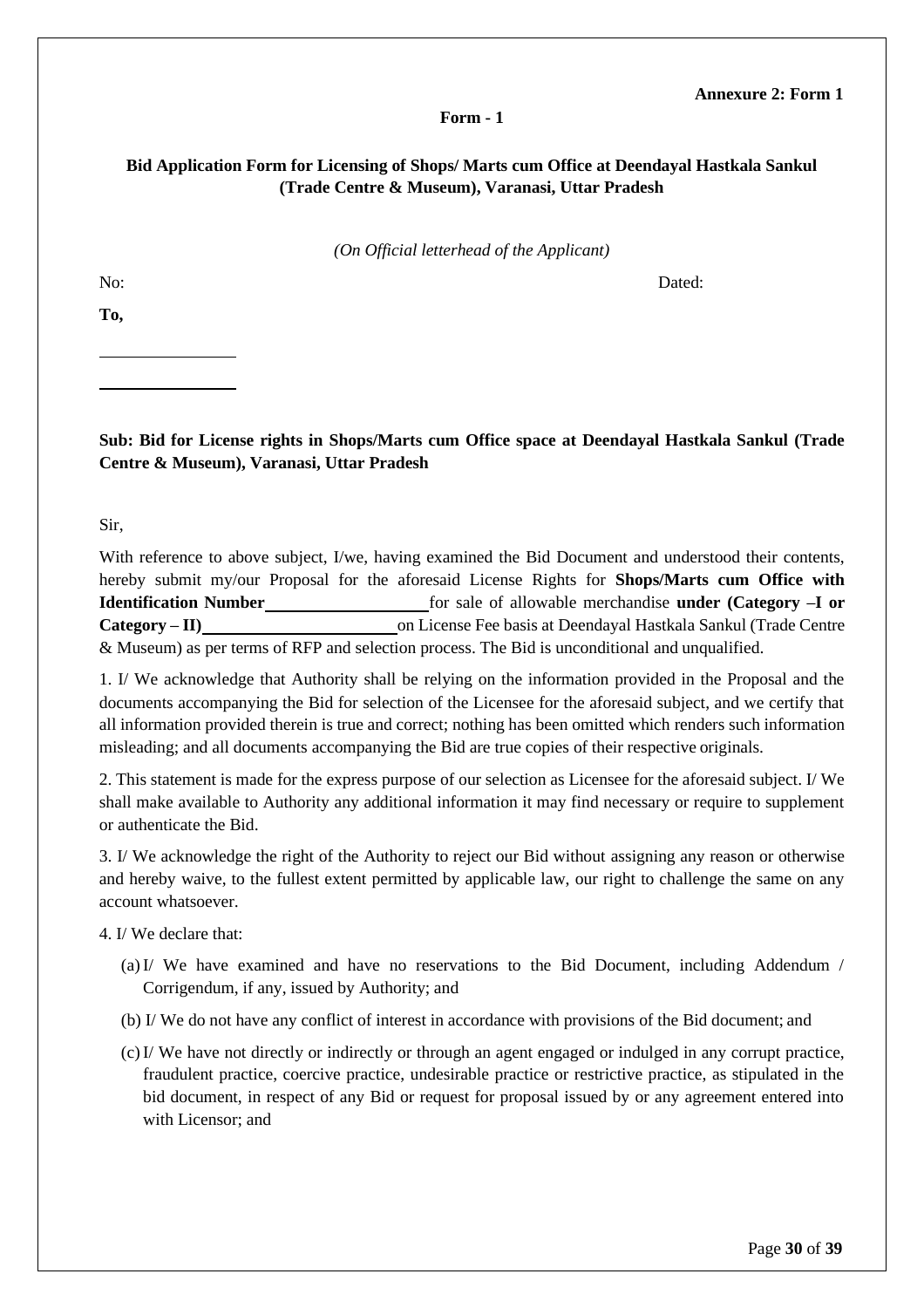- (d)I/ We hereby certify that we have taken steps to ensure that in conformity with the provisions of the Bid Document, no person acting for us or on our behalf has engaged or shall engage in any corrupt practice, fraudulent practice, coercive practice, undesirable practice or restrictive practice; and
- (e) the information given by us along with the Application in response to the RFP for the above subject were true and correct as on the date of making the Proposal and are also true and correct as on the proposal due date and I/we shall continue to abide by them.

5. I/ We understand that you may cancel the Bidding/Selection Process at any time and that you are neither bound to accept any Proposal that you may receive nor to invite the Applicants to Bid for the above subject, without incurring any liability to the Applicants, in accordance with provisions of the RFP document.

6. I/ We hereby irrevocably waive any right or remedy which we may have at any stage at law or howsoever otherwise arising to challenge or question any decision taken by the Authority in connection with the selection of the Applicant, or in connection with the Bidding/Selection Process itself, in respect of the above mentioned subject License Agreement and the terms and implementation thereof.

7. In the event of my/ our being declared as the Preferred Bidder, I/we agree to enter into a License Agreement in accordance with the draft that has been provided to me/ us prior to the Bid due date. We agree not to seek any changes in the aforesaid draft and agree to abide by the same.

8. I/ We have studied all the RFP and Proposal Document carefully and also surveyed the proposed Marts cum Office Space. We understand that except to the extent as expressly set-forth in the License Agreement, we shall have no claim, right or title arising out of any documents or information provided to us by the Authority or in respect of any matter arising out of or relating to the Bidding/Selection Process including the award of License Agreement.

9. I/ We shall submit Security Deposit to the Licensor in accordance with the RFP Document.

10. I/ We agree and understand that the Proposal is subject to the provisions of the Bidding Documents. In no case, I/we shall have any claim or right of whatsoever nature if the License rights as mentioned in above subject are not awarded to me/us or our Proposal is not opened or rejected.

11. The financial offer has been quoted by me/us in the financial proposal after taking into consideration all the terms and conditions stated in the RFP document, Draft License Agreement, addenda/ corrigenda, our own estimates of costs and after a careful assessment of the Mart cum Office space/site.

12. I/ We agree and undertake to abide by all the terms and conditions of the RFP Document.

13. I/ We shall keep this offer valid for 180 (one hundred and eighty) days from the Proposal due date specified in the RFP.

14. I/We undertake that I/we am/are not barred by the Authority, or any government entities in India from participating in its tenders/projects or there is no bar subsists as on the Proposal Due Date,

15. I/ We hereby submit our Proposal, RFP document and Draft License Agreement duly signed on each page as token of unconditional acceptance of all terms and conditions set out herewith.

In witness thereof, I/ We submit this Proposal under and in accordance with the terms of the RFP document.

Yours

(Signature, name and designation of the Authorised signatory)

Name and seal of Applicant

Date:  $\qquad \qquad$ , Place: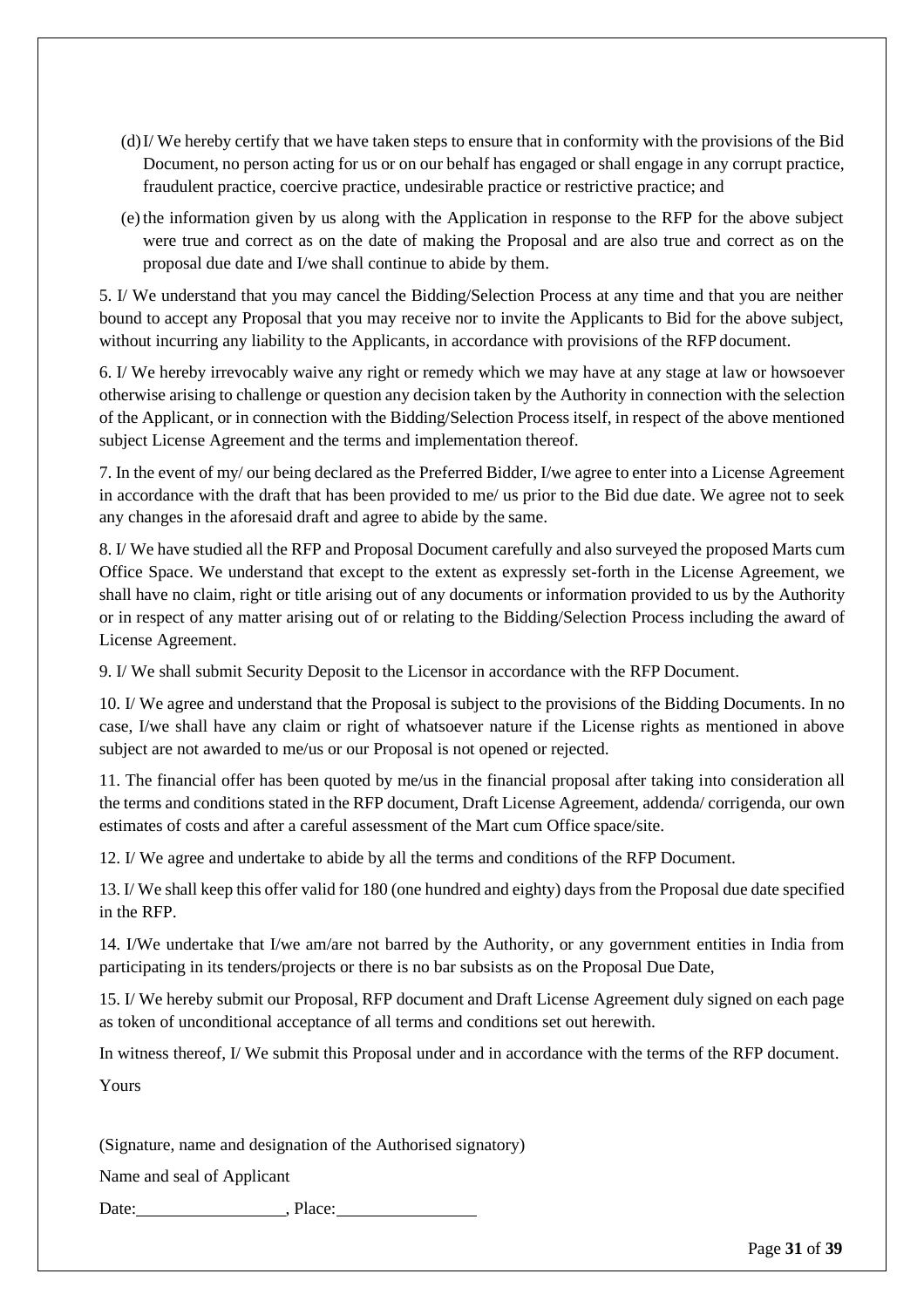# **Form - 2**

### **Details of Applicant** *(On the Letter Head of the Applicant)*

| 1.                      |               | Applicant details:                                                                                                                |                   |          |
|-------------------------|---------------|-----------------------------------------------------------------------------------------------------------------------------------|-------------------|----------|
|                         | a)            | Name of Applicant                                                                                                                 |                   |          |
|                         | b)            |                                                                                                                                   |                   |          |
|                         |               |                                                                                                                                   |                   |          |
|                         | $\mathbf{c})$ | Date of incorporation and/or commencement of business, registration no.                                                           |                   |          |
|                         | $\rm d$       |                                                                                                                                   |                   |          |
|                         | e)            | PAN                                                                                                                               |                   |          |
| 2.                      |               | Details of individual(s) who shall serve as the point of contact / communication for Authority with the<br>Applicant:             |                   |          |
|                         | a)            |                                                                                                                                   |                   |          |
|                         | b)            |                                                                                                                                   |                   |          |
|                         | $\mathbf{c})$ |                                                                                                                                   |                   |          |
| 3.                      |               | Under which allowable merchandise category is the proposal submitted (Category - I or Category - II):<br>refer point 5 of term(i) |                   |          |
|                         |               | sheet for allowable merchandise category and refer point 7 for eligibility criteria under each category).                         |                   |          |
| 4.                      |               | Applicant's main line of Business(s)/Trade(s):                                                                                    |                   |          |
| 5.                      |               | Enclosure Checklist: Following shall be enclosed with Envelop-1:                                                                  |                   |          |
| <b>SN</b>               |               | <b>Document</b>                                                                                                                   | Enclosed (yes/no) | Page No. |
| $\bf I$                 |               | Duly filled Form 1 and Form 2                                                                                                     |                   |          |
| $\rm II$                |               | Attested copy of Certificate of Incorporation/registration*                                                                       |                   |          |
| $\rm III$               |               | Certificate as per Form 3a or 3b (as applicable)<br>(Financial Capacity)                                                          |                   |          |
| IV                      |               | Original Power of Attorney as per Form 5                                                                                          |                   |          |
| $\overline{\mathbf{V}}$ |               | Declaration cum Undertaking as per Form 6                                                                                         |                   |          |

VII Earnest Money Deposit (EMD)

*through RTGS / NEFT transfer).*

*(Demand Draft / Bankers checkup / acknowledgement of deposit* 

*MSME/NSIC registered bidders must submit copy of respective* 

*registration certificate to avail EMD exemption.*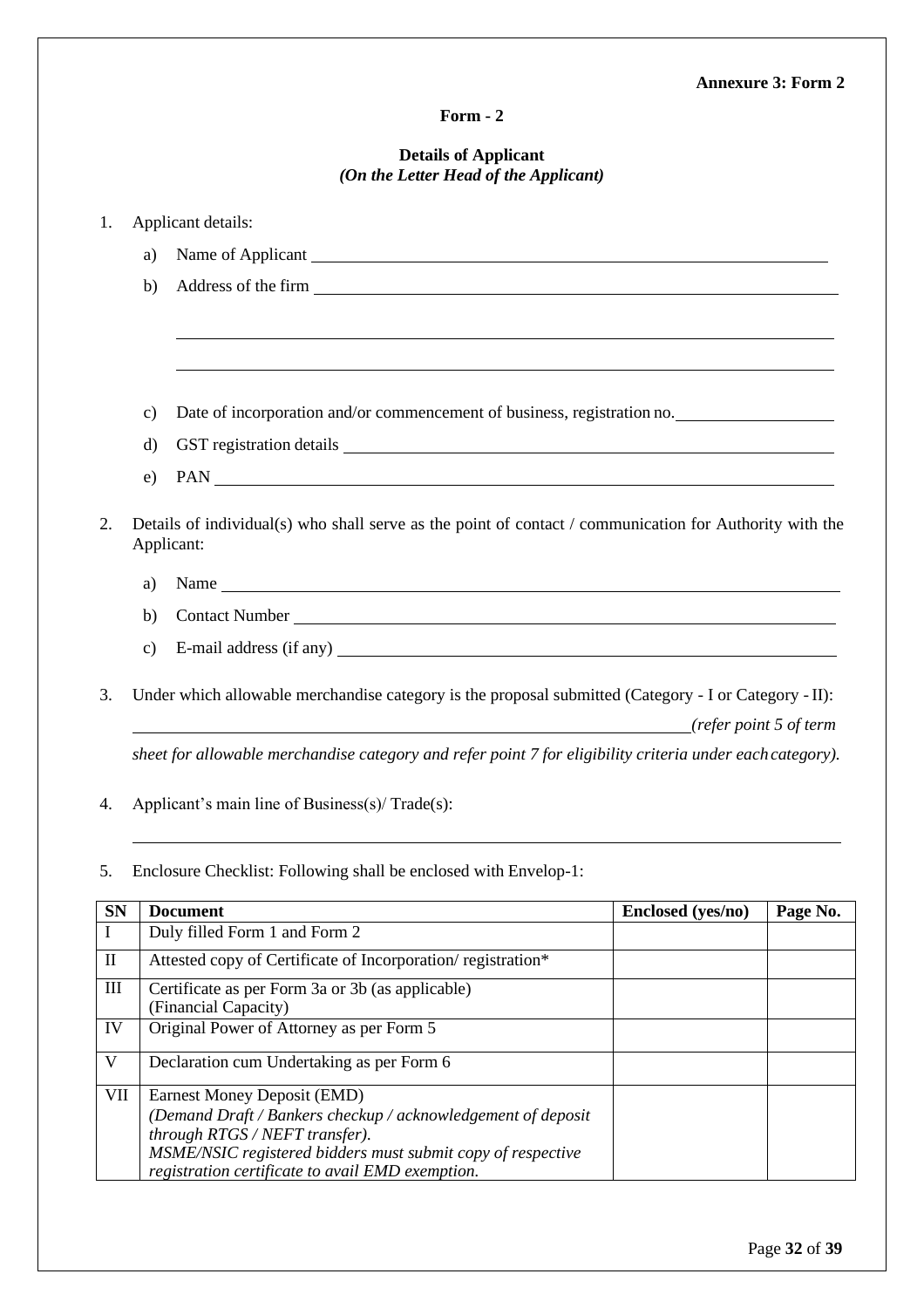**Below mentioned valid documents issued in the name of bidder, can be submitted as proof of Incorporation/ Registration**

- SSI Registration
- Valid Business License or Certificate of Registration issued by State/Central/Local Government authority
- Registration certificate/license issued by Municipal authorities such as Shop & Establishment Certificate/Trade License
- GST/CST/VAT/Service Tax Certificate or Letter of Registration for GST/CST/VAT/Service Tax
- Complete Income Tax return (ITR 4) duly acknowledged by Income Tax authorities.
- Import Export certificate (IEC Code) issued by the Director General of Foreign Trade.
- 6. It is hereby declared that I/We have submitted only 1 (One) tender for this Shop/Mart cum Office space and shall adhere to all terms and conditions as specified in the RFP document.

For and on behalf of

| (Name of the Applicant) |  |
|-------------------------|--|
|                         |  |

Signature

(Name of the Authorized Signatory)

Designation:

Place: Date: Date:

<span id="page-32-0"></span>\* Applicant firm/company shall submit attested copy of registration / incorporation certificate and power of attorney in favour of Authorized Signatory.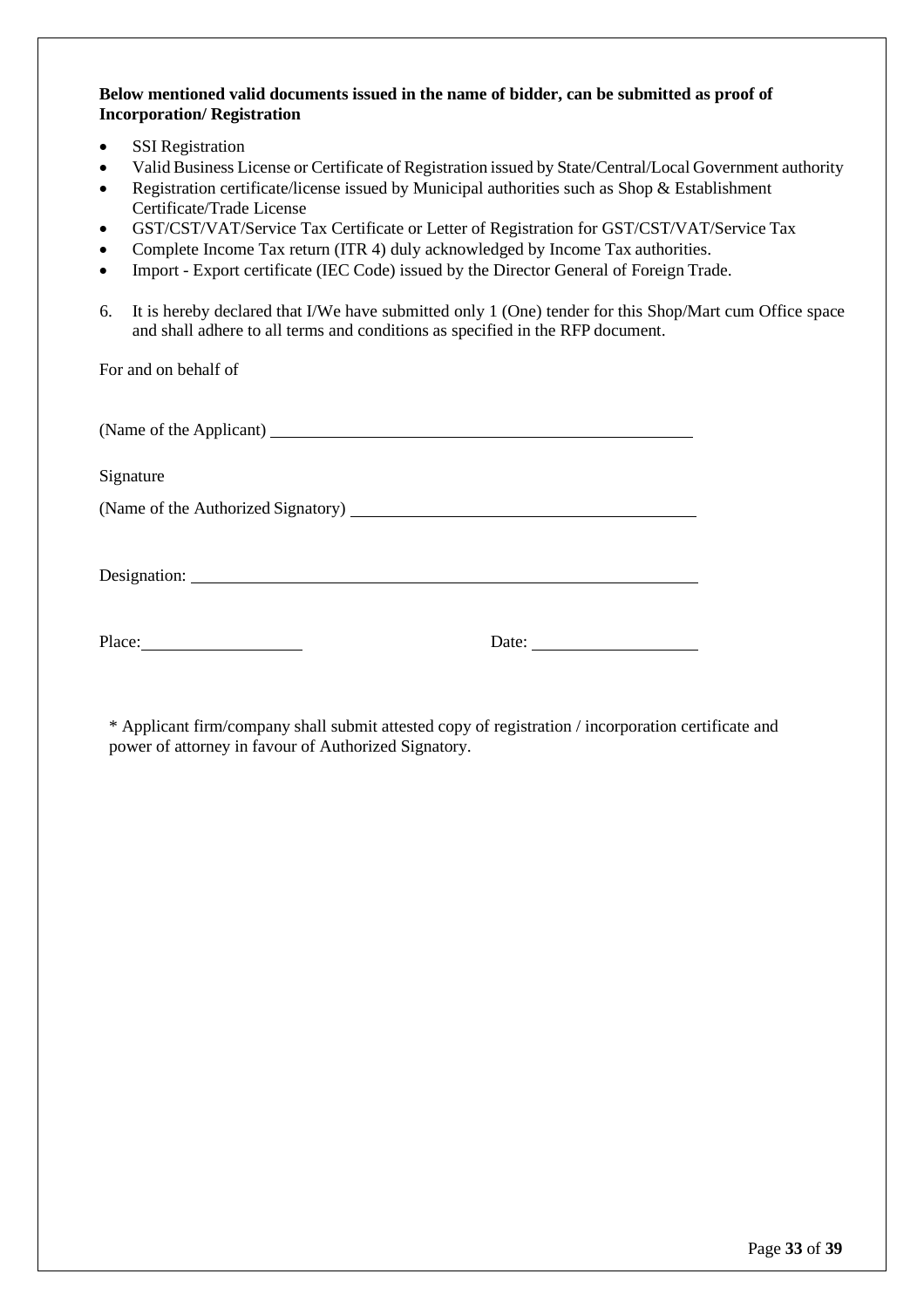## **Annexure 4: Form 3a**

# **Form – 3 a Financial Capacity of the Applicant Firm/ Bidder**

**(**Self-certified alongwith Bank Statement)

| <b>S. No.</b> | <b>Financial Year</b> | <b>Annual Revenue (In Lakhs)</b> |
|---------------|-----------------------|----------------------------------|
|               | 2020-2021             |                                  |
|               | 2019-2020             |                                  |
|               | $2018 - 2019$         |                                  |

<span id="page-33-0"></span>Name and Signature of Authorized Signatory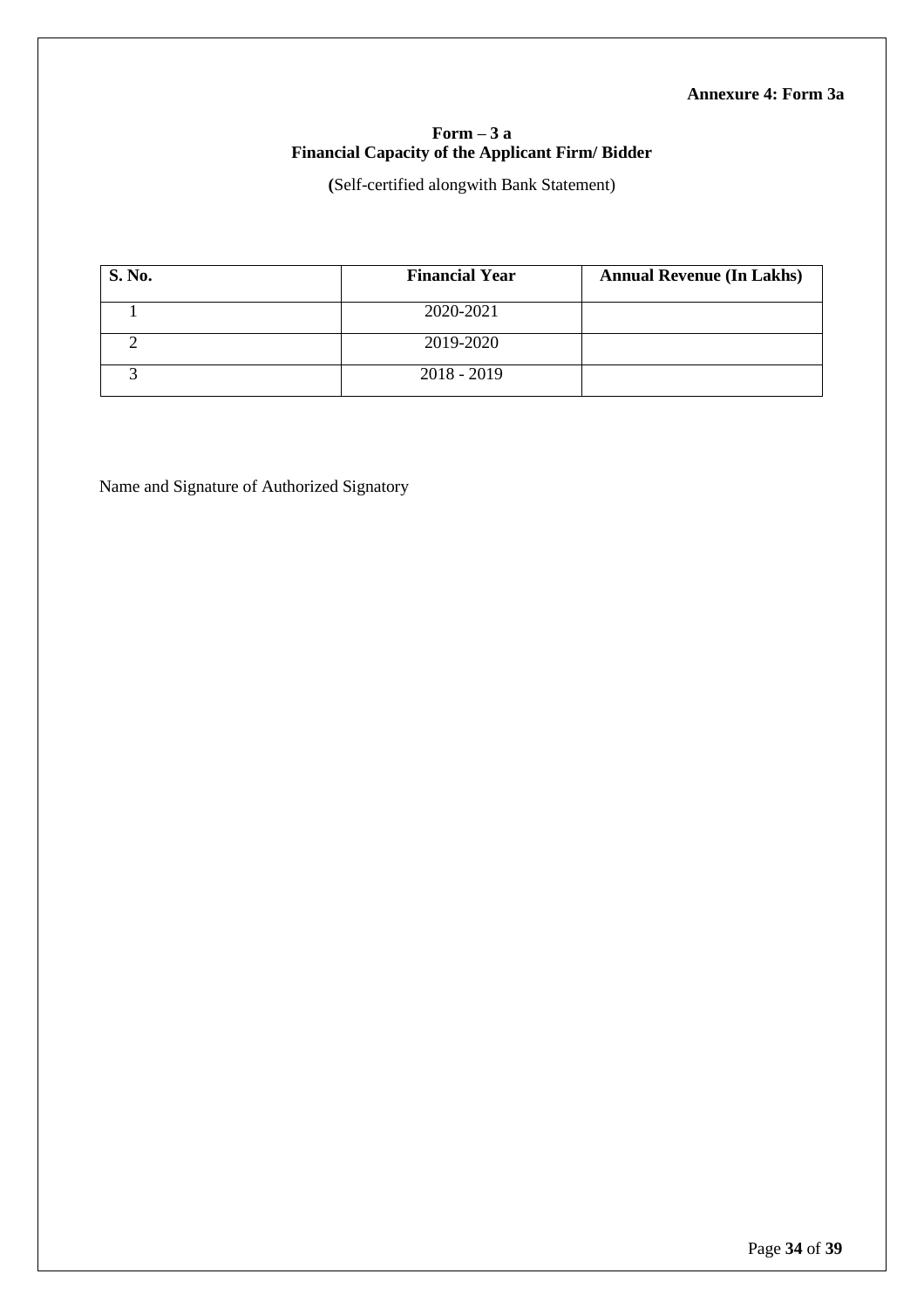#### **Form - 4 Financial Bid Statement** *(On the Letter Head of the Applicant, to be submitted in separate sealed envelope)*

I/We hereby offer to take the **Shops/ Mart cum Office space with Identification Number** for sale of allowable merchandise on License basis selected by me/us as per details indicated in Annexure-1 of RFP, at Deendayal Hastkala Sankul (Trade Centre & Museum), Varanasi, Uttar Pradesh:

- a) I/we shall pay to Licensor a monthly License amount of **Rs.** (in figures) (Rupee ) (in words) **per Month** plus taxes as applicable for the Licensed Mart cum Office space payable in advance as per terms and conditions mentioned in the RFP.
- b) I/we shall pay to Licensor a monthly common area maintenance charges kept fixed at Rs. 6000 / per month plus taxes as applicable per licensed space for 1st year (for the date of signing of license agreement) and except an annual escalation of 05% every year applicable in common area maintenance charges.
- c) I/we shall also pay Electricity charges as per actual consumption of my licensee space.
- d) I/we undertake that the licensed of Shop/Mart cum Office space shall not be utilized for business / trade of any merchandise other than the category identified in the RFP for this Shop/Mart cum Office space.
- e) I/we understand that License Fee shall be worked out on monthly basis for the individual Shop/Mart cum Office and have reviewed all the details mentioned in Annexure 1 and as confirmed in this letter.
- f) I/we acknowledge and confirm that we have undertaken an independent due-diligence of all aspects of licensed space including but not limited to technical and financial viability, legal framework, operational requirements and based on same, we are hereby submitting our Proposal in accordance with terms and conditions of this RFP.
- g) I/we confirm that I/We shall be responsible for making required safety and security arrangements for the licensed space, and acknowledge that, the Licensor shall not be liable for any security or safety related matters of the licensed space.
- h) I/we confirm that all applicable terms and conditions as specified in the RFP and License Agreement shall be adhered to by me/us during the entire License Period.
- i) I/we understand that allocation of Shop/Mart cum Office space will be done on ranking of the bid, as per financial bid submitted for individual Shop/Mart cum Office space. I/we undertake that we shall provide all required inputs from our side within time indicated by the Authority, to avoid cancellation of my bid.
- j) I/we hereby acknowledge that Authority reserves all rights to modify, cancel or make appropriate reservations as per Authority's discretion in the selection process.
- k) The arithmetical errors shall be rectified on the following basis. If there is a discrepancy between words and figures, the amount whichever is greater shall prevail.
- l) I/we understand that all stamp duties for registration of Shop/Mart cum Office space required for the execution of License agreement in pursuance of this Bid, shall be borne by Licensee.
- m) This offer is being made by me/ us after taking into consideration all the terms and conditions stated in the bid document, and after careful assessment of the Shop/Mart cum Office spaces offered, all risks and contingencies and all other conditions that may affect the financial bid.
- n) I/we agree to keep my/ our offer valid for 60 days from the due date of submission of this Bid.

Authorized signatory

| Name & Seal of the Applicant |                           |
|------------------------------|---------------------------|
|                              | Designation: Designation: |
|                              |                           |
|                              |                           |
|                              |                           |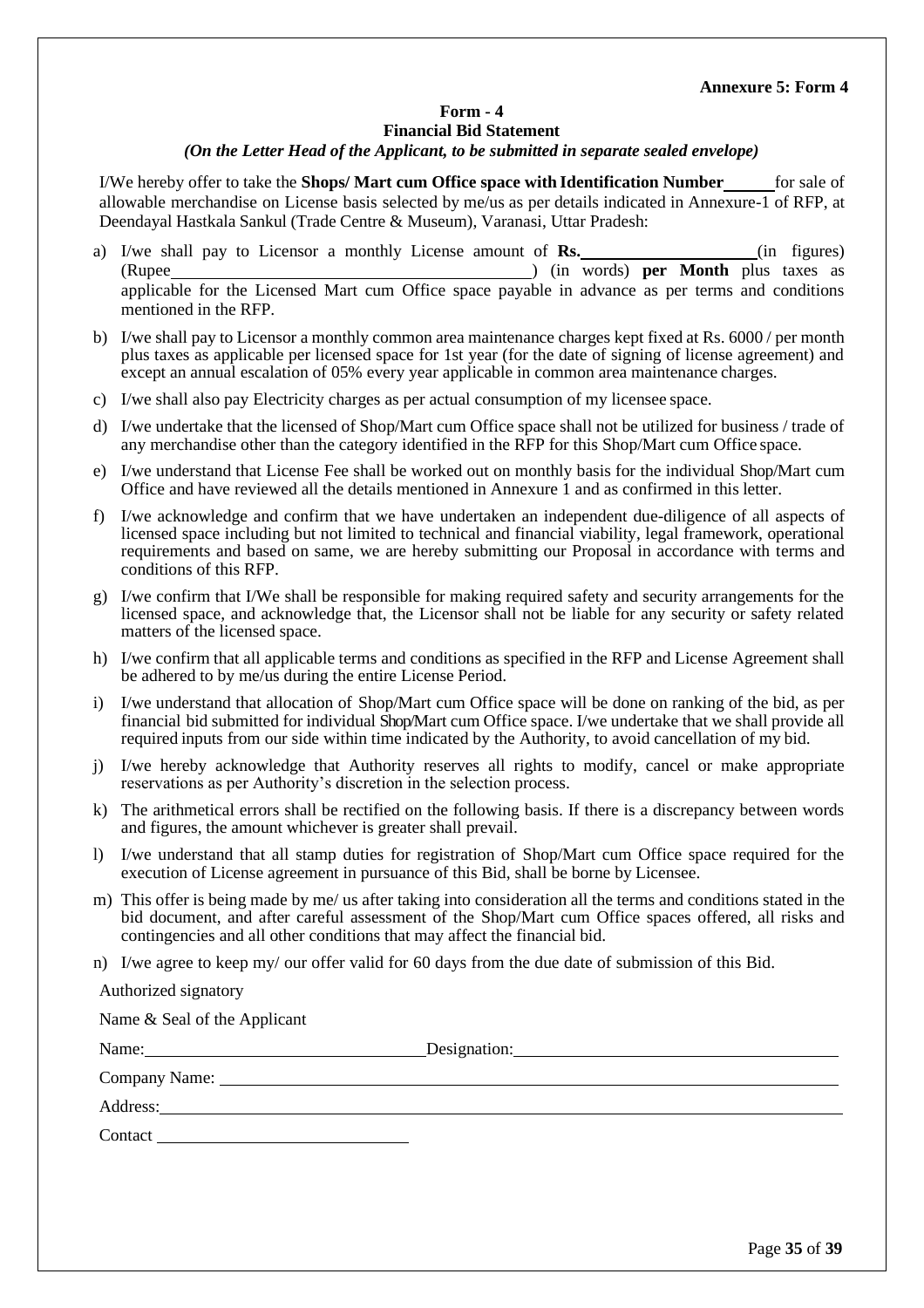#### **Annexure 6: Form 5**

*[on non-judicial stamp paper of Rs. 100/-]*

# **Power of Attorney by Applicant / Firm in favor of Designated Person**

<span id="page-35-0"></span>

| Dated and the same state of the state of the state of the state of the state of the state of the state of the state of the state of the state of the state of the state of the state of the state of the state of the state of |                                                                                                                                                                                                                                                                                                                                                                                                                                        |
|--------------------------------------------------------------------------------------------------------------------------------------------------------------------------------------------------------------------------------|----------------------------------------------------------------------------------------------------------------------------------------------------------------------------------------------------------------------------------------------------------------------------------------------------------------------------------------------------------------------------------------------------------------------------------------|
|                                                                                                                                                                                                                                | <b>POWER OF ATTORNEY</b><br>TO WHOMSOEVER IT MAY CONCERN                                                                                                                                                                                                                                                                                                                                                                               |
| authorized to sign and file relevant documents in respect of the above.                                                                                                                                                        | authorized on behalf of --------------------(Name of Bidder) to sign and submit the proposal, negotiate and settle<br>terms and conditions, finalize, approve, sign and execute Agreements, Documents, Endorsements, Writings,<br>etc. as may be required by Authority/Licensor for "Licensing of Shops/Marts cum Office Space at<br>Deendayal Hastkala Sankul (Trade Centre & Museum), Varanasi, Uttar Pradesh" and is hereby further |
|                                                                                                                                                                                                                                |                                                                                                                                                                                                                                                                                                                                                                                                                                        |
| shall be binding on us as if same had been done by us personally.                                                                                                                                                              | We hereby ratify and confirm that all acts done by our attorney ----------------- (name of designated person)                                                                                                                                                                                                                                                                                                                          |
| IN WITNESS WHEREOF, we have hereunto set our respective hands this --------- day<br>of --------2018-in the presence of the following witnesses,                                                                                |                                                                                                                                                                                                                                                                                                                                                                                                                                        |
| Witness 1                                                                                                                                                                                                                      | Witness 2                                                                                                                                                                                                                                                                                                                                                                                                                              |
|                                                                                                                                                                                                                                | Signature                                                                                                                                                                                                                                                                                                                                                                                                                              |
| Name                                                                                                                                                                                                                           | Name                                                                                                                                                                                                                                                                                                                                                                                                                                   |
|                                                                                                                                                                                                                                |                                                                                                                                                                                                                                                                                                                                                                                                                                        |
|                                                                                                                                                                                                                                | [Signature of authorized signing officer]                                                                                                                                                                                                                                                                                                                                                                                              |
|                                                                                                                                                                                                                                | [Name of authorized signing officer]                                                                                                                                                                                                                                                                                                                                                                                                   |
|                                                                                                                                                                                                                                | [Title of authorized signing officer]                                                                                                                                                                                                                                                                                                                                                                                                  |

\* *Any change in the designated person should be informed to Authority/Licensor along with a similar Power of Attorney in favor of such person.*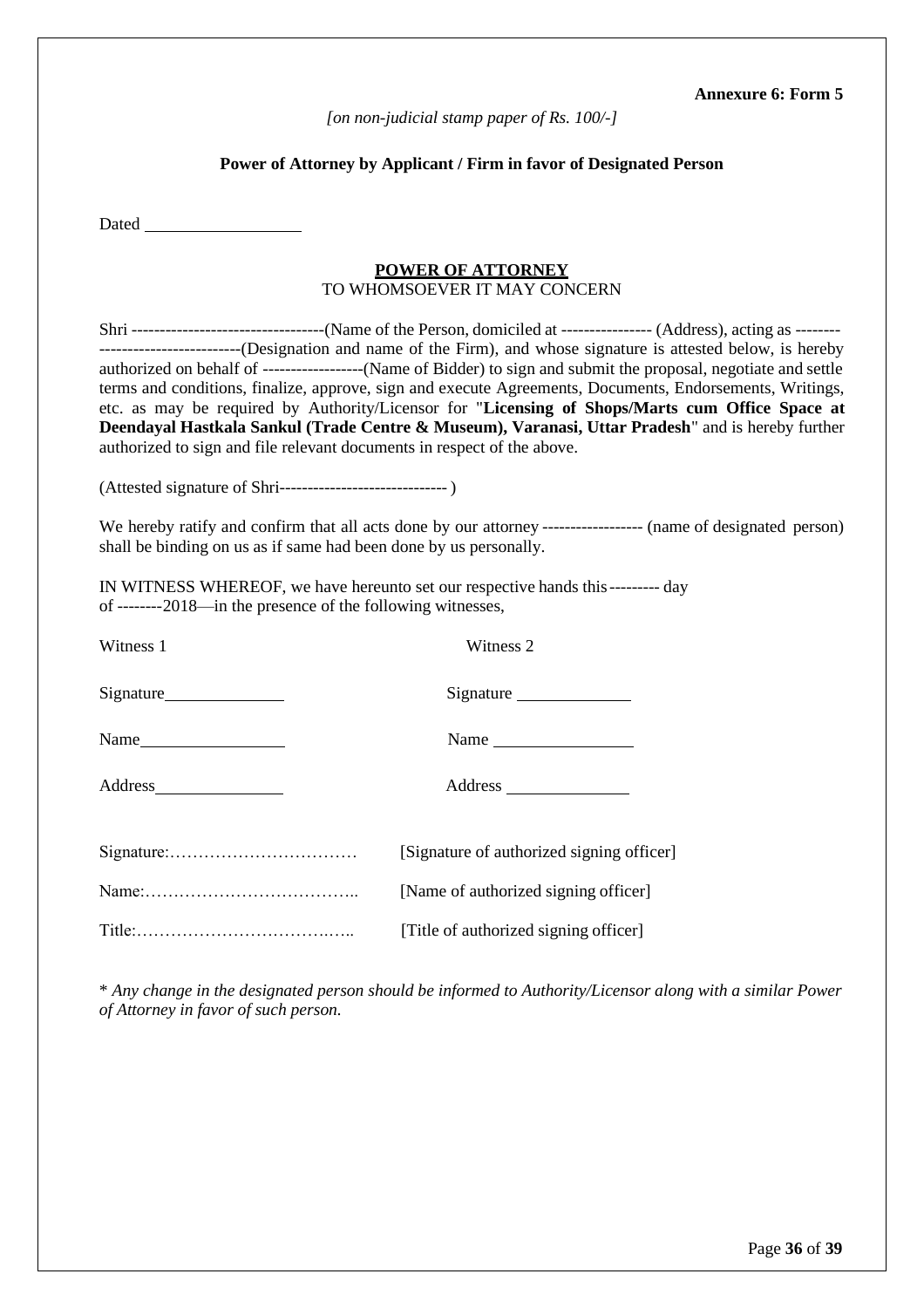# **Annexure 7: Form 6**

#### **Declaration cum Undertaking**

*(on letter head of Applicant)*

**To, Office of Development Commissioner (Handicrafts), Ministry of Textiles, Govt. of India**

I/We hereby declare that, in case we are allotted the Licensed space:

a) I/we shall display and sell only handmade products in the Licensed area,

b) I/we shall adhere to the 'Disaster Management Protocol',

**Signature of Applicant** 

**Date:**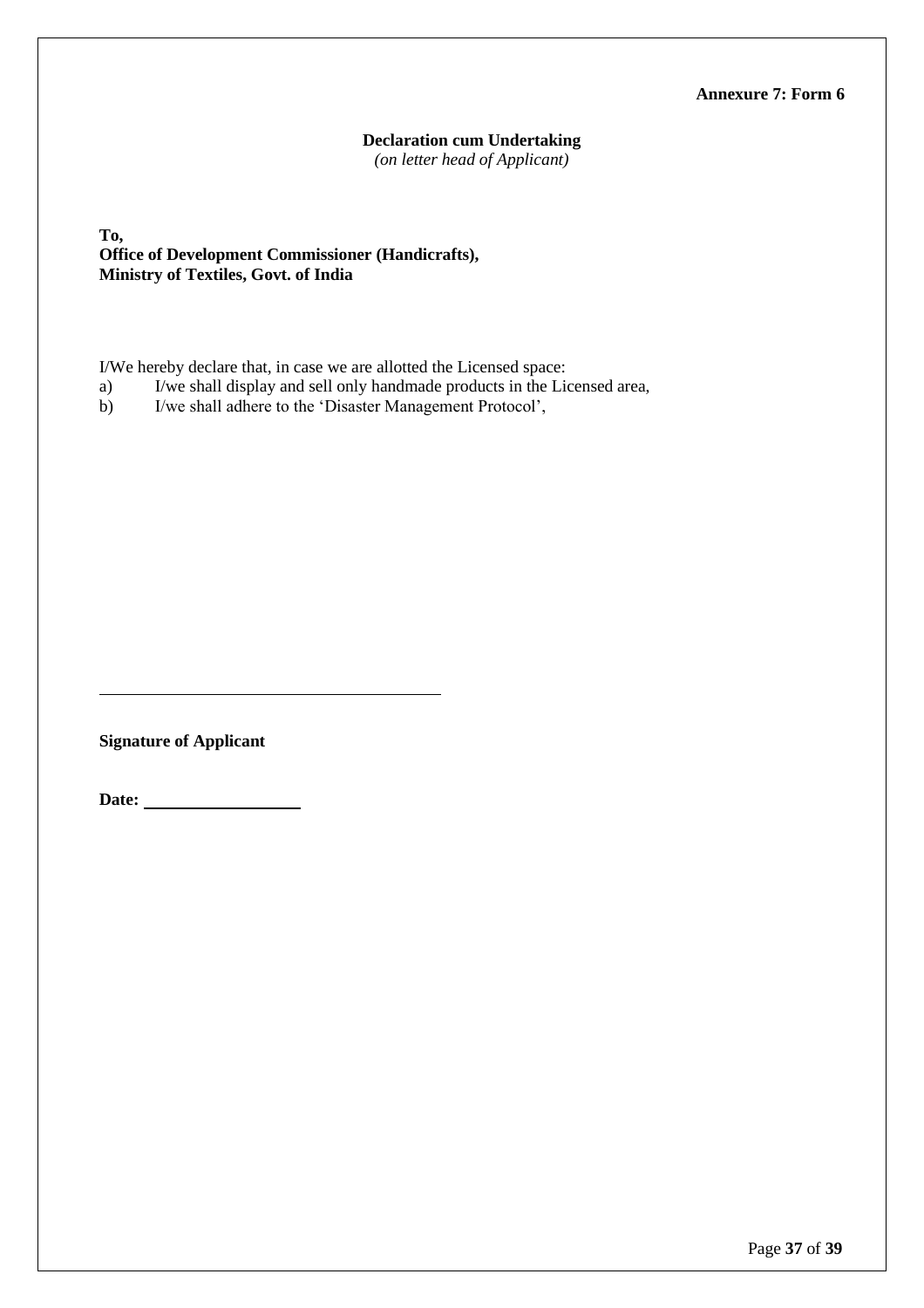#### Annexure 8: Abbreviations

#### <span id="page-37-0"></span>**List of Abbreviations used in the Bid Document**

- 1. Avg.: Average
- 2. BAF: Bid Application Form
- 3. BMS: Building Management System
- 4. CCTV: Close Circuit Tele Vision
- 5. CAM: Common Area Maintenance
- 6. CPPP: Central Public Procurement Portal
- 7. DD: Demand Draft
- 8. EMD: Earnest Money Deposit
- 9. GOI: Government of India
- 10. Govt · Government
- 11. GST: Goods and Services Tax
- 12. ITB: Instructions to Bidders
- 13. LF: License Fee
- 14. LOI: Letter of Intent
- 15. MSME: Micro, Small & Medium Enterprises
- 16. Min.: Minimum
- 17. Max.: Maximum
- 18. MOT: Ministry of Textiles, Government of India
- 19. NHDC: National Handloom Development Corporation
- 20. NEFT: National Electronic Funds Transfer
- 21. NSIC: National Small Industries Corporation
- 22. NIT: Notice Inviting Tender
- 23. No.: Number
- 24. O/o: Office of
- 25. O&M: Operations and Maintenance
- 26. PAN: Permanent Account Number
- 27. PO: Pay Order
- 28. PoA: Power of Attorney
- 29. RFP: Request for Proposal
- 30. Rly.: Railway
- 31. RTGS: Real Time Gross Settlement
- 32. SN: Serial Number
- 33. SD: Security Deposit
- 34. Sq.ft: Square feet
- 35. Sqm: Square Meter
- 36. TAN: Tax Account Number
- 37. WSC: Weaver Service Centre